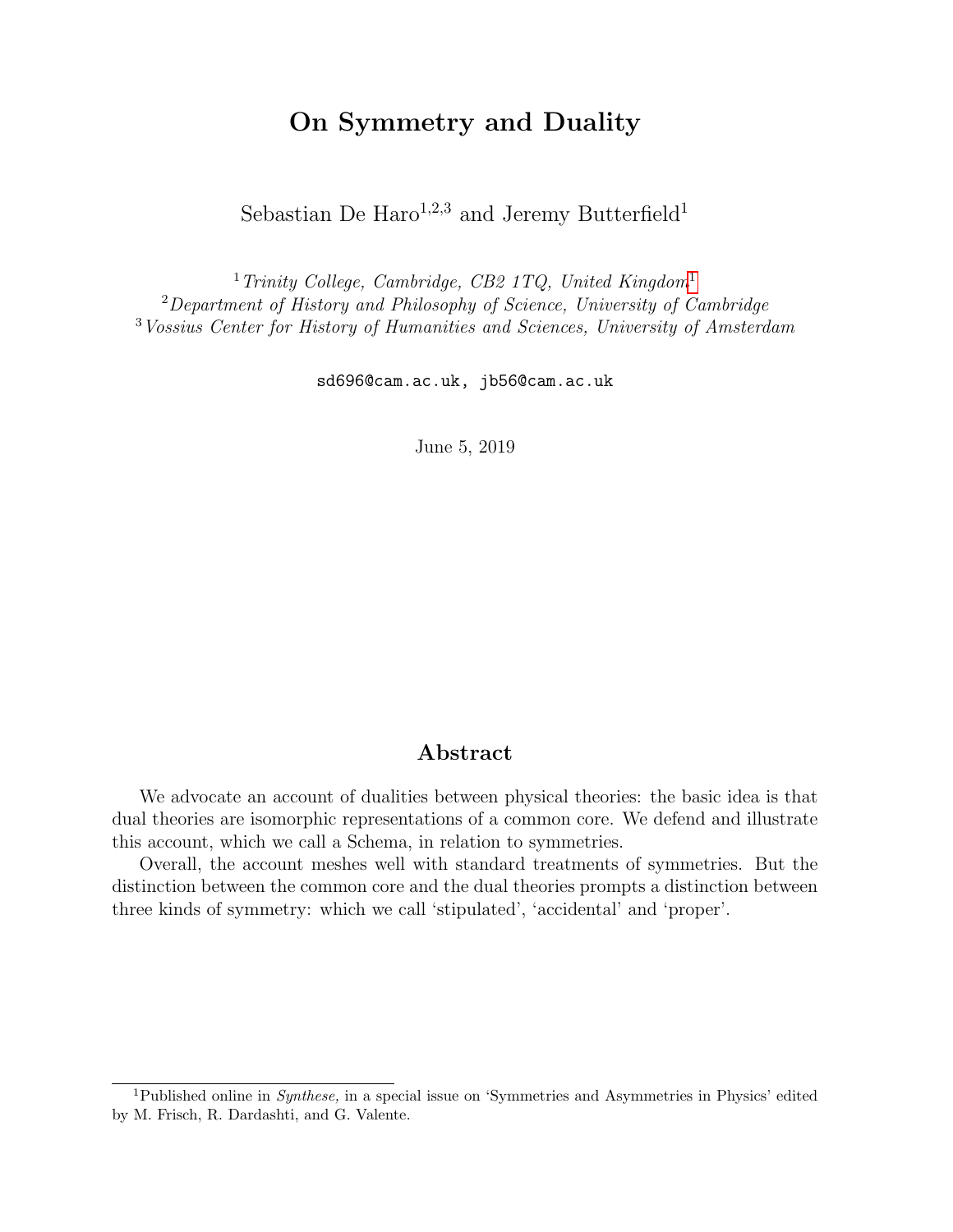# Contents

| $\mathbf{1}$                                           | Introduction                         |                                                                                                                                                                                                                                                                                                                                        | 3                                                                                                 |
|--------------------------------------------------------|--------------------------------------|----------------------------------------------------------------------------------------------------------------------------------------------------------------------------------------------------------------------------------------------------------------------------------------------------------------------------------------|---------------------------------------------------------------------------------------------------|
| $\overline{2}$                                         | $2.1\,$<br>2.2<br>2.3<br>2.4         | Theories, Models, Model Roots and Specific Structure<br>'Theory' vs. 'model': interpretation $\ldots \ldots \ldots \ldots \ldots \ldots \ldots$<br>'Model'<br>2.1.1<br>2.1.2<br>2.1.3<br>Model roots, specific structure, and their interpretations<br>Examples: matrix representations and Galilean transformations<br>2.3.1<br>2.3.2 | $\overline{5}$<br>$6\phantom{.}6$<br>$\,6\,$<br>$\overline{7}$<br>8<br>10<br>13<br>13<br>15<br>19 |
| 3                                                      |                                      | The Schema: Duality as Isomorphism of Model Roots<br>20                                                                                                                                                                                                                                                                                |                                                                                                   |
|                                                        | 3.1                                  |                                                                                                                                                                                                                                                                                                                                        | 20                                                                                                |
|                                                        | 3.2                                  |                                                                                                                                                                                                                                                                                                                                        | 22                                                                                                |
| 4                                                      | <b>Symmetries in General</b>         |                                                                                                                                                                                                                                                                                                                                        | 23                                                                                                |
|                                                        | 4.1                                  |                                                                                                                                                                                                                                                                                                                                        | 23                                                                                                |
|                                                        | 4.2                                  | Salient quantities and states: stipulated symmetries                                                                                                                                                                                                                                                                                   | 24                                                                                                |
|                                                        | 4.3                                  |                                                                                                                                                                                                                                                                                                                                        | 25                                                                                                |
|                                                        | 4.4                                  | Spacetime theories and their symmetries $\ldots \ldots \ldots \ldots \ldots \ldots$                                                                                                                                                                                                                                                    | 27                                                                                                |
| $5\phantom{.0}$                                        | Symmetries of Theories and of Models |                                                                                                                                                                                                                                                                                                                                        | 29                                                                                                |
|                                                        | 5.1                                  | Guaranteeing that a bare theory's symmetry is implemented in a model:                                                                                                                                                                                                                                                                  |                                                                                                   |
|                                                        |                                      |                                                                                                                                                                                                                                                                                                                                        | 30                                                                                                |
|                                                        | 5.2                                  | A bare theory's symmetry might fail to be implemented in a model: acci-                                                                                                                                                                                                                                                                |                                                                                                   |
|                                                        |                                      |                                                                                                                                                                                                                                                                                                                                        | $32\,$                                                                                            |
|                                                        | 5.3                                  | Proper symmetries of models                                                                                                                                                                                                                                                                                                            | 34                                                                                                |
|                                                        | 5.4                                  |                                                                                                                                                                                                                                                                                                                                        | 35                                                                                                |
| 6                                                      |                                      | <b>Duality Preserves Symmetries</b>                                                                                                                                                                                                                                                                                                    | 36                                                                                                |
| $\overline{\mathbf{7}}$                                |                                      | Conclusion                                                                                                                                                                                                                                                                                                                             | 39                                                                                                |
| Appendix. A Group Automorphism Lost under Homomorphism |                                      |                                                                                                                                                                                                                                                                                                                                        | 39                                                                                                |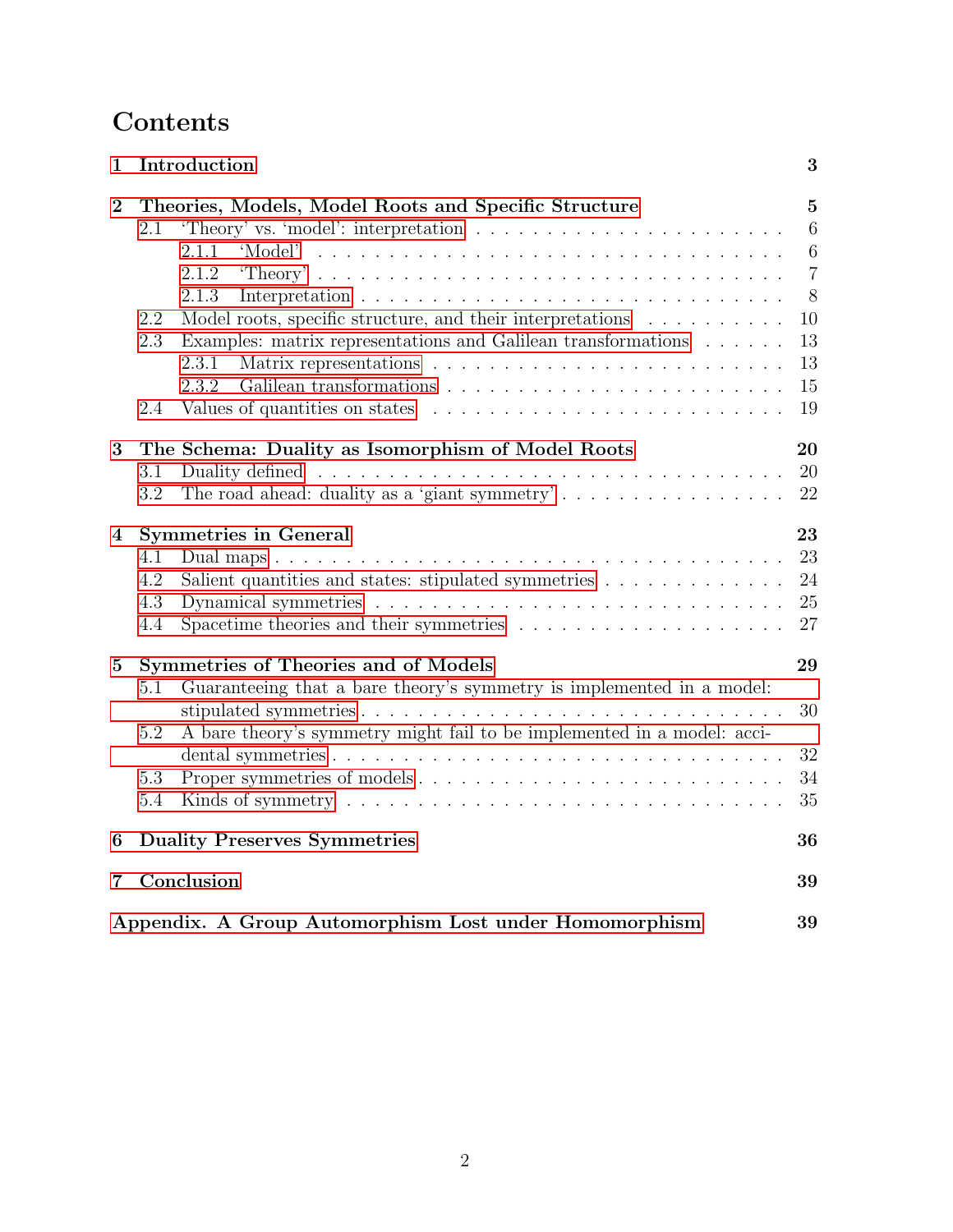## <span id="page-2-0"></span>1 Introduction

Symmetries have long been a central topic in the philosophy of physics: as witness collections such as Brading and Castellani (2003) and this special issue. But dualities between physical theories have only more recently become a focus of interest.[2](#page-2-1) In this paper we bring the topics together, by applying an account of dualities that we have developed elsewhere.

Bringing the topics together is natural. For in the literature, it is agreed by all hands that a duality is like a "giant symmetry": a symmetry between theories. For in physics, the basic idea of a symmetry is a map taking a state of the system into another appropriately related state; and correspondingly mapping physical quantities—details below. And in a duality, an entire theory is mapped into another appropriately related theory.

Our account of dualities will confirm this basic analogy. The leading idea will be: (i) the preservation, or appropriate matching, of a state's values for various quantities, and (ii) this preservation or matching being maintained by the dynamics of the system. (We say 'preservation or matching' so as to respect the distinction between invariance and covariance, and 'dynamics' is to include Euclidean systems: details below.)

In short: our account—we call it a 'Schema'—holds that a duality between two theories requires that:

(a): the two theories share a common core; the common core is itself a theory, which we will call the *bare theory*; (for us, a *bare* theory or model is a theory or model stripped of its interpretation; more details in Section [2.1\)](#page-5-0); and

(b): the two given theories are isomorphic models of this common core, the bare theory.

Here, we understand 'models' as realizations or formulations. They are almost always representations in the sense of representation theory, i.e. homomorphic copies of the bare theory. Representations are of course in general not isomorphic. But we say that duality is a matter of two models of a common core, a bare theory, being indeed isomorphic with respect to the structure of that core.

We stress that here we mean 'representation' in the mathematical, not the philosophical, sense. The bare dual theories do not interpret the bare common core theory (notwithstanding our use of the word 'model'). Rather they are specific realizations or formulations of the bare theory, like the matrix representations of an abstract group. But agreed: the dual theories, and also often the bare theory, do get interpreted. Interpretation, and our choice of jargon, is further explained in Section [2.1.](#page-5-0)

We have developed this Schema in various papers. The most detailed one is our (2018). It also illustrates the Schema with a major example: bosonization, which is a duality between two quantum field theories in two spacetime dimensions—one with bosons, and one with fermions. So here, a bosonic model is isomorphic to a fermionic model; (their common core is a certain infinite-dimensional algebra). Other papers (De Haro (2016, 2018a), Butterfield (2018)) discuss in more detail duality's relation to the interpretation of theories, especially the various senses in which theories get called 'equivalent'. Other

<span id="page-2-1"></span><sup>&</sup>lt;sup>2</sup>See for example Castellani (2017), Dieks et al. (2015), Fraser (2017), Huggett (2017), Matsubara (2013), Read (2016), Rickles (2017).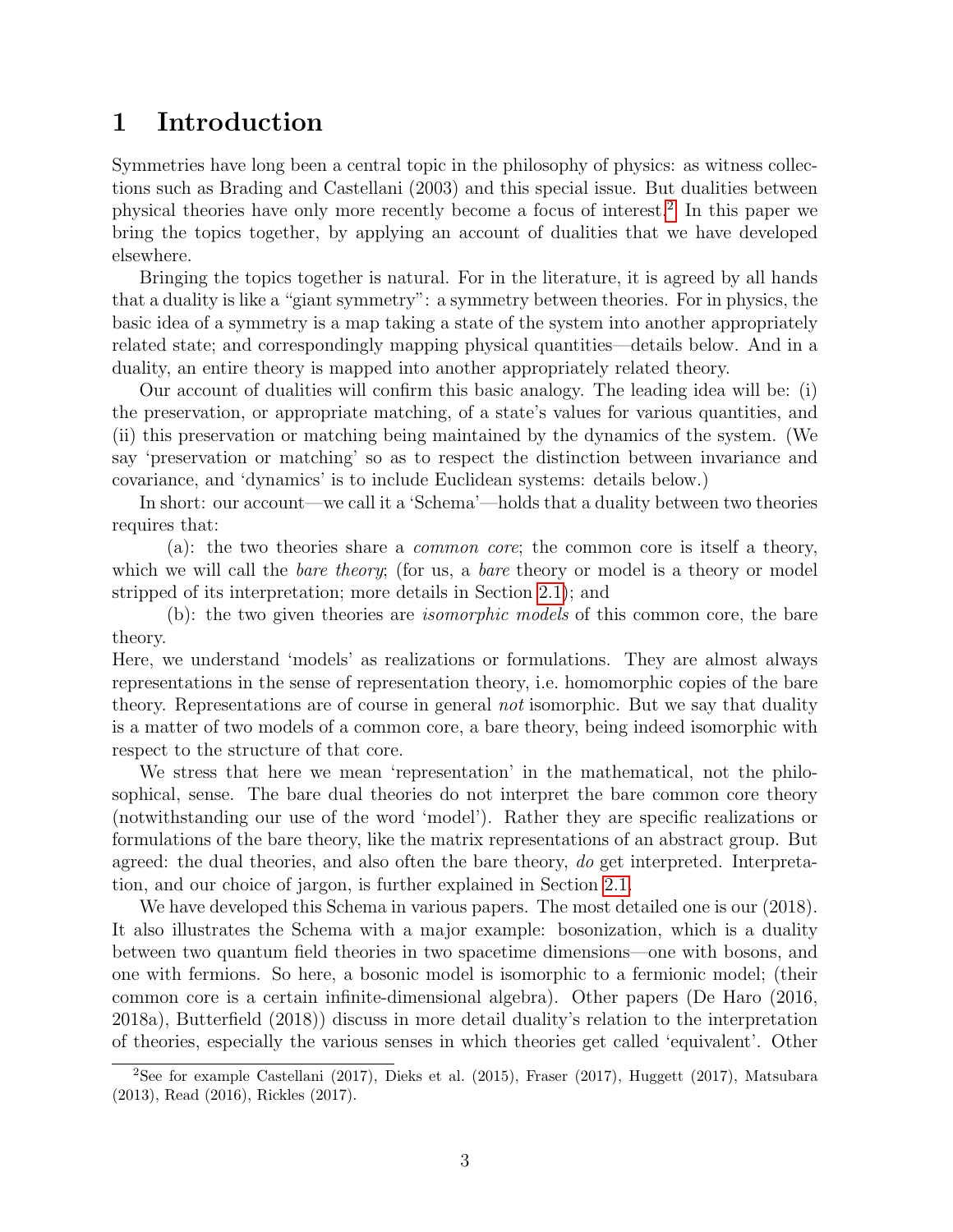papers discuss other advanced, indeed conjectural, examples in string theory (De Haro (2015, 2017), De Haro et al. (2016, 2017)). And yet other papers discuss the less formal aspects of dualities: in particular, their heuristic role in finding a theory "behind" the bare theory, of which the dual models are only approximations not representations (De Haro  $(2018)$ , and in relations to understanding (De Haro and De Regt  $(2018, 2018a)$ ).<sup>[3](#page-3-0)</sup>

Thus the aim of this paper is to relate the Schema to symmetries in more detail than we have done previously. (Our previous discussion was in (2018: Sections 3.1.1, 3.2.4).) The main topic will be the relations between symmetries of the common core theory, and symmetries of one of the dual theories (one of the models of the common core). This topic is an important preliminary to discussing the 'interaction' of symmetries with dualities. It will call for care about what parts of a model "do the representing" of a common core; (cf. Section [2.2'](#page-9-0)s distinction between model root and specific structure). It will also lead to a classification of kinds of symmetry (Section [5,](#page-28-0) summarized in Section [5.4\)](#page-34-0). Thus we will give as much emphasis to symmetries as to dualities (usually treating symmetries first).

To be as clear as possible, we will build up the details successively. In effect, Sections [2](#page-4-0) and [3](#page-19-0) set the stage for the main claims in the second half of the paper. We begin by explaining the contrast between the two 'levels': the bare theory, and its models (realizations). This contrast is a prerequisite to our discussing symmetries and dualities, since it can (should!) be explained for the case of a single model (realization): i.e. regardless of whatever dualities, or symmetries, may hold good. This we do in Section [2.](#page-4-0) As we will see, this involves various issues of interpretation, even controversy. And it prompts our distinction between *model root* and *specific structure*.

We are thereby equipped to give a brief exposition of our Schema, and a more detailed prospectus of the second half of the paper—i.e. of our account of the relations between symmetries and dualities. These are in Section [3.](#page-19-0)

This account starts with symmetries in general: without regard to dualities, or even our distinction between theories and the models that realize or represent them; (Section [4\)](#page-22-0). Here, we relate our basic idea of symmetry, as a map on states that preserves quantities' values, to some familiar topics: such as dynamical symmetries, how spacetime theories treat symmetries, and what is the subset of quantities that it is "worthwhile" for symmetries to preserve (cf. Caulton 2015). Then we discuss how symmetries fit with the theory-model relation: but again without regard to dualities; (Section [5\)](#page-28-0). Here, the differing amounts of structure at the levels of the bare theory and its models—the distinction

<span id="page-3-0"></span><sup>3</sup>We admit at the outset that because our Schema defines duality formally, without regard to the isomorphism being surprising or scientifically important, it has many illustrations that are unremarkable, and indeed not usually called dualities. We will see examples below: cf. Section [2.3.](#page-12-0) Contrast a case like bosonization. Since bosons and fermions are very different, it is indeed a surprising isomorphism. It is also scientifically important because it pairs situations of strong coupling in one dual (so that problems are in general difficult to solve, since perturbation theory cannot be trusted) with situations of weak coupling in the other dual: so one can sometimes solve a problem in the weak coupling regime of one dual and transfer the result, so as to solve an intractable problem in the other dual. Broadly speaking, dualities' scientific importance depends on these features: the isomorphism being surprising, and its relating strong and weak coupling regimes. But features like importance and surprise are hard to be precise about: hence our decision that it is best to define duality formally, even at the expense of countless trivial examples. For more discussion, cf. De Haro and Butterfield (2018: Section 2.1) and De Haro (2018: Sections 1, 3.3).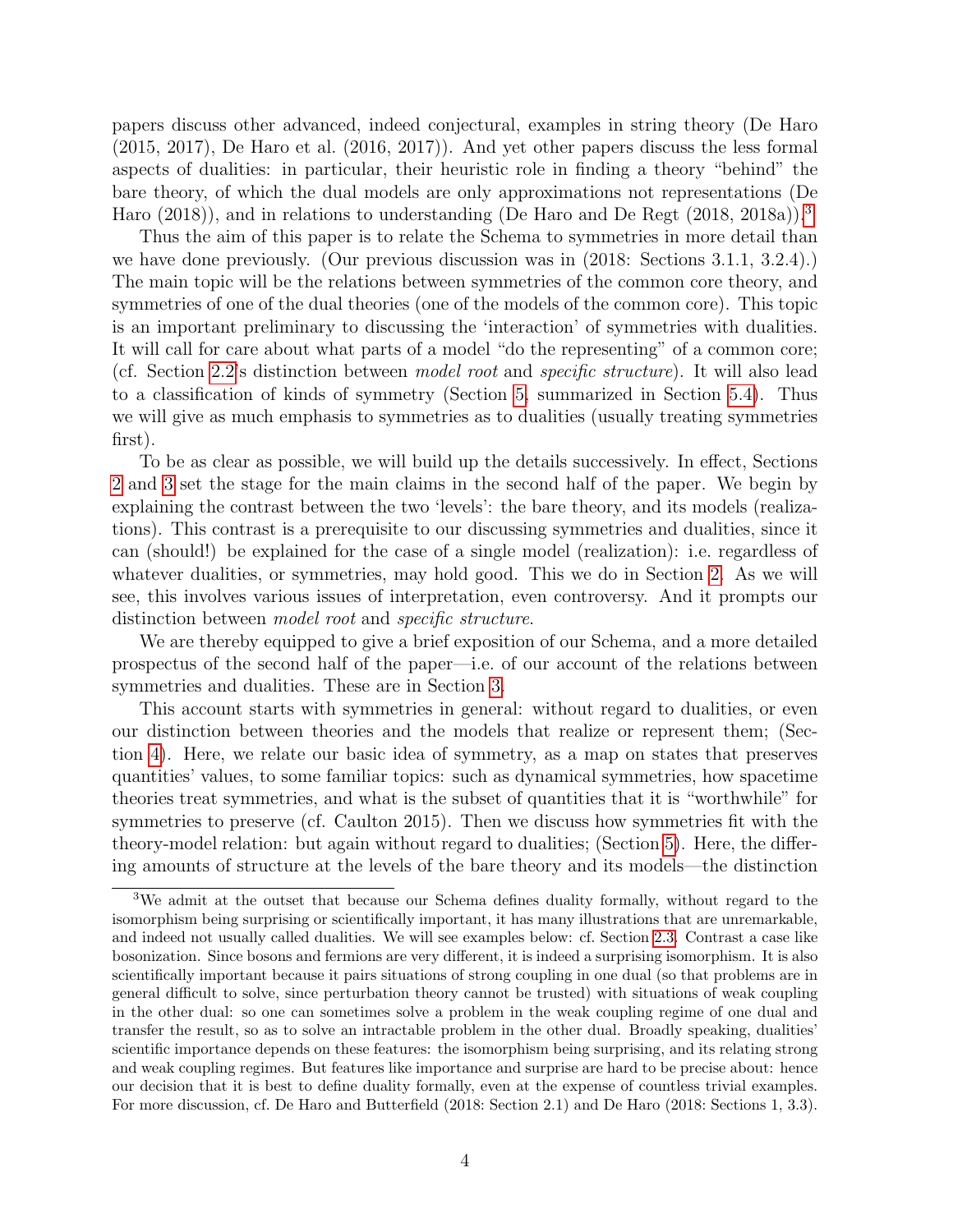between model root and specific structure—will prompt definitions of three kinds of symmetry: which we call stipulated, accidental and proper. Finally in Section [6,](#page-35-0) we describe how on our account, dualities preserve symmetries in a straightforward way. Section [7](#page-38-0) concludes.

A final preliminary: our scope is limited. We will not engage in detail with two debates that have been prominent in the recent philosophical literature about symmetries. For these debates are orthogonal to most of this paper's issues: which centre around the relations between symmetries of the common core, and symmetries of its models. But for completeness, we here briefly note these debates, and our broad view about them. They both concern whether symmetry is always a sign of 'surplus structure', 'redundancy' or 'gauge': for the relation of this to duality, cf. our (2018: Section 3.2.4)

(1): Should two symmetry-related solutions of a theory: (a) be interpreted ab initio as representing the same physical state of affairs?; or (b) be taken merely to motivate searching for a common ontology that secures such an interpretation? This debate is articulated by Møller-Nielsen (2017) and, in relation to dualities, Read and Møller-Nielsen (2018). These authors defend option (b). Broadly speaking, we agree with them, about symmetries as well as dualities: (cf. De Haro (2016: Section 1.3), Butterfield (2018: Sections 1.2, 3.3) and De Haro (2018a: Section 2.3).

(2): Given a theory whose solution-space is partitioned by a group of symmetries i.e. solutions in the same same cell are symmetry-related—should we: (a) try to write down a 'quotiented' (also known as: 'reduced') theory whose solutions correspond to the cells of the partition; or (b) resist quotienting the given theory, but take its symmetry-related solutions to be isomorphic? This debate is articulated, with (a) and (b) labelled 'reduction' and 'sophistication' respectively, by Dewar (2015: Sections 4 to 6; 2017); see also Caulton (2015: pp. 156-157). Dewar defends sophistication. Broadly speaking, we are sympathetic (De Haro (2018a: Section 3.2.3) and Butterfield (2018: Section 2.3)): reduction is not to be undertaken lightly. But the Schema does not commend one or the other: we will encounter these two alternatives in Section [2.3.2,](#page-14-0) and we will see that the choice between a 'reduced' or a 'sophisticated' formalism basically comes down to a choice of representations.

# <span id="page-4-0"></span>2 Theories, Models, Model Roots and Specific Structure

We said at the beginning of Section [1](#page-2-0) that on our account of duality, two dual theories share a common core, which is itself a theory, the bare theory—and that they are isomorphic models of it. So to explain that account, we first need to explain our use of the terms 'theory' and 'model': which, after all, have various (conflicting!) uses. We do this in Section [2.1.](#page-5-0) This leads to: distinguishing within a model, what we will call the model root (in most cases: a *model triple*) from the *specific structure* (Section [2.2\)](#page-9-0); and giving examples of this distinction (Section [2.3\)](#page-12-0). Finally, we introduce notation for the values of physical quantities on states (Section [2.4\)](#page-18-0). Then we will be ready to define duality as an isomorphism of model roots: details in Section [3.](#page-19-0)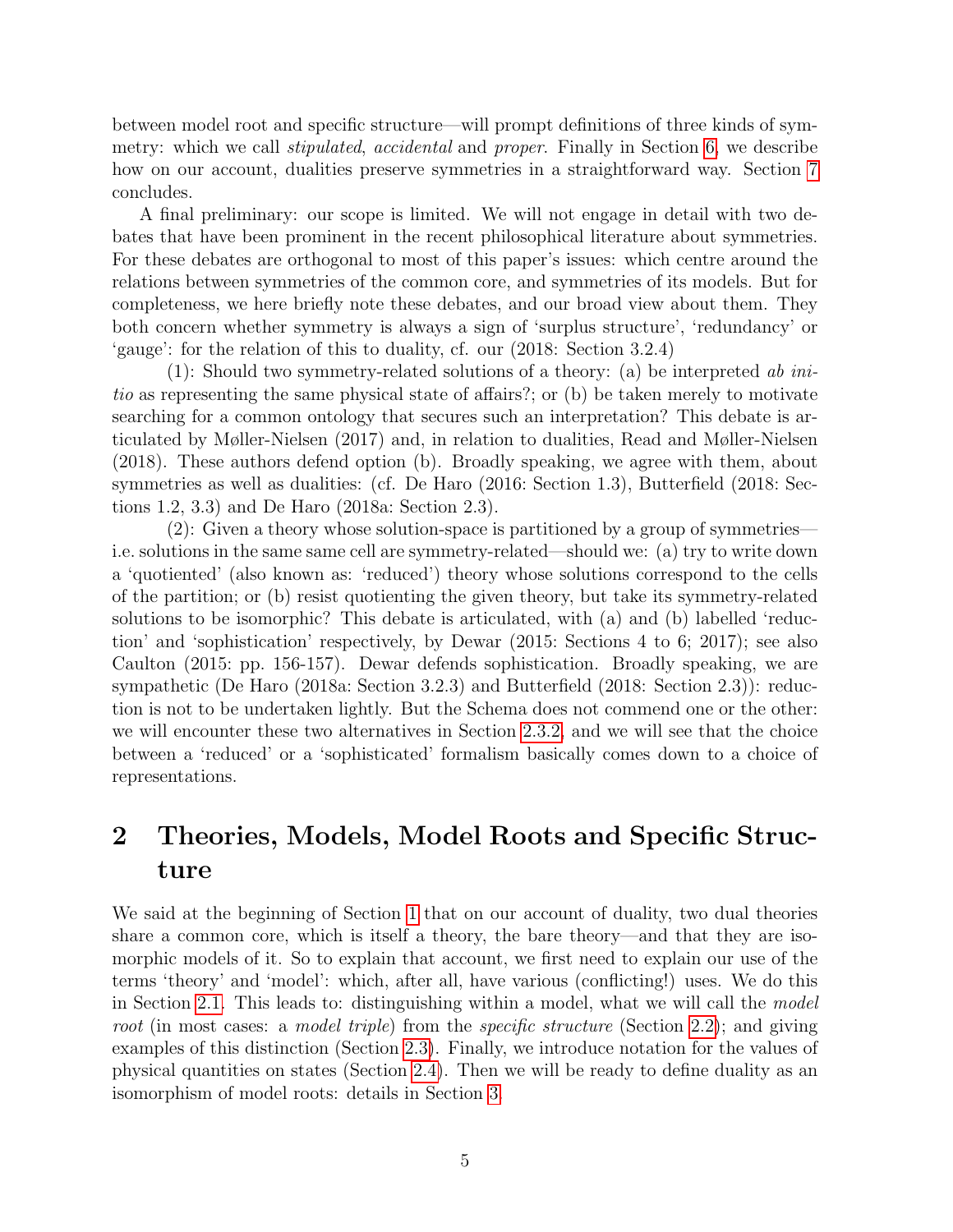### <span id="page-5-0"></span>2.1 'Theory' vs. 'model': interpretation

For the words 'theory' and 'model', the first point to make—the main idiosyncrasy in our usage—arises from the fact that since a duality compares two theories, it involves two "levels": the common core "above" (more general and-or more abstract) and the theories "below" (more specific and-or more concrete). On the other hand, one naturally thinks of a theory as general and-or abstract, "standing above", and "being common to", its more specific and-or concrete models. So in order to discuss duality, the question arises: should we allocate the word 'theory' to the common core, or to each of the two dual theories?

We opt for the former. And since the two dual theories (so-called!) are indeed specific and-or concrete realizations (versions, formulations) of this common core that we have opted to call a 'theory', we also co-opt the word 'model' for the duals themselves. So the overall effect of our jargon is to lift the use of the words 'theory' and 'model', "one level up".

As a simple example to illustrate our usage, consider position-momentum duality in elementary Schrödinger-picture quantum mechanics. Although the position and momentum representations might have been discovered, in a counterfactual history, as different "theories" (since the Schrödinger equation takes very different forms in the position and momentum bases, as do the operators and wave-functions), the discovery of the Fourier transformation reveals that these are in fact two representations of a common core theory: namely, quantum mechanics formulated in the basis-free language of Hilbert space. Thus what in the counterfactual history is thought to be two distinct "theories", is seen to be just two models, i.e. representations, of a common structure, which we call elementary quantum mechanics.

#### <span id="page-5-1"></span>2.1.1 'Model'

So beware! This means that our use of 'model' rejects three common connotations of the word.<sup>[4](#page-5-2)</sup> Namely, the connotations that a model is:

(i) a solution of the theory, or a history of the system concerned (often a trajectory through the state-space), as against 'all solutions'—which are the purview of the theory; and-or

(ii) an approximation(s) to what the theory says (maybe about a specific regime or system the theory is concerned with); and-or

(iii) a part of the empirical world—a hunk of reality!—that thus gives an interpretation (or part of an interpretation) of the theory.

We will indeed later be concerned with the ideas (i) to (iii): (in fact, with (iii) in this Subsection). But they are not part of our definition of 'model'.

Instead, a model is for us a specific realization (or version or formulation) of a theory. That is: it 'models' (verb!) another theory "above", which in general also has other such models. Almost always, it is a representation of the theory above, in the sense of mathematical representation theory—'representation' being another word with confusingly di-

<span id="page-5-2"></span><sup>&</sup>lt;sup>4</sup>In Section [5.2,](#page-31-0) we will recover the first notion, (i), of a 'model', as a *special case* of our usage. That we here reject this connotation means that our models are not defined as in (i). But in Section [5.2'](#page-31-0)s specific case, "models" in sense (i) turn out to be models in our sense.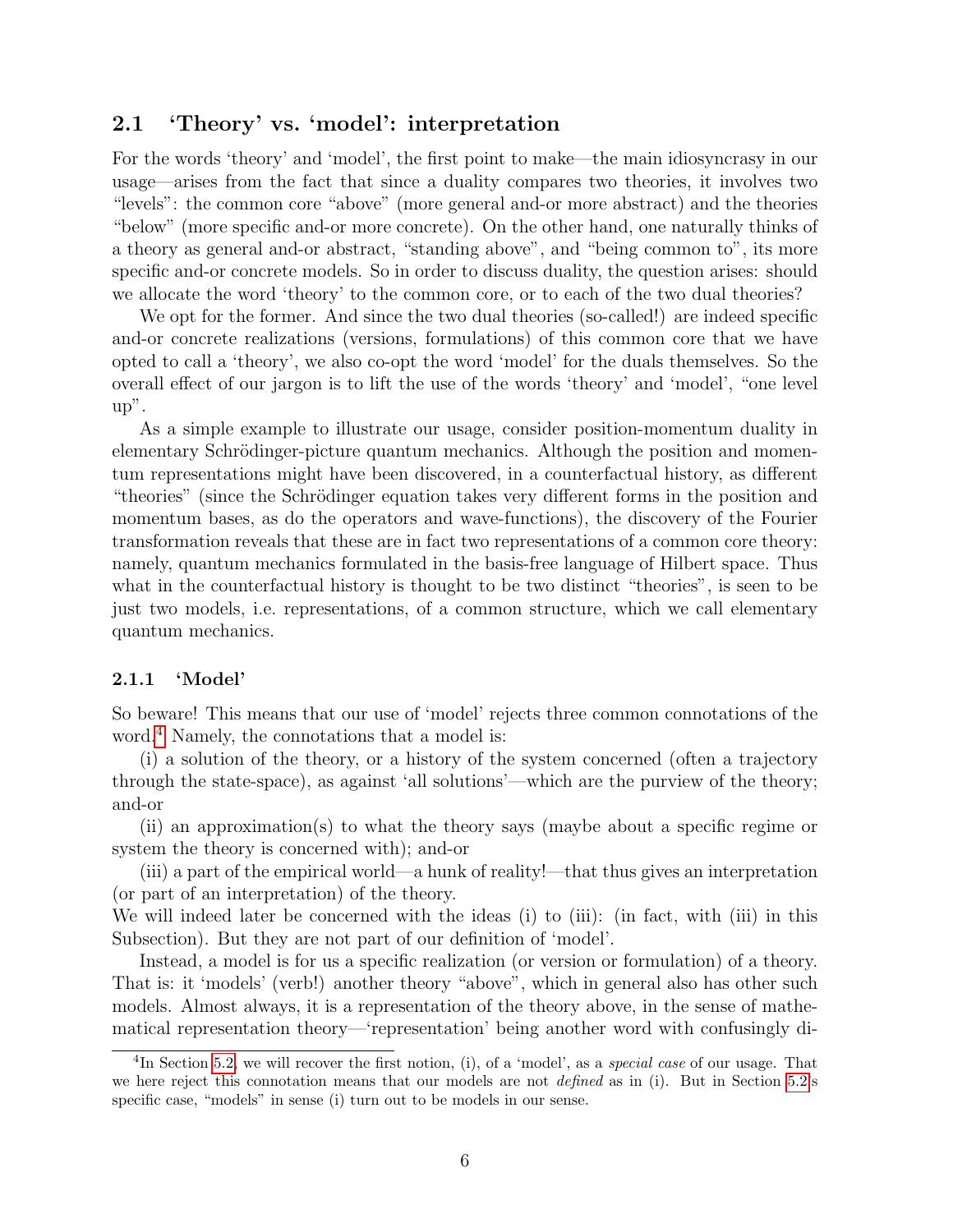verse uses. Recall the example, in this Section's preamble, of position vs. momentum representations.

And as we have announced: the main case for us of "the theory above" will be the common core, the bare theory, of two dual theories (our 'models'). (It is usually best to think of the bare theory as uninterpreted, or abstract: though it may be interpreted: cf. Section [2.1.3\)](#page-7-0). So we say the two given theories are models of the bare theory; and their being isomorphic models of the bare theory (isomorphic as regards the structure of the bare theory) is what makes them duals.

#### <span id="page-6-0"></span>2.1.2 'Theory'

As to our use of 'theory', the main thing to say is that it is mainstream: i.e. typical of the literature, especially the literature on the semantic conception of theories as applied to physics. Agreed: recent philosophy of science has emphasised many aspects of scientific endeavour that hardly invoke the notion of *scientific theory*, central though this notion was for discussions by both the positivists and their successors. For example, aspects such as experiment (calibration of instruments etc.), causation (mechanistic explanation etc.), and the social dimensions of knowledge (testimony etc.) have recently been discussed with a strong emphasis on models (in a more usual sense than ours!), rather than theories.

We agree that these aspects of scientific endeavour are important for our philosophical understanding of science (De Haro and De Regt (2018: Section 1.1)). But even if these aspects do not need the notion of theory, still the notion may well be useful for other aspects. Indeed, we believe it is indispensable for discussion of symmetries and dualities in physics.<sup>[5](#page-6-1)</sup>

More specifically: we can often think of a physical theory as a triple: a state-space  $\mathcal S$ (e.g. a Hilbert space in a quantum theory), a set of physical quantities  $\mathcal{Q}$  (almost always an algebra), and a dynamics  $\mathcal D$  that describes how the values of quantities (on states) change over time (and-or over space—so as to accommodate Euclidean theories). As we said in Section [1,](#page-2-0) symmetries and dualities will concern the preservation or matching of these values.[6](#page-6-2) So we will sometimes write a theory (and of course: a model in our sense) as a triple, e.g.  $\langle S, Q, D \rangle$ . In any specific case, each of S, Q and D will of course have further structure. For example:

(i): for a quantum theory,  $S$  will usually be a Hilbert space, or a set of density matrices; for a classical theory, it will usually be a manifold, or a set of probability distributions;

(ii): for almost any theory,  $\mathcal{Q}$  will be an algebra over the real or complex numbers, allowing quantities to be added and multiplied; and

(iii): for almost any theory, the dynamics  $\mathcal D$  can be understood either in Schrödinger picture, with states changing over time and quantities fixed over time, or in Heisenberg picture (vice versa).

<span id="page-6-1"></span>Two clarifications about our treatment of a theory as a triple: the first formal, the

<sup>&</sup>lt;sup>5</sup>We also believe it useful, even indispensable, in other discussions. One main one is understanding renormalization—a topic for which, again, there has been scepticism about its usefulness: e.g. Kaiser (2005: pp. 377-387). For a defence of the notion, cf. Butterfield (2014: Section IV.1).

<span id="page-6-2"></span><sup>6</sup> In addition, a theory often comes with stipulated symmetries. We will discuss these in Sections [4.2](#page-23-0) and [5.1.](#page-29-0)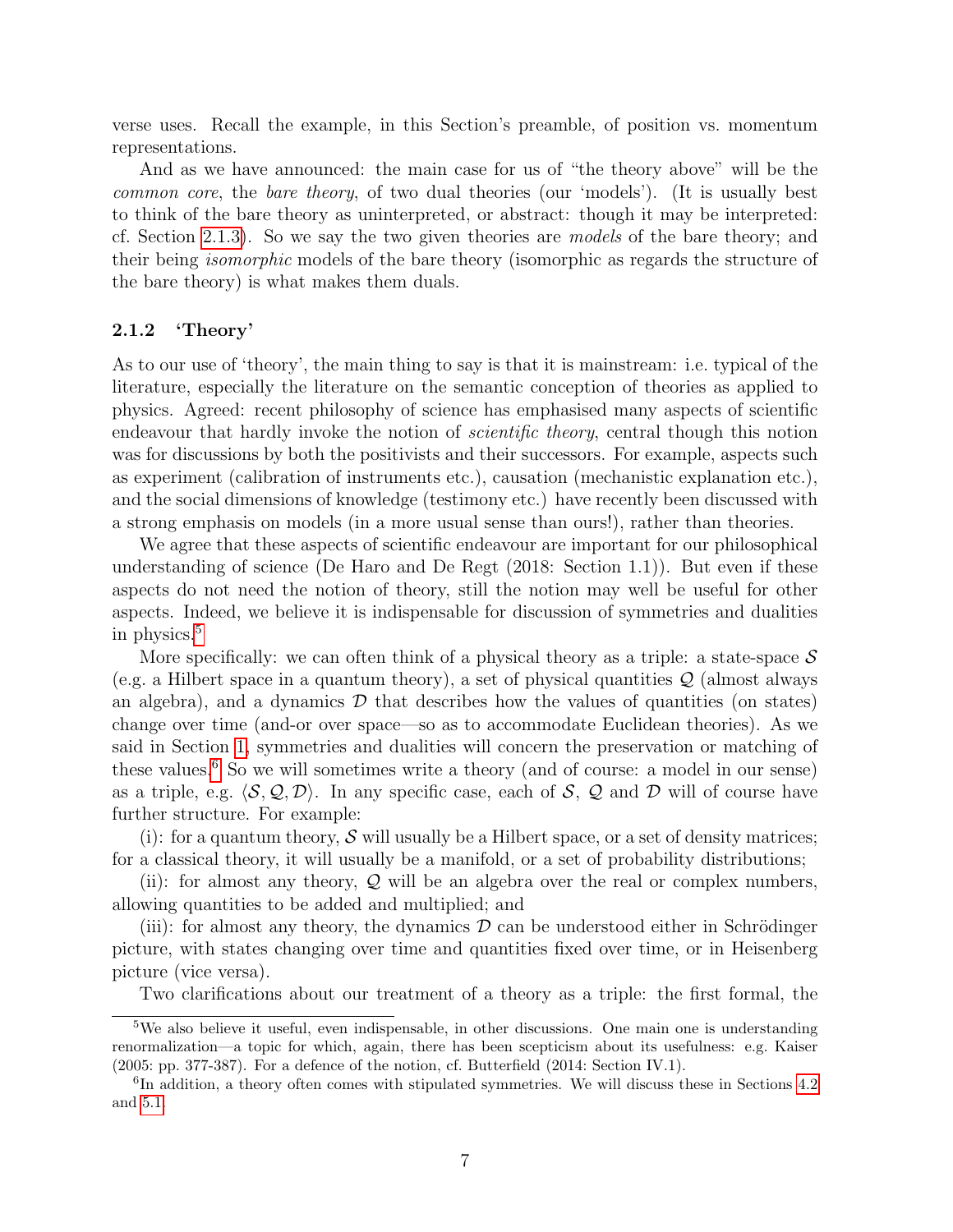second interpretative. First: note that we said: 'we can *often* think of a physical theory as a triple', and 'almost any' in (ii) and (iii). For we agree that not every theory is presented, or best thought of, in this way. Theories in statistical and quantum physics are often formulated in terms of partition functions and-or path integrals with sources, and related concepts like sets of correlation functions, rather than in terms of states and quantities. And in field theories, the dynamics is often presented as field equations holding at each spacetime point—and so not naturally thought of in terms of the Schrödinger or Heisenberg pictures with their "background time". But in this paper, we can think of theories (and models, in our sense) as such triples: all our morals will carry over to these other ways of formulating theories.[7](#page-7-1)

Second: We admit that of course, a physical theory is almost never presented to us as a tidy triple of state-space, quantities and dynamics. Almost always, the theory appears to us messier than that: more vaguely defined and-or more complicated. The triple needs to be extracted from that "mess". Indeed, there are two points here.

(i): The complicated appearance is of course in part due to those aspects such as experiment mentioned above. But this complexity, and the need to allow for such aspects (and to assess them philosophically), does not militate against extracting a triple as a concept useful for e.g. understanding symmetries.

(ii): We make no claim that there is always, or even typically, a unique best definition of the triple. So presenting a theory as a triple usually involves: (a) choices about exactly what to take as the state-space etc.; and even (b) judgment about interpretative and perhaps controversial matters. We will see some examples of this variety, already in Section [2.2;](#page-9-0) and we will see that these choices may affect verdicts of interest, e.g. whether there is an isomorphism, or a duality.

#### <span id="page-7-0"></span>2.1.3 Interpretation

This brings us to the interpretation of physical theories. A large subject! But here, we only need to report another part of our overall position, which is again mainstream. Namely, we endorse the endeavour of giving theories (and so: models in our sense) a classical referential semantics. That is: we envisage assigning references in the empirical world to appropriate elements of theories—be they states and quantities (i.e. mathematical objects) for a theory presented as a triple, or words and sentences (i.e. linguistic objects) for a theory presented in a language. This even-handedness between mathematical and linguistic objects—and thus between theories as N-tuples and as sets of sentences—is deliberate: for we endorse recent arguments against the traditional firm distinction between the semantic and syntactic conceptions of theory (Lutz (2017), Glymour (2013), van Fraassen (2014)).[8](#page-7-2)

<span id="page-7-1"></span><sup>7</sup>Of course, one can draw connections between formulations with states, quantities and dynamics our triple conception—and other types of formulation, like partition functions, path integrals and field equations. For example, a partition function with a source that couples to an operator in the Lagrangian of a quantum field theory is standardly used to calculate, by taking functional derivatives, the correlation functions of that operator in the vacuum state. Cf. Section [4.4,](#page-26-0) and De Haro et al. (2017: pp. 75-76).

<span id="page-7-2"></span><sup>&</sup>lt;sup>8</sup>And our phrase 'words and sentences' is to signal that the semantics is compositional in the usual sense: viz. the reference assigned to a string of symbols is a function of the references assigned to the symbols.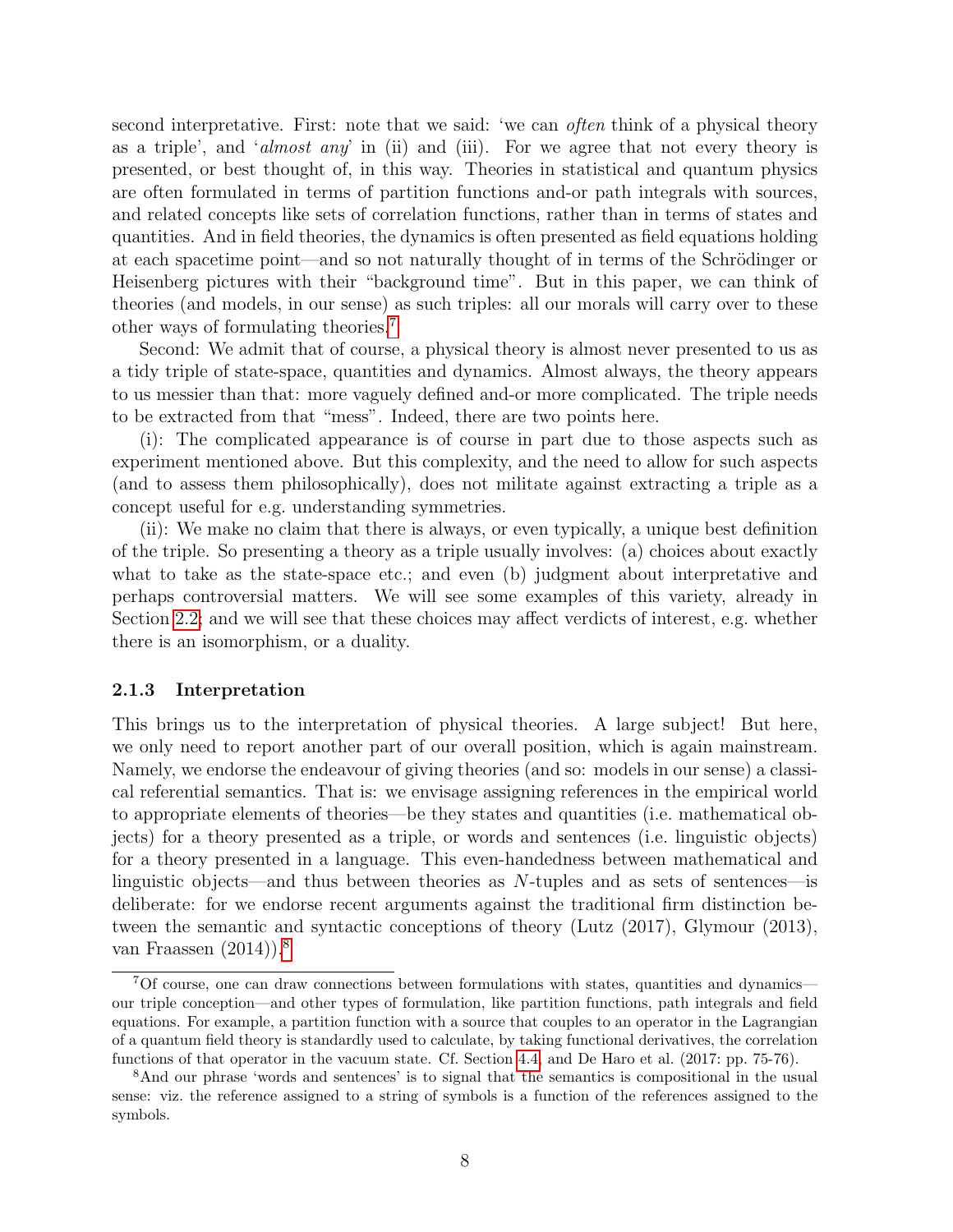This even-handedness is one reason we call our endorsement of referential semantics 'mainstream'. There are also two other reasons: the first is familiar in philosophy of science, and the second is familiar in philosophy of language.

First: recall that accepting such referential semantics is independent, or at least largely independent, of the debate over scientific realism. For that debate is largely about what is the right attitude to our theories, not about their semantic content. Thus the arch empiricist, van Fraassen, explicitly accepts a literal construal of the theoretical claims of—i.e. a referential semantics for—scientific theories (1980: p. 14): as do other influential positions that reject realism, such as Fine's 'natural ontological attitude' (1984: pp. 96-99, 1986: p. 130).

Second: we should recall the moral of Lewis' seminal paper, 'Languages and Language' (1975). Lewis begins by rehearsing a thesis and an antithesis: the task of the paper, and his moral, is to reconcile them in a synthesis—which indeed he accomplishes. Thus the thesis begins by saying that a language is an assignment 'of meanings to certain sequences of types of sound or of marks ...' (p. 3). As this quote hints: the thesis is advocacy of a referential semantics; (indeed an intensional semantics—cf. below). The antithesis begins by saying that 'language is a social phenomenon wherein people utter strings of vocal sounds ... and wherein people respond by thought or action to the sounds they observe to have been produced' (ibid). As this quote hints: the antithesis is advocacy of an account of language emphasising people's propositional attitudes (intentions, beliefs, desires etc.): both as what is communicated by language, and as what underpins that communication. Thus Lewis' synthesis is his account of what it is for a language L,  $\dot{a}$  la the thesis, to be the language used by a human population,  $\dot{a}$  la the antithesis. The main idea is that this is a matter of the population having conventions (in Lewis' sense) of truthfulness in L and trust in L. Thus he knits the thesis and antithesis together in a detailed way (and replies to various objections). He ends by saying: 'According to the proposal I have presented, the philosophy of language is a single subject. The thesis and antithesis have been the property of different schools; but in fact they are complementary essential ingredients in any adequate account either of languages or of language' (p. 35).

To which we say: 'Hear, hear!'. That is: we claim a similar reconciliation between our advocating a referential semantics for scientific theories, and various lines of philosophical work that downplay, or even do not mention, reference or theories. Thus some work on some of the aspects of scientific endeavour, mentioned above, seems sceptical, not just about 'theory' as a useful notion, but also about reference. For example: much philosophical writing about experiment (calibration of instruments etc.) emphasizes non-linguistic skills, practices and norms; and much philosophical writing about the social dimensions of knowledge emphasizes the wider and practical world, e.g. the functioning of scientific communities and institutions in e.g. the maintenance of norms, such as accreditation, etc. Such emphases are entirely appropriate, say we. Study of experiment should of course emphasize non-linguistic skills; and so on. But such emphases in no way militate against developing a referential semantics for scientific language, and so for scientific theories. In short, we think Lewis' synthesis gives a valuable, because irenic, perspective on this work's relation to referential semantics.<sup>[9](#page-8-0)</sup>

<span id="page-8-0"></span><sup>&</sup>lt;sup>9</sup>More controversially: we think Lewis' synthesis gives a valuable, because deflating, perspective on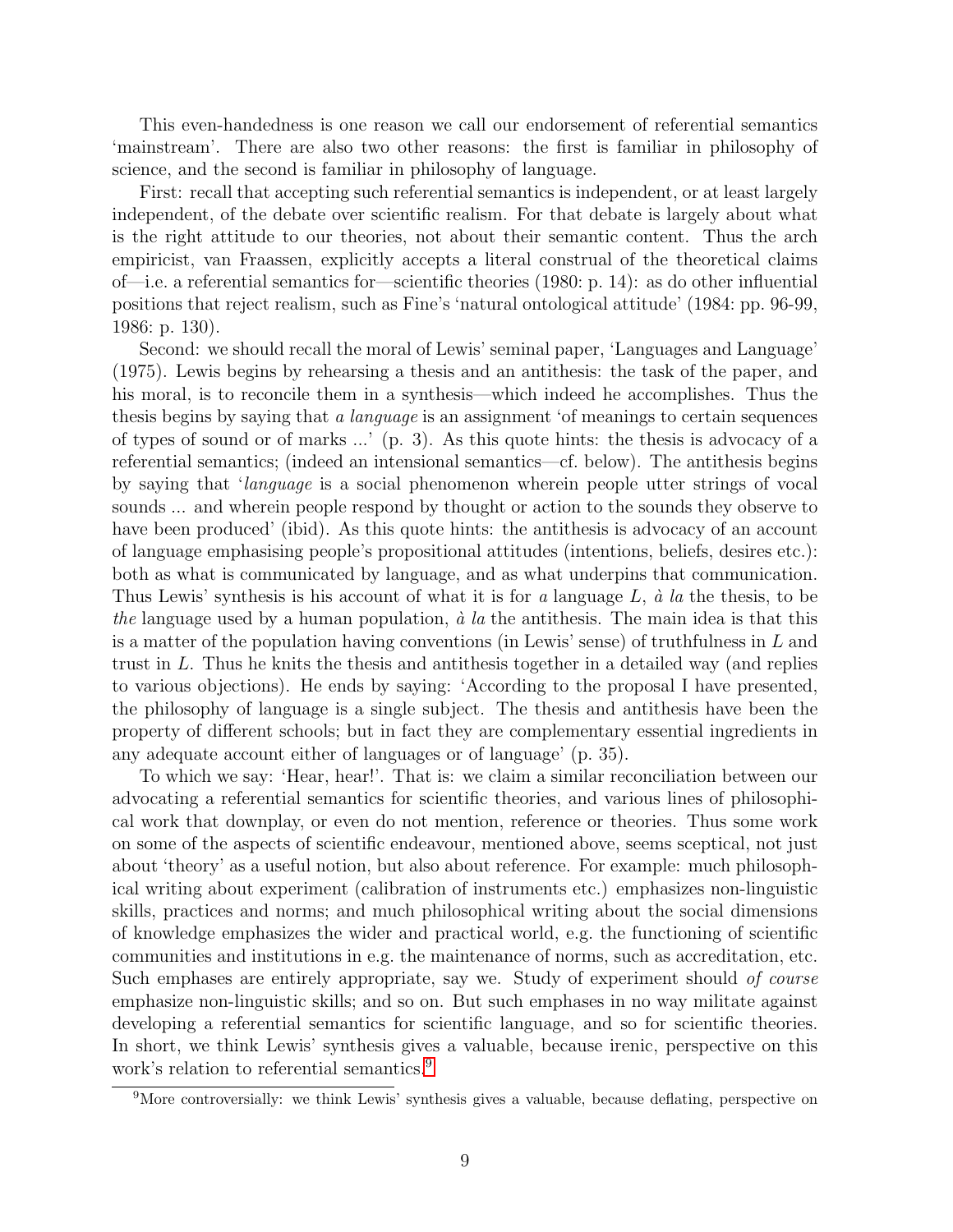So much by way of defending ourselves as having mainstream views about interpretation. The upshot is that we envisage a referential semantics using interpretation maps, i. These are maps on states or quantities ( $s \in S$  etc.), or on linguistic items, assigning as values (outputs of the map) parts of the empirical world (hunks of reality!). But they are, in general, partial maps; i.e. for some arguments, the map yields no value (output). For some details and examples, see De Haro (2018a).[10](#page-9-1)

In the next Section we will contrast *internal* and *external* interpretations, both of which are interpretations in the above sense. Roughly speaking, an internal interpretation only interprets that "part" of the model that is "the homomorphic copy" of the theory, while an external interpretation can interpret all of the model.

#### <span id="page-9-0"></span>2.2 Model roots, specific structure, and their interpretations

As hinted at the end of the previous Section, we need some more jargon and notation about the relation between a bare theory and its models that will allow us to distinguish the parts or aspects of models that are "shadows" of corresponding parts or aspects of the bare theory, from those that are not.

The jargon is clearest for the common case, which we will focus on throughout this paper: when the realization of the bare theory proceeds by (mathematical) representation, and the bare theory is a triple comprising a state-space  $S$ , a set of quantities  $Q$  and a dynamics  $\mathcal{D}$ : (cf. Section [2.1.2](#page-6-0) and footnote [7\)](#page-7-1). Although the bare theory may be interpreted (like its models, the dual theories, usually are), adding the adjective 'bare' signals helpfully that the theory is "above" and can be  $/$  is often uninterpreted.<sup>[11](#page-9-2)</sup>

In this common case: by the very definition of 'representation', the model gives a homomorphic copy of the bare theory (irrespective of there being a duality). That is: there are appropriate structure-preserving maps from the states, quantities and dynamics of the bare theory to the model's homomorphic copy. To be precise: there is a pair of structure-preserving maps—from states in the bare theory to states in the model, and

the burgeoning literature about scientific representation; viz. along the lines Callender and Cohen's claim that we should analyse representation in science in terms drawn from philosophy of language and mind (2006, especially Section 3).

<span id="page-9-1"></span> $10$ In fact, we endorse a specific programme within the general enterprise of referential semantics. Namely: intensional semantics in the sense developed by Carnap, Montague and Lewis in which:

<sup>(</sup>i) the notion of 'linguistic meaning' is taken to be ambiguous between what Frege called 'sense' and what he called 'reference', here called 'intension' and 'extension' respectively; and

<sup>(</sup>ii) intension is modelled as a function taking linguistic items—and for us, states or quantities—to their reference, relative to a possible world.

But in this paper, we will not need the details of this view. A standard exposition is Lewis (1970); besides, pp. 16-17 of his (1975) give a fine sketch, including a defence of semantics adverting to possible worlds. Our own endorsement is in: De Haro and Butterfield (2018: Section 2.3), Butterfield (2018: Section 3.1), De Haro and De Regt (2018).

<span id="page-9-2"></span><sup>11</sup>We take the point, from Read and Møller-Nielsen (2018: Section 5.3), that not every common core need be so rich as to lead to a theory (in the present case, not every common core needs to allow being written as a triple). But we will simply restrict our attention to cases in which the common core is as rich as a theory, which we submit are the most interesting cases—and indeed they seem to be the most common cases in the literature on dualities. See also De Haro (2018a: §2.1.1; footnote 30).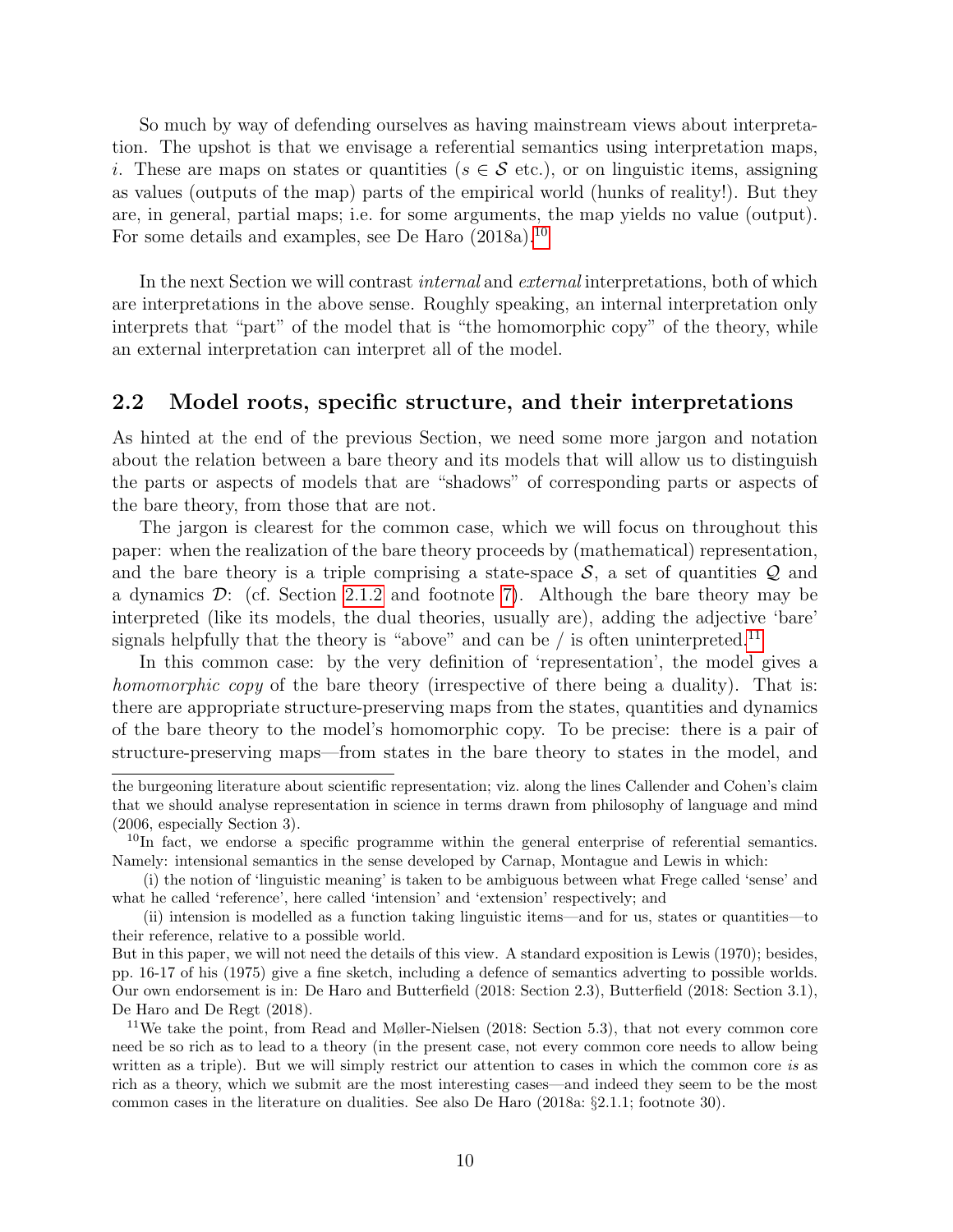<span id="page-10-2"></span>
$$
\begin{array}{ccc}\n\mathcal{S} & \xrightarrow{\mathcal{D}} & \mathcal{S} \\
\downarrow_{h} & & \downarrow_{h} \\
\mathcal{S}_{M} & \xrightarrow{\mathcal{D}_{M}} & \mathcal{S}_{M}\n\end{array}
$$

<span id="page-10-1"></span>Figure 1: The model's (Schrödinger) dynamics implements that of the bare theory.

from quantities in the bare theory to quantities in the model. And there is a meshing condition on the model's dynamics that makes it implement that of the bare theory. The details are as follows: though we can mostly take them in our stride, and just say 'homomorphic copy'.[12](#page-10-0)

We can write the bare theory as a triple  $T = \langle S, Q, D \rangle$ ; and similarly its model  $M = \langle S_M, Q_M, D_M \rangle$ , where the subscripts signal that the state-space etc. are different from that of the bare theory. If we think of the dynamics in Schrödinger style as a map on the state-space (more details in Section [2.4\)](#page-18-0), and write the homomorphism from  $\mathcal S$ to  $S_M$  as h, then the meshing condition on the model's dynamics will be the commuting diagram in Figure [1.](#page-10-1)

Once we have the distinction of levels, i.e. a bare theory represented by a model, there is an important distinction to be made within the model. (This is important irrespective of there being a duality.) Namely between:

(i): the parts and aspects of the model which together express its realizing the bare theory;

(ii): the parts and aspects which do not express the realization.

We will call (i) the **model root**. And in the common case where the bare theory, and so also the model, is a triple of states, quantities and dynamics, we will call (i) the model triple. And we will call (ii) the model's specific structure. We can think of it as the 'ingredients' or 'building blocks' by which the representation of the bare theory, i.e. (i), is built.

There is a correlative distinction between two kinds of interpretation. Recall from Section [2.1.3](#page-7-0) that an interpretation is given by interpretation maps, i.e. functions (in general, partial functions) mapping items in the theory to items in the world. Thus we say that an internal interpretation is one that only interprets the model root: it maps all of and only the model root to items in the world, regardless of the specific structure. On the other hand, an external interpretation also maps (some or all of) the specific structure to items in the world.

Of course, ingredients are present in the cooked dish, and building blocks are present in the built house. Similarly here: often, an item of specific structure is in the model

<span id="page-10-0"></span><sup>12</sup>So the relation of representation between a bare theory and a model of it will involve not just one map as in, say, group representation theory (the homomorphism from the abstract group to e.g. a set of matrices), but at least two maps. We will see in Section [3.1](#page-19-1) that these two maps are related to each other, because states and quantities are dual (in mathematicians' sense!) to one another.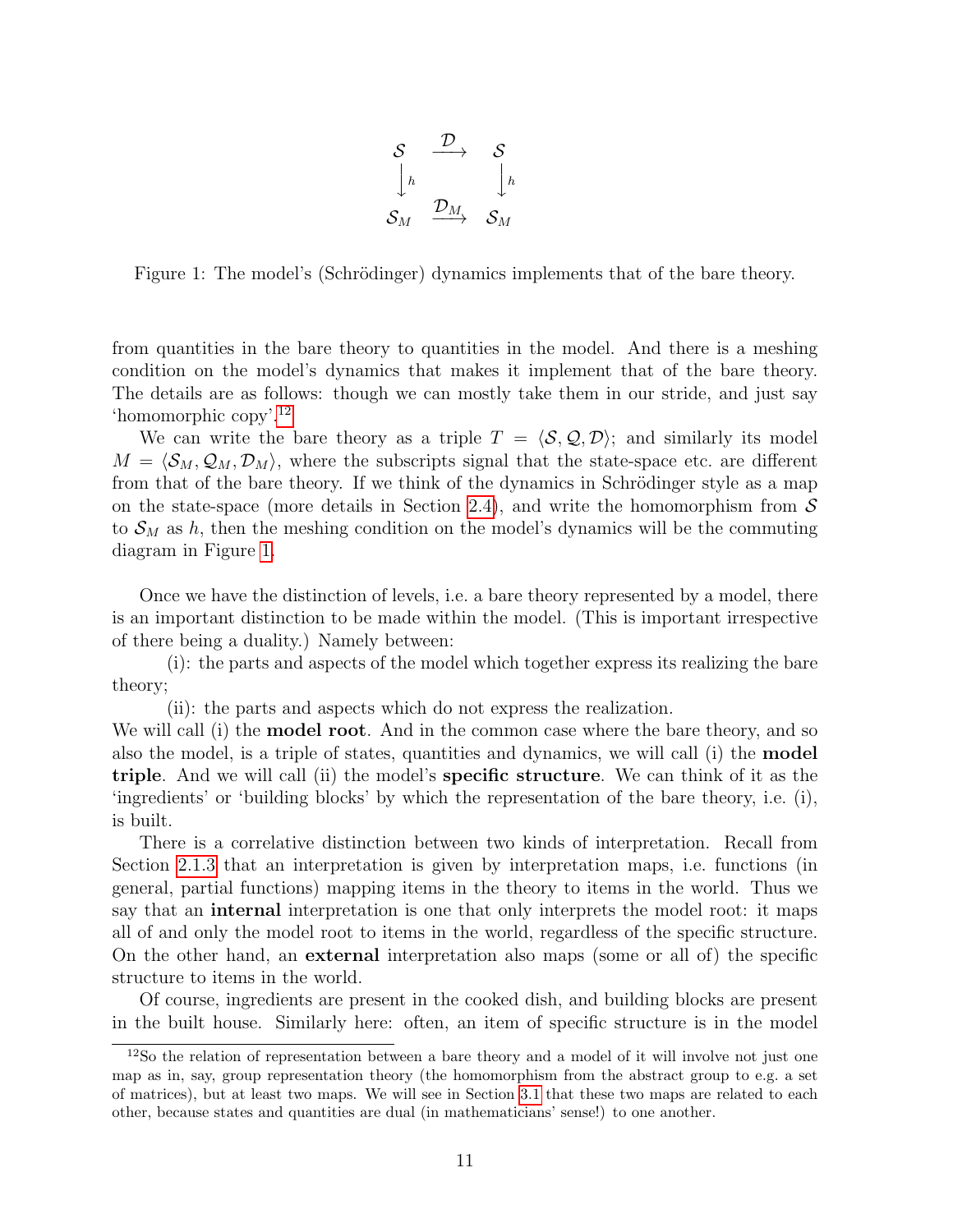root, though (by definition) it is not part of the representation of the bare theory. And in such a case an internal interpretation does not interpret the item of specific structure. (Section [2.3](#page-12-0) will give examples.)

Thus the distinction between specific structure ('building blocks'), and model root ('what gets built') is physically significant, in that it constrains interpretation. It is formal in that it can be stated without giving an interpretation: but it has consequences for interpretation. For more discussion, cf. De Haro (2016: Section 1.1.2, 2018: Section 2.2.3), De Haro and Butterfield (2018: Section 3.2.2), and De Haro (2018a: Section 2.1.2).

But we stress that even within a given model, the distinction is not 'God-given'. It is relative to how exactly we define the bare theory, and thereby the homomorphism from it to the model. And for a physical theory, as usually presented to us informally and even vaguely, there need be no best or most natural way to make this exact definition. For recall comment (ii) at the end of Section [2.1.2:](#page-6-0) how exactly to present a theory as a triple of states, quantities and dynamics is a matter of choice and even judgment.

We will see this flexibility in play later, in Section [2.3,](#page-12-0) where we will have a choice to define the model root either as a single representation of a structure (with a further choice to include or not to include a choice of basis in the model root) or as an equivalence class of representations.

We will also see it in connection with dualities, in Section [2.3.2.](#page-14-0) For as we announced: we say a duality is an isomorphism of models of a bare theory; (details in Section [3.1\)](#page-19-1). But this means: an isomorphism with respect to the structure of the bare theory—which is the structure that the models represent. Therefore the isomorphism that is the duality is an isomorphism of model roots. And in the common case of triples of states, quantities and dynamics: it is an isomorphism of model triples.[13](#page-11-0) So the flexibility about the definition of a bare theory, and so about what a model must represent, leads to flexibility about exactly what the duality mapping is, i.e. what is the isomorphism between model roots.

It is worth having a notation distinguishing between the model root (which is usually a model triple of states etc.) and the specific structure. So given a model  $M$ , we now write m for its model root. This is usually a model triple, which we now write as  $\langle S_M, Q_M, \mathcal{D}_M \rangle$ . Again, the subscripts signal that the state-space etc. are different from those of the bare theory. We also write  $M$  for the specific structure. So we write a model  $M$  of a bare theory  $T$  as

$$
M =: \langle m; \bar{M} \rangle = \langle \mathcal{S}_M, \mathcal{Q}_M, \mathcal{D}_M; \bar{M} \rangle , \qquad (1)
$$

where the semi-colon in the defined angle-bracket signals the contrast between root and specific structure, and the last equation just expresses the usual case of the root being a triple.

<span id="page-11-0"></span><sup>13</sup>A clarification: This is not to say that the specific structure (the 'building blocks') is always 'invisible' to the other side of the duality, i.e. that no part of the specific structure is mapped across by a duality to the other model. Often, some part of the specific structure is mapped across. Indeed, that is unsurprising. For the model root is built from specific structure: so one expects that in order to map the model roots, one into the other, the duality must map at least part of the specific structure, one into the other.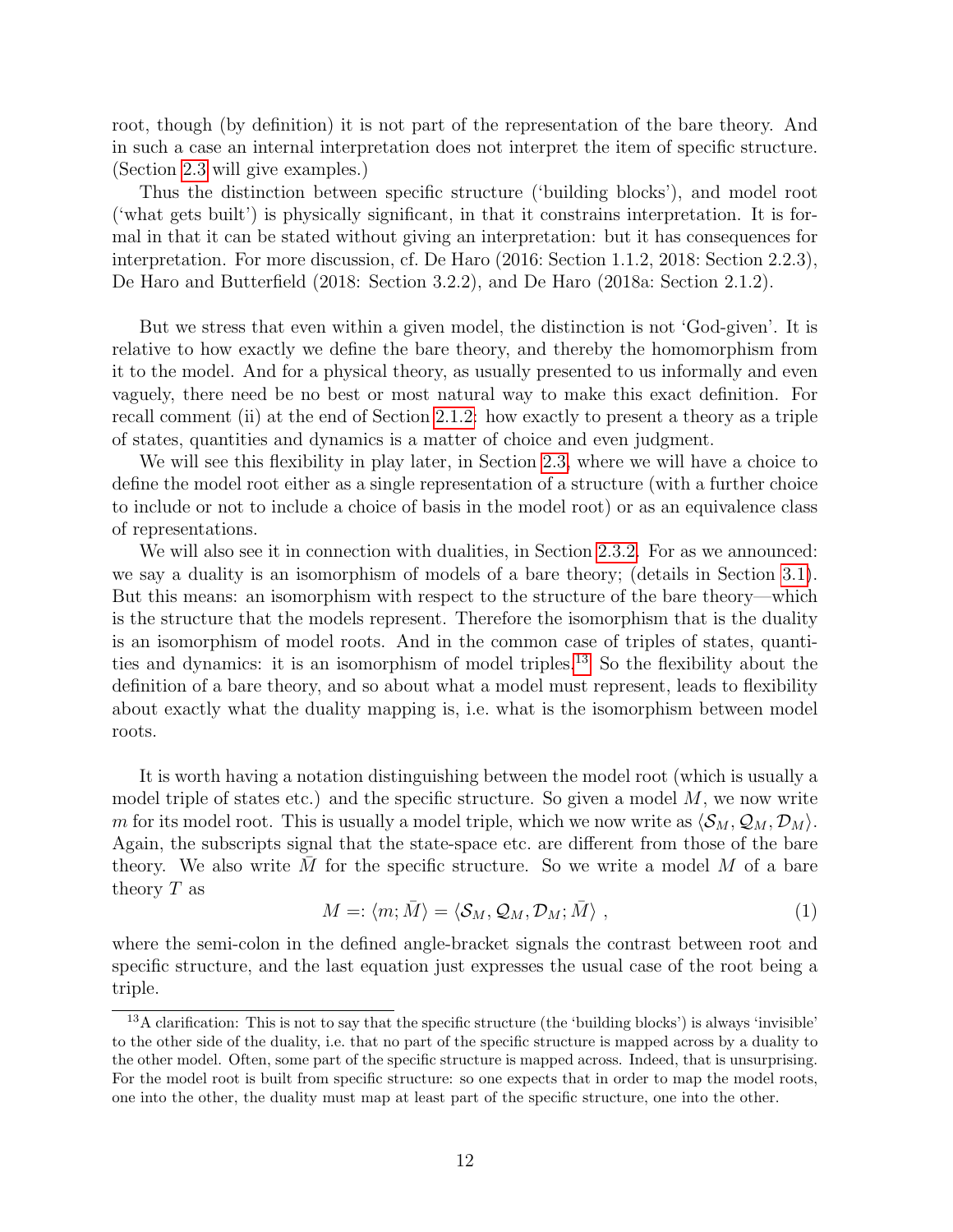But beware: one should not think of M as just the ordered pair of independently given m and M. For m is built by using the specific structure  $M$ , and so it is not given independently of M. Rather, m encodes M's representing the bare theory T. So one might well write  $T_M$  instead of m, since having a subscript M on the right hand side of the equation  $M = \langle T_M; M \rangle$  signals that M is not an ordered pair of two independently given items. In other words: the notation  $T_M$  emphasises that the model triple: (i) is a representation of T, (ii) is built from M's specific structure viz. M, and (iii) is itself a theory (hence the letter 'T').

Here is an illustration of this notation in use. As announced: we say that a duality is an isomorphism of model roots, with respect to the structure of the bare theory. So if  $M_1, M_2$  are models of a bare theory T, their being duals means:  $m_1 \cong m_2$ . And in the usual case of model triples, i.e.  $m_i = \langle \mathcal{S}_{M_i}, \mathcal{Q}_{M_i}, \mathcal{D}_{M_i} \rangle$ ,  $i = 1, 2$ : this isomorphism of roots will be a matter of two appropriately meshing isomorphisms, one between the state-spaces  $\mathcal{S}_{M_i}$  and one between the quantity algebras  $\mathcal{Q}_{M_i}$ . Details in Section [3.1.](#page-19-1)

### <span id="page-12-0"></span>2.3 Examples: matrix representations and Galilean transformations

In this Section, we will illustrate our notions of theory and model, and the contrast of model root vs. specific structure. Our first example (Section [2.3.1\)](#page-12-1) is from matrix representations; our second example (Section [2.3.2\)](#page-14-0) is about Galilean transformations in Newtonian mechanics. The latter example will also illustrate our notion of interpretation from Section [2.1.3,](#page-7-0) especially our internal vs. external contrast from Section [2.2.](#page-9-0)

#### <span id="page-12-1"></span>2.3.1 Matrix representations

Perhaps the simplest illustration of these notions, model root and specific structure, comes from defining the bare theory to be just an abstract group  $G$ ; and as usual, taking realizations to be representations.<sup>[14](#page-12-2)</sup> So let us consider matrix representations of G. More specifically: we consider for a finite group G, a set  $\{M_i\}$  of  $n \times n$  complex matrices with non-zero determinant (*i* runs from 1 to the order of G). That is:  $M_i \in GL(n, \mathbb{C})$ . In such a representation, the choices of the size n of the matrices and of the ground-field ( $\mathbb R$  or  $\mathbb C$ ) are of course parts of specific structure: for these are building blocks by which we build the homomorphic copy of  $G$ .

But even in this simple illustration, we can see further options about how exactly to define model root and specific structure. These options relate to the fact that the unitary group  $U(n)$  acts on  $GL(n, \mathbb{C})$ , by  $M \mapsto UMU^{-1} \equiv UMU^{\dagger}$ . Each  $U \in U(n)$  sends a representation  $\{M_i\}$  to another representation, called 'equivalent'; and representation theory then of course concentrates on equivalence classes of representations, characterizing them in terms of their invariants, especially characters. The spirit of the enterprise is that a unitary change of basis has no mathematical significance. This means there are two main options, (A) and (B) below, about how to define the model root, and thereby, also the

<span id="page-12-2"></span><sup>&</sup>lt;sup>14</sup>Strictly speaking, a bare theory must have an appropriate set of maps to the real numbers, to express the values of quantities, and even a dynamics. But for the sake of illustration, we here ignore these maps. Anyway, Section [2.3.2](#page-14-0) will sketch an illustration from physics.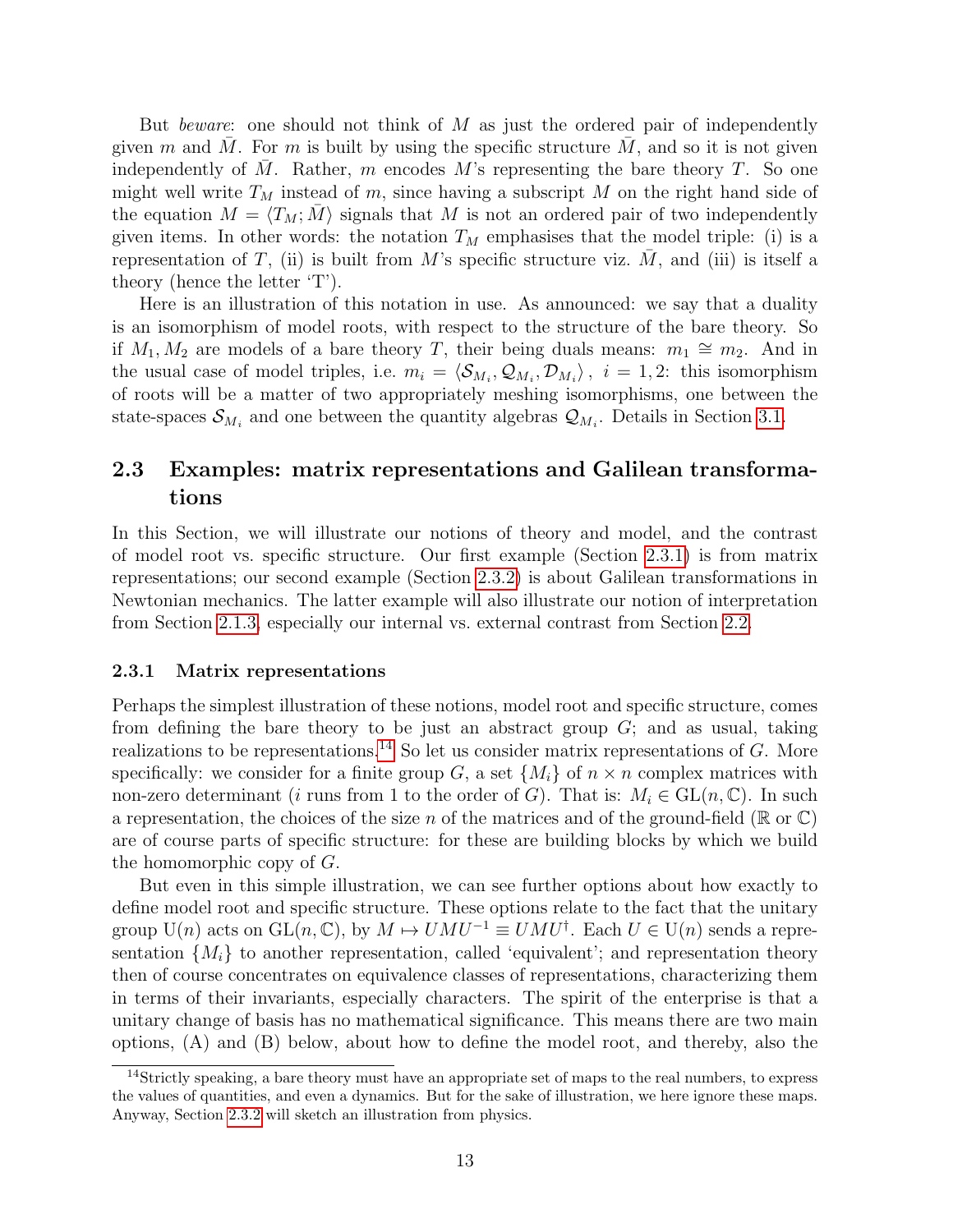specific structure—and there will be further choices.<sup>[15](#page-13-0)</sup>

(A): Model root as representation: We can say that a single representation  $\{M_i\}$  is the model root. Indeed: multiplication of the matrices  $M_i$  realizes a homomorphic copy of G's multiplication. And it is no objection that items of specific structure—the size of the matrices n, and the choice of the ground-field—are 'in' the matrices  $M_i$ . For as we said: that an item appears in a model root does not prevent it appearing in the specific structure. After all, the model root is *built from* the specific structure.

On this option, two equivalent representations of  $G$ , i.e. a set of matrices  $\{M_i\}$  and another set  $\{U M_i U^{-1}\},\$ for some fixed  $U \in U(n)$ , will be isomorphic, as homomorphic copies of G's multiplication. So on our account of duality, they are duals. (As we will discuss in Section [3:](#page-19-0) this reflects our definition of duality being logically weak i.e. having many instances.)

But there is also a further choice. For the fact that the matrices realize group multiplication is independent of their acting as linear operators on the vector space  $\mathbb{C}^n$ . That is: although we always think of a matrix as representing (that word again!) a linear operator, it only does so relative to a choice of basis—and the representation we began with, viz.  $h: G \to \{M_i\}$ , makes no such choice. But if we wish, we can adjoin such a choice to our model. That is: we can stipulate that the matrix representation  $\{M_i\}$  also has, as part of its specific structure, some specific basis  $\mathbf{e}_k$   $(k = 1, \ldots, n)$  of  $\mathbb{C}^n$ .

Once such a choice is made, the basis vectors  $\mathbf{e}_k$  (and thereby all vectors  $\mathbf{v} = \sum_{k=1}^n v_k \mathbf{e}_k$ ) are of course acted upon—sent to another basis—by the similarity transformations  $\hat{U}$  that act on the matrices  $M_i$ . That is:  $\mathbf{e}_k \mapsto \sum_{l=1}^n U_{kl} \mathbf{e}_l$  when  $M_i \mapsto U M_i U^{-1}$ . But the idea of the stipulation is that the first-chosen basis  $e_k$  labels the representation: it fixes the interpretation of the  $\{M_i\}$  as linear operators. It is just that this labelling basis maps across to the labelling bases of equivalent representations. This illustrates the idea in footnote [13](#page-11-0) that—to return to our jargon—specific structure can map across a duality. In this example, the duality maps a labelling basis to another basis:  ${e_k} \mapsto {\sum_{l=1}^n U_{kl} e_l}$ when  $M_i \mapsto U M_i U^{-1}$ .

 $(B)$ : Model root as equivalence class: We can say that an equivalence class of representations the entire orbit of a given  $\{M_i\}$  under the action of  $U(n)$ —is the model root. For indeed: equivalent representations realize the very same homomorphic copy of G's multiplication. Again, the size of the matrices  $n$ , and the choice of the ground-field, are 'in' the model root (since they are preserved by equivalence). And again, it is no objection that an item in the model root is also in the specific structure: since the model root is built from the specific structure.

On option (B), there are still duals, on our account of duality—despite the option's having "quotiented" to a more abstract notion of model than that of option  $(A)$ . For we can vary n; and-or we can vary the ground-field. That is: two different choices of  $n$  can provide two model roots—the equivalence class of a representation  $\{M_i\} : M_i \in GL(n_1, \mathbb{C}),$ 

<span id="page-13-0"></span><sup>&</sup>lt;sup>15</sup>Roughly speaking, (B) takes roots to be equivalence classes of what (A) takes them to be. One might question whether (A)'s "concrete" matrices are really more "basic" than their equivalence classes as in (B). But exposition of the issues is much clearer if we keep the (A) vs. (B) contrast.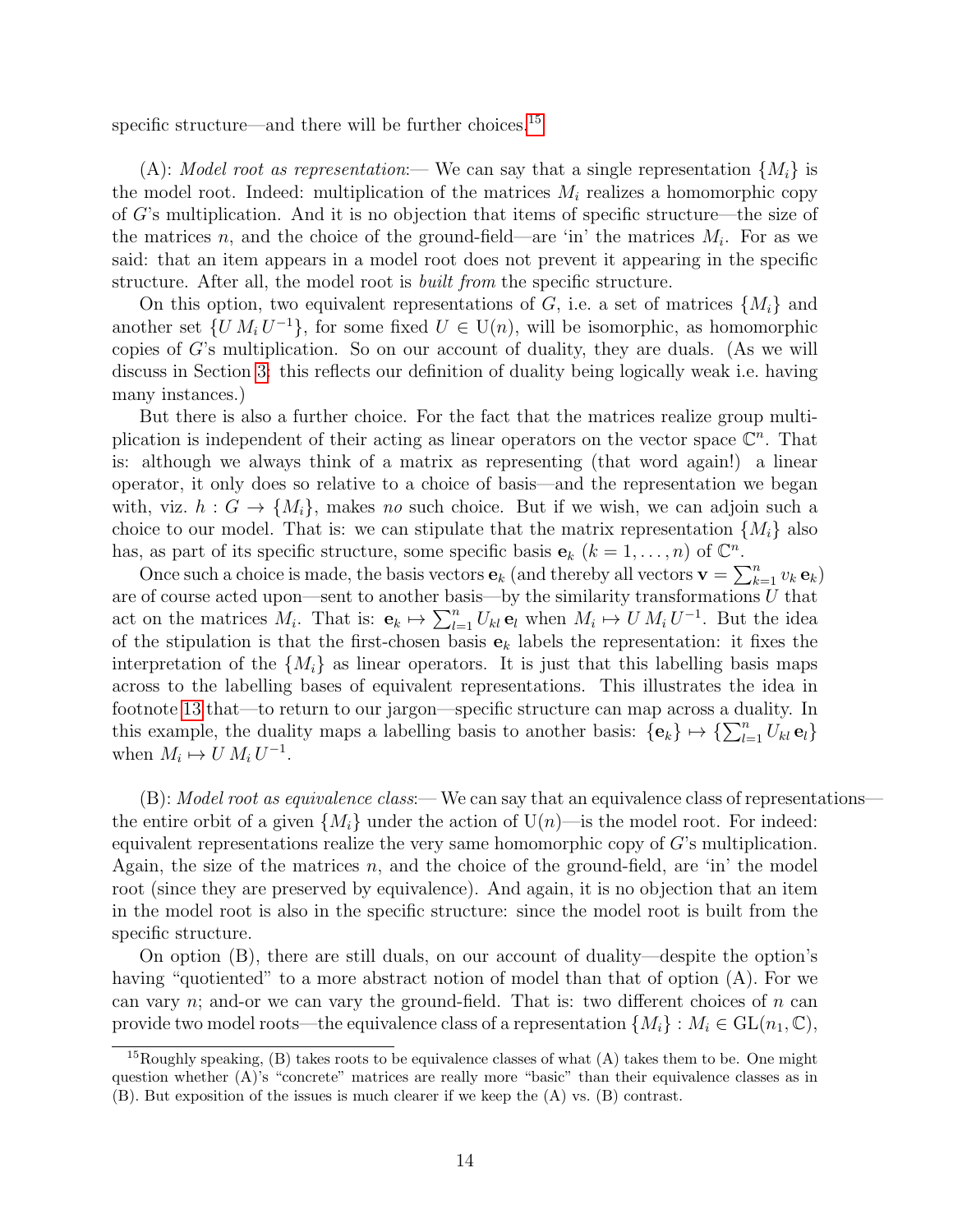and the equivalence class of a representation  $\{M_i\} : M_i \in GL(n_2, \mathbb{C})$ —that instantiate the same homomorphic copy of G. And similarly, we can vary the ground-field, and yet instantiate the same homomorphic copy of G. And similarly, we can consider nonlinear/non-matrix realizations/representations of G.

And as in option (A), there is the further choice—again because the fact that matrices realize group multiplication is independent of their acting as linear operators on the vector space  $\mathbb{C}^n$ . That is: if we wish, we can adjoin to a model root—an entire equivalence class of representations—the choice of some specific basis  $\mathbf{e}_k$   $(k = 1, \ldots, n)$  of  $\mathbb{C}^n$ , which we can then take to be specific structure. Of course, the only natural way to do this is to attach the basis to some arbitrary element of the class, i.e. one set of matrices  $\{M_i\}$ , and then transport the basis around to the other elements of the equivalence class by the action of  $U(n)$ .

#### <span id="page-14-0"></span>2.3.2 Galilean transformations

Newtonian mechanics provides a simple illustration of the notions of model root, specific structure, and indeed duality. And since it is an example from physics rather than pure mathematics, we also get an illustration of Section [2.2'](#page-9-0)s distinction between internal and external interpretations.

The idea is as follows. The bare theory T is Newtonian mechanics, of say N gravitating point-particles, set in a Galilean (neo-Newtonian) spacetime: i.e. in a spacetime manifold that is 'globally like  $\mathbb{R}^4$ ', with Euclidean geometry in its instantaneous time-slices, and a flat 4-dimensional connection, but no preferred absolute rest. This bare theory is modelled (in our sense: i.e. realized, represented) by formulations of Newtonian mechanics of N gravitating particles, set in a Newtonian spacetime, i.e. in a spacetime that is 'globally like  $\mathbb{R}^{4}$  but that *does* have an absolute rest.

Famously (notoriously!), the difference in such formulations' specifications of absolute rest is not experimentally detectable, since specifications that are each boosted with respect to the other specify the same flat 4-dimensional connection, and a boost maps a solution of the equations of motion to another solution. Or as it is usually put, in more physical terms: no experiment in Newtonian mechanics can distinguish one specification of rest from the others, because the theory is invariant under boosts ('has boosts as a symmetry'). Hence, of course, the debate between Newton and Leibniz, as articulated in the Leibniz-Clarke correspondence, and with its long legacy down to the present day (e.g. Earman 1989).

So in this example, it is natural to say that the specific structure of each model includes its specification of absolute rest. Using this specification, the model defines a flat 4-dimensional connection—viz. the same connection as is defined by the other models and thereby builds a homomorphic copy of T.

We can make this example simpler and precise, and yet still a worthwhile illustration, by taking the bare theory  $T$  to be just the abstract Galilean group Gal(3). This is a 10-dimensional Lie group, whose generators are three spatial rotations, four (space and time) translations, and three boosts. That is: its generators are usually thus described, by way of justifying their commutation relations. But of course the abstract group can be defined by the commutation relations, free of a physical interpretation. Thinking of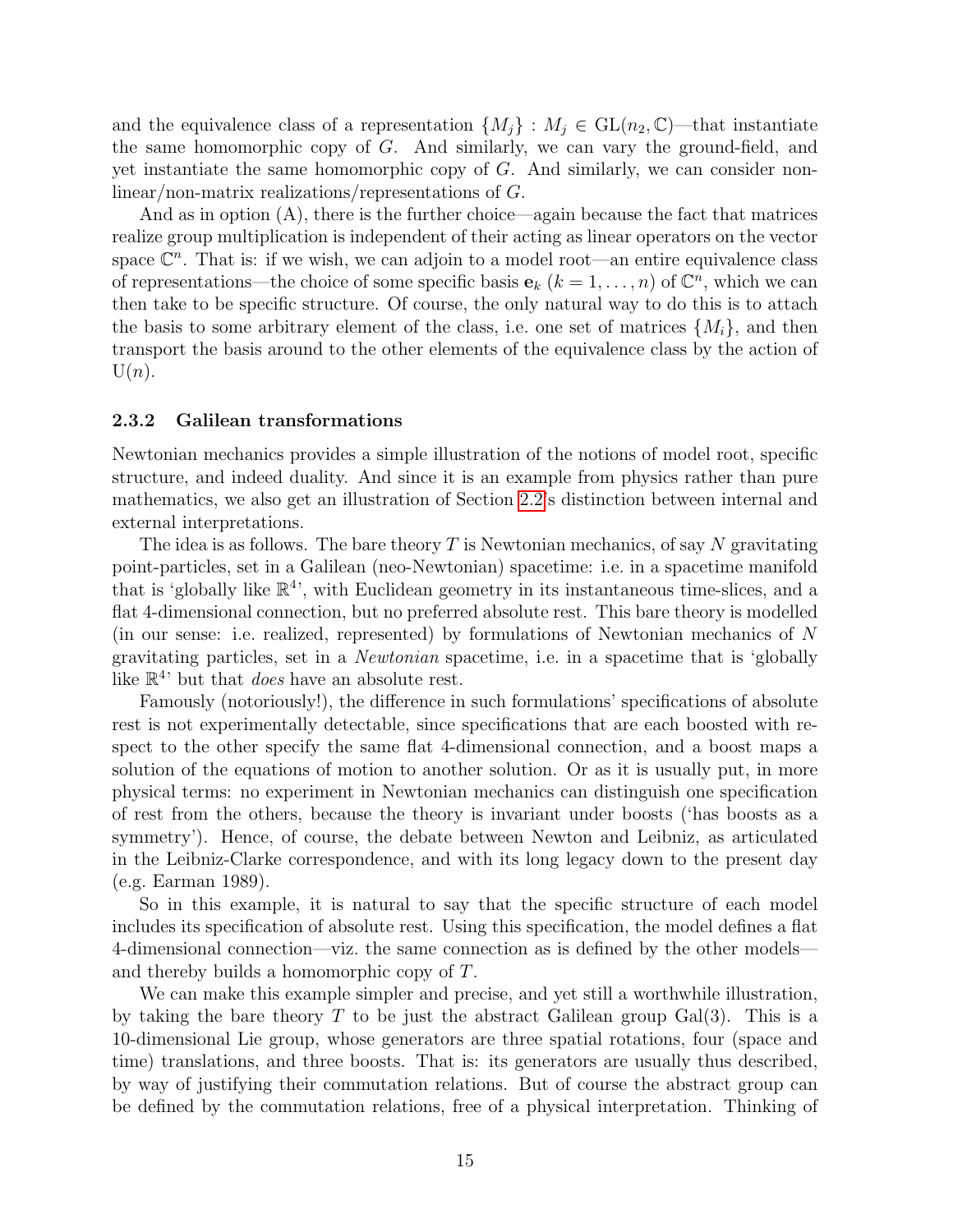Gal(3) like this will yield a clear analogy with Section [2.3.1'](#page-12-1)s matrix representations of an abstract group  $G$ , and with that Section's option  $(A)$ , i.e. *Model root as representation*.

Gal(3) is usually presented in its fundamental representation. Namely, as a concrete group of transformations on (bijections of)  $\mathbb{R}^4$ , written in terms of the standard coordinates  $(\mathbf{x}, t) \in \mathbb{R}^4$ , with  $g \in \text{Gal}(3)$  represented as the function

<span id="page-15-1"></span>
$$
g(\mathbf{x},t) := (R \cdot \mathbf{x} + \mathbf{v}_0 t + \mathbf{r}_0, t + t_0), \qquad (2)
$$

where R is a  $3 \times 3$  spatial rotation matrix,  $\mathbf{v}_0$  is the velocity boost,  $\mathbf{r}_0$  is the spatial translation vector, and  $t_0$  is the time translation. This fundamental representation can also be expressed in a coordinate-free way as an action on the affine space of  $\mathbb{R}^4$ , i.e. on Euclidean 4-space. But we will not need the details of affine spaces (cf. e.g. Auslander and MacKenzie (1963, Chapter 1)).

But just as in Section [2.3.1'](#page-12-1)s option (A), where a model root was a matrix representation of a group G, we could adjoin a choice of a basis  $\mathbf{e}_k$   $(k = 1, \ldots, n)$  of  $\mathbb{C}^n$  as specific structure: so also here, we can adjoin a choice of an inertial coordinate system as specific structure, and we can take this to give the model's specification of absolute rest.<sup>[16](#page-15-0)</sup> The standard coordinate system defined by the components of  $\mathbb{R}^4$  itself is then just one choice among many, determining one specification of absolute rest among many. Natural though we find it for writing down the fundamental action of Gal(3), as we did in Eq [\(2\)](#page-15-1), the action can of course be written down in any inertial coordinate system. And any such system can be taken to give a model's specification of absolute rest.

And just as in (A) of Section [2.3.1,](#page-12-1) each matrix  $M_i$  mapped the adjoined basis  $e_k$  to another basis: so also here, each Galilean boost maps an adjoined choice of absolute rest, represented mathematically by an inertial coordinate system, into another such choice, i.e. another inertial coordinate system.[17](#page-15-2)

But there is also, so far, a disanalogy with  $(A)$  of Section [2.3.1.](#page-12-1) For so far, we have just one model root, encapsulated in Eq. [\(2\)](#page-15-1), and various choices of specific structure; whereas (A) of Section [2.3.1](#page-12-1) had many different model roots—many different matrix representations  $\{M_i\}$  of the abstract group G. Correlatively, our fundamental representation of Gal(3) is faithful, i.e. has trivial kernel; while Section [2.3.1'](#page-12-1)s  $\{M_i\}$  were in general not faithful.

But there are other representations of  $Gal(3)$ . Indeed, there is a *matrix* representation that is isomorphic, as a model root, to what we have. So it is faithful—and the isomorphism of model roots is, on our account, a duality. Namely, we use  $5 \times 5$  matrices G ∈ GL(5, R) (G for 'Galileo' not 'group'!), that act on vectors  $(x_A) := (\mathbf{x}, t, 1) \in$ 

<span id="page-15-0"></span><sup>16</sup>We say 'give'—meaning 'determine'—rather than 'be', simply because a coordinate system includes choices of spatial and temporal origins and units, and of an orientation of spatial axes, as well as the absolute rest, i.e. the timelike congruence of inertial worldlines.

<span id="page-15-2"></span><sup>&</sup>lt;sup>17</sup>Of course, Galilean transformations that are not boosts keep fixed the choice of absolute rest: cf. footnote [16.](#page-15-0)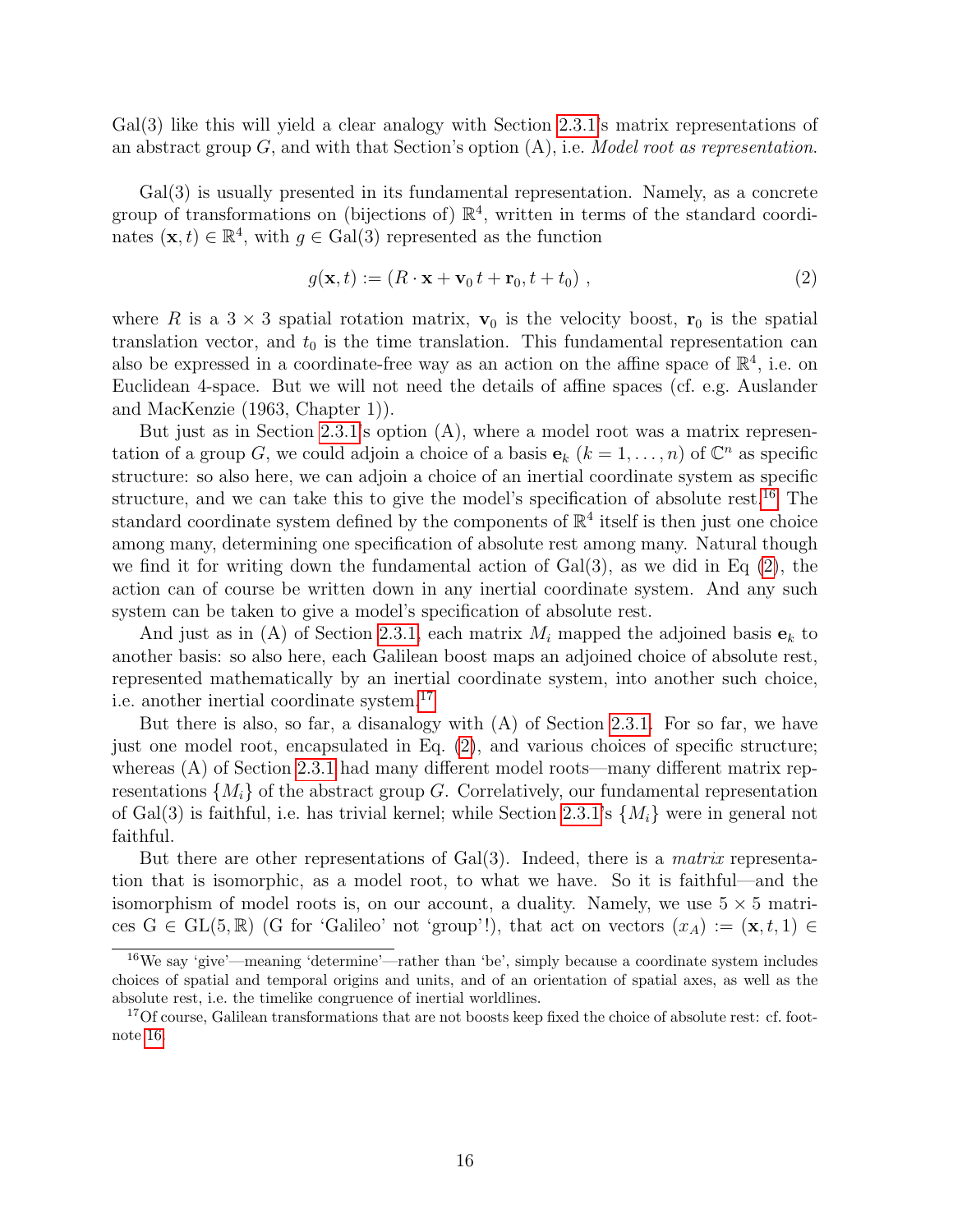$\mathbb{R}^4 \times \{1\} \subset \mathbb{R}^5$ , as follows (cf. Bargmann (1954: pp. 38-41) and Holm (2011: p 10)):

<span id="page-16-1"></span>
$$
\tilde{x}_A = \sum_{B=1}^5 G_{AB} x_B
$$
\n
$$
(G_{AB})_{A,B=1}^5 := \begin{pmatrix} R & \mathbf{v}_0 & \mathbf{r}_0 \\ \mathbf{0}_{1\times 3} & 1 & t_0 \\ \mathbf{0}_{1\times 3} & 0 & 1 \end{pmatrix}.
$$
\n
$$
(3)
$$

With this representation, a specification of absolute rest is given by a specific choice of vector  $x \in \mathbb{R}^4 \times \{1\}$ . Namely,  $(x_A) := (\mathbf{x}, t, 1) \in \mathbb{R}^4 \times \{1\}$  specifies rest to be the timelike congruence of inertial worldlines parallel to the inertial worldline passing through both the spatiotemporal origin  $(0, 0)$  and the point  $(x, t)$ . So here, it is a single vector that gets adjoined as specific structure; (not a whole basis, as in Section [2.3.1,](#page-12-1) and not a whole inertial coordinate system, as above). And each Galilean boost maps an adjoined choice of absolute rest, given by a vector  $x \in \mathbb{R}^4 \times \{1\}$ , into another such choice, i.e. another vector.

So much by way of how Galilean transformations' illustration of the notions of model root and specific structure is analogous with Section [2.3.1'](#page-12-1)s matrices. We end with two comments, [1] and [2], about the physical interpretation of this example (comments which thereby have no analogues about those matrices). For simplicity and brevity, we will restrict both comments to the simple "vacuum" scenario which we have concentrated on: i.e.  $\mathbb{R}^4$  as a description of either neo-Newtonian or Newtonian spacetime, without regard to the N gravitating point-particles we mentioned at the start of this Section. Thus recall that we concentrated on taking the bare theory  $T$  to be just the abstract Galilean group Gal(3), and considered its action on  $\mathbb{R}^4$ . But this is only for simplicity: these two comments carry over to the non-vacuum scenario, where there are particles.<sup>[18](#page-16-0)</sup>

[1]: Agreement with usual verdicts:— The first comment looks ahead to Section [4.4'](#page-26-0)s discussion of symmetries in a spacetime theory, i.e. a theory that postulates a spacetime with certain chrono-geometric structures like metrics and connection. (Such theories of

These two comments also bear on the two debates about interpreting symmetries, which we set aside at the end of Section [1.](#page-2-0) Indeed the authors cited take Newtonian gravitation as a main example. But again, these debates are orthogonal to most of this paper's issues; so that it would take too long to spell out, beyond the references we gave there, exactly what these comments imply for them.

<span id="page-16-0"></span><sup>&</sup>lt;sup>18</sup>It is just that it would take too long to spell out the non-vacuum scenario. To glimpse why, we briefly note some of the issues one confronts. Obviously, one must consider the particles' state-space: which one would build from their configuration space (the " $qs$ "), by adding either velocities (" $\dot{q}s$ ": defining velocity phase space, in the Lagrangian framework) or canonical momenta ("ps": defining phase space, in the Hamiltonian framework). At first sight, the N particles' configuration space is "just"  $\mathbb{R}^{3N}$ . But there are subtleties to be dealt with. Indeed: not only the topics mentioned above, of passing to the affine space so as to "rub out" the preferred origin, and whether to have an absolute rest; but also whether to excise collision points, i.e. whether to forbid point-particles to be in the very same place. Assuming these subtleties are dealt with, and the Lagrangian or Hamiltonian state-space is constructed, one would then consider the action of the Euclidean group on this state-space, lifted from its action on  $\mathbb{R}^3$ . Again, there are subtleties about this lifted action; and to treat boosts and so represent the Galilean group, one needs to "add a time axis", defining what is often called 'extended (velocity) phase space'. For a philosophical introduction to all these subtleties, cf. e.g. Belot (2000: Sections 3,4) and Butterfield (2006: Section 2.3).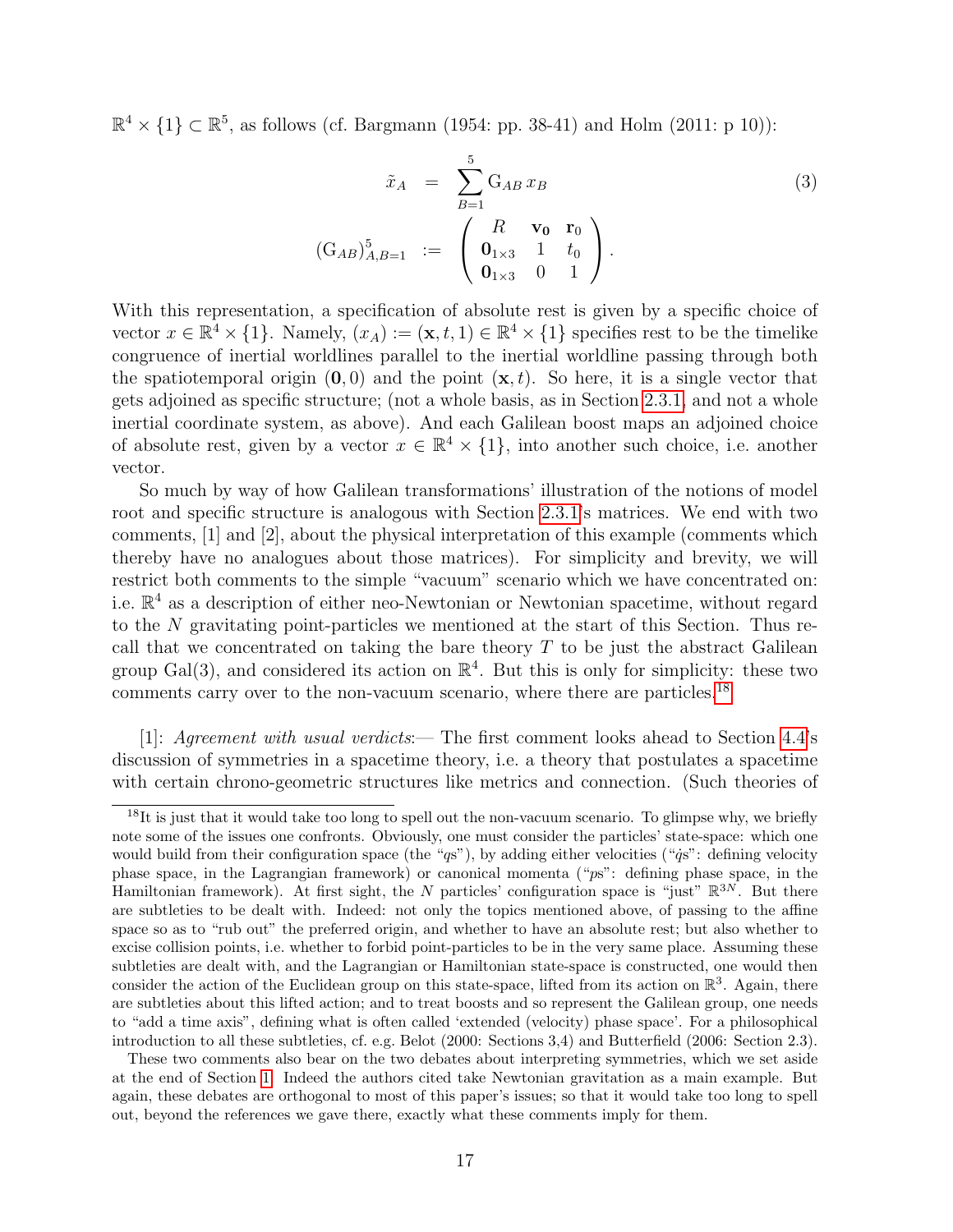course also postulate matter and radiation, particles and fields, in the spacetime; but as just announced, we are setting that aside.)

We will see in Section [4.4](#page-26-0) that in a spacetime theory, a symmetry is usually defined as a map on the spacetime that (once its domain of definition is extended in the natural way to include chrono-geometric structures and matter fields): (i) fixes, i.e. does not alter, the chrono-geometric structures, and (ii) maps a matter-field solution of the equations of motion to another solution. (We will also see how this relates to the more basic and general notion of symmetry we will use from the start of Section [4.](#page-22-0)) Accordingly, boosts are a symmetry of neo-Newtonian spacetime: for a boost preserves the chrono-geometric structures, i.e. the spatial and temporal metrics and the flat affine connection, and maps solutions to solutions. But boosts are not a symmetry of Newtonian spacetime (i.e. a spacetime that is globably like  $\mathbb{R}^4$ , but that has a specification of absolute rest). For a boost does not fix a specification of rest.<sup>[19](#page-17-0)</sup> These points are, in effect, the modern mathematical expression of the famous (notorious!) point with which this Section began: that no mechanical experiment can discern which is the putatively correct standard of rest.

Our discussion above, and our notions of model root, duality etc., accords with this. In particular, just as in Section [2.3.1:](#page-12-1) an item of specific structure can be "in" the model root, which is, after all, built with specific structure; and so an isomorphism of model roots (on our account, a duality) can map specific structure from one model to another. And this is what Galilean boosts do. In our jargon: they define an isomorphism of model roots that maps one model's specification of absolute rest into another's. Think for example of how the vector  $(x_A) := (\mathbf{x}, t, 1) \in \mathbb{R}^4 \times \{1\}$ —which specifies rest as parallelism to the inertial worldline through both the origin  $(0, 0)$  and the point  $(x, t)$ —is mapped by  $G_{AB}$ of Eq. [\(3\)](#page-16-1) to a vector specifying rest as parallelism to the inertial worldline through both the origin (0,0) and the point  $(R \cdot x + v_0 t + r_0, t + t_0)$ . (For more detail about how the duality maps in this example are defined by boosts, cf. Butterfield (2018: Section 4.1).)

But mapping one model's specification of absolute rest into another's is not the same as fixing the given specification, i.e. not the same as a symmetry in spacetime theories' usual sense. Thus this example illustrates how a bare theory can have a symmetry, viz. boosts, that (some or even all) its models lack. This will later be a main theme (Sections [5.1](#page-29-0) and [5.2\)](#page-31-0).

This example also has a philosophical moral that is not about symmetry. Namely: duality does not imply physical equivalence. Two theories can be duals—in our jargon: models with isomorphic model roots—without their making the very same claims about the world. They can even contradict one another about the world, as do two rival specifications of what is absolute rest. This leads in to the next comment.

[2]: Internal and external interpretations:— The example also illustrates Section [2.2'](#page-9-0)s distinction between internal and external interpretations. As usual, interpretative issues are underdetermined by formal theory: witness the moral just stated at the end of [1]. However, the example clearly allows us to formulate the disagreement between Newton

<span id="page-17-0"></span><sup>&</sup>lt;sup>19</sup>On the other hand: spatial rotations and spatiotemporal translations are symmetries of both spacetimes.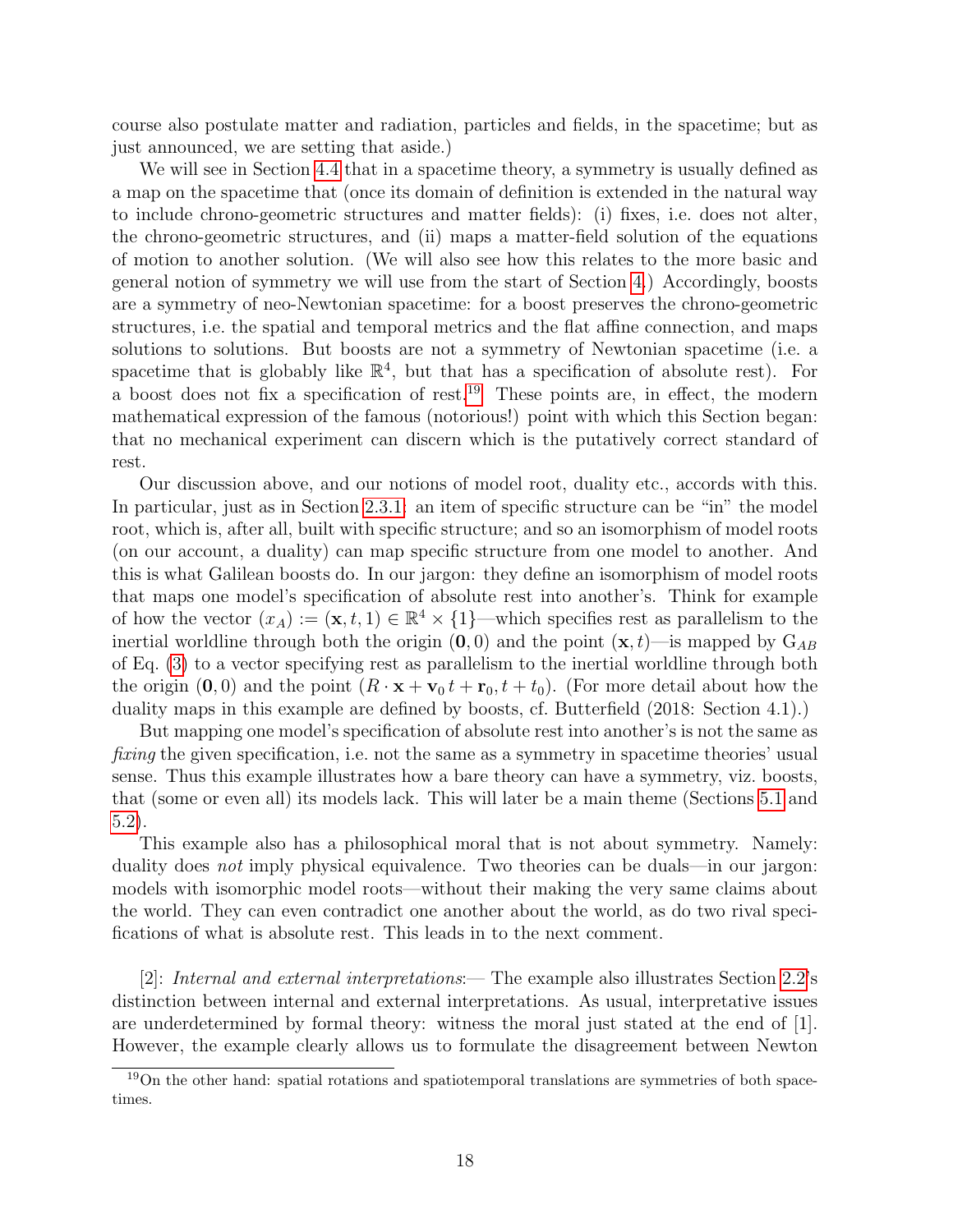(Clarke) and Leibniz—the question whether absolute rest is physically real—in terms of the internal vs. external contrast.

For recall that an internal interpretation interprets only the model root, but not the specific structure. More precisely, we define this as meaning that specific structure which is "in" a model root as a building block, does not get interpreted. Therefore models that are isomorphic, i.e. have isomorphic roots, and so differ only in their specific structure, must receive the same interpretation.<sup>[20](#page-18-1)</sup> Thus in our example: an internal interpretation of a model simply does not interpret the specification of rest (whether it is given by an inertial coordinate system considered as rest, as for equation [\(2\)](#page-15-1), or by a vector  $x \in \mathbb{R}^4 \times \{1\}$ , as for equation [\(3\)](#page-16-1)). In short: the specification of rest is not part of what is physical. Thus an internal interpretation articulates Leibniz' relationist views.

On the other hand, an external interpretation (by definition) does interpret (some or all of) the specific structure. Thus an external interpretation can take any two dual models—any isomorphic model roots with different specifications of rest, x and  $\tilde{x}$  say—to have distinct interpretations. This kind of external interpretation thus articulates the Newton-Clarke view: in short, that giving all material bodies the same boost makes a physical difference.

### <span id="page-18-0"></span>2.4 Values of quantities on states

Before formally defining duality as isomorphism, we need notation for treating states, quantities and dynamics. Suppose we are given a set of states  $S$ , a set of quantities  $\mathcal{Q}$ and a dynamics  $\mathcal{D}: \langle \mathcal{S}, \mathcal{Q}, \mathcal{D} \rangle$ . (As stressed in Section [1:](#page-2-0) in any specific case,  $\mathcal{S}, \mathcal{Q}$  and  $\mathcal D$  will each have a lot of structure beyond being sets—but we will not need these details in what follows. And as admitted in Section [2.1.2:](#page-6-0) not all theories are presented, or best thought of, as such triples—but what we say will carry over to other formulations using e.g. partition functions; cf. footnote [7.](#page-7-1))

Then we write the value of quantity Q in state s as

<span id="page-18-2"></span>
$$
\langle Q, s \rangle \tag{4}
$$

It is these values that are to be preserved, or suitably matched, by the duality, i.e. by the isomorphism of model triples: cf. Eq. [\(9\)](#page-20-0) below. And in subsequent Sections' discussion of symmetry, it is these values that are to be preserved by a symmetry map.

For classical physics, one naturally represents (that word again!) a quantity as a realvalued function on states:  $Q: s \mapsto Q(s)$ . Given such a function representing the quantity,  $\langle Q, s \rangle := Q(s) \in \mathbb{R}$  is the system's possessed or intrinsic value, in state s, of the quantity Q. Similarly for quantum physics: one naturally represents quantities as linear operators on a Hilbert space of states, so that  $\langle Q, s \rangle := \langle s|Q|s \rangle \in \mathbb{R}$  is the system's Born-rule expectation value of the quantity. (But in fact, for quantum dualities, the duality often preserves off-diagonal matrix elements  $\langle s_1|Q|s_2 \rangle \in \mathbb{C}$ : cf. below.)

<span id="page-18-1"></span><sup>20</sup>Recall that Newtonian gravitation contains unphysical singularities when two massive point particles coincide, as they can do after a finite time (see footnote [18\)](#page-16-0). Thus internal interpretations of isomorphic model roots of Newtonian gravitation must either give the same "interpretation" to the unphysical singularities (usually: signaling a limitation of the applicability of the theory), or one must deal with the singularities in some other way. See the discussion in De Haro (2018a: Sections 2.3.1, 2.3.2(C)).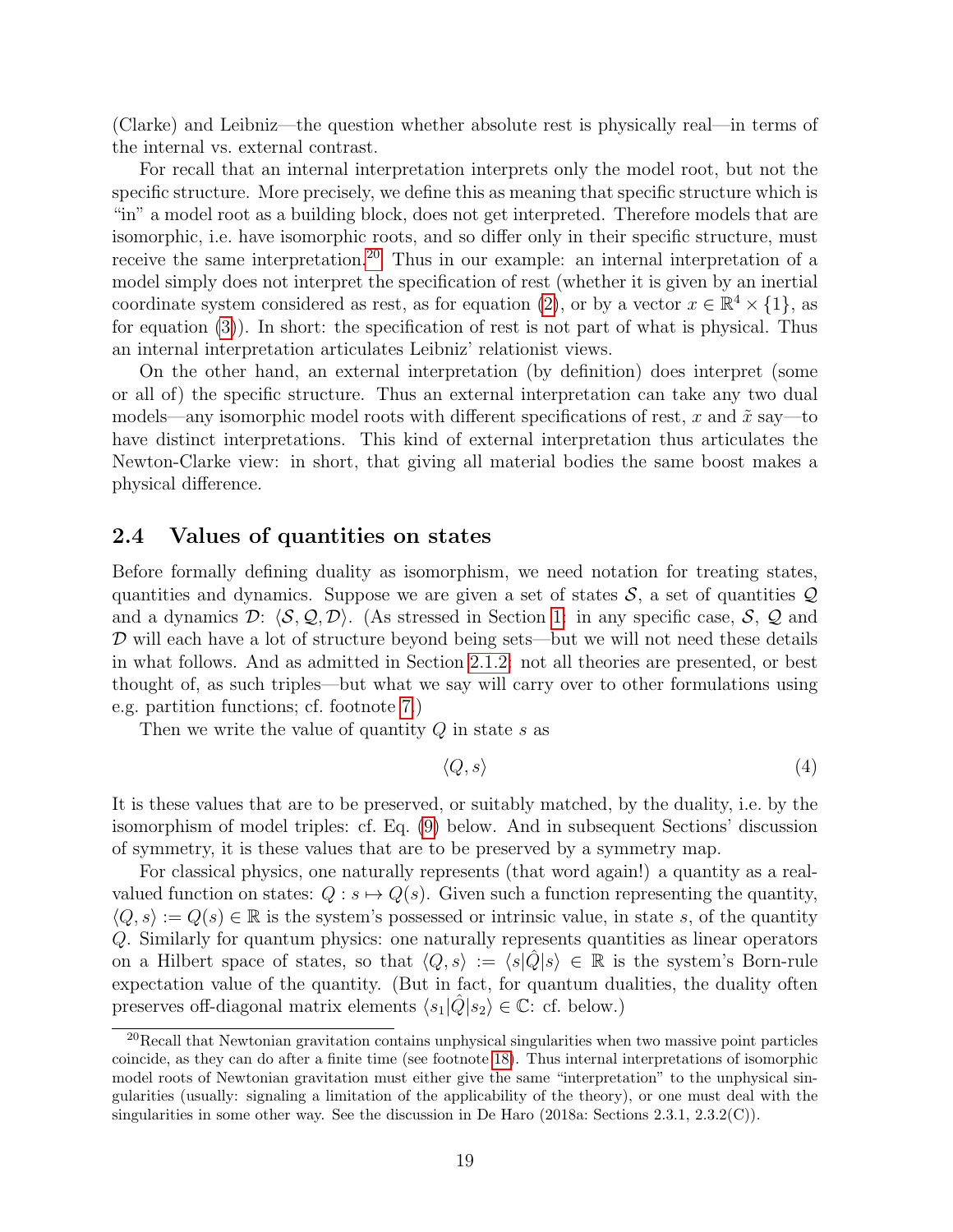As to dynamics, here assumed deterministic:— This can be usually presented in two ways, for which we adopt the quantum terminology, viz. the 'Schrödinger' and 'Heisenberg' pictures; (though the ideas occur equally in classical physics). We will adopt for simplicity the Schrödinger picture. So we say:  $d_{\mathcal{S}}$  is an action of the real line R representing time on  $S$ .

There is an equivalent Heisenberg picture of dynamics with  $D_H$ , an action of R representing time on Q. The pictures are related by, in an obvious notation:

<span id="page-19-3"></span>
$$
d_{\mathcal{S}} : \mathbb{R} \times \mathcal{S} \ni (t, s) \mapsto d_{\mathcal{S}}(t, s) =: s(t) \in \mathcal{S} \text{ iff } D_H : \mathbb{R} \times \mathcal{Q} \ni (t, Q) \mapsto D_H(t, Q) =: Q(t) \in \mathcal{Q} \tag{5}
$$

where for all  $s \in \mathcal{S}$  considered as the initial state, and all quantities  $Q \in \mathcal{Q}$ , the values of physical quantities at the later time  $t$  agree in the two pictures:

<span id="page-19-4"></span>
$$
\langle Q, s(t) \rangle = \langle Q(t), s \rangle . \tag{6}
$$

# <span id="page-19-0"></span>3 The Schema: Duality as Isomorphism of Model Roots

In this Section, we summarize our account of duality. This account has been developed mainly by De Haro (2016: Section 1, 2016a: Section 1), but also more fully by us together (2018: Sections 2, 3). As a mnemonic, we label this account a Schema. We first define duality (Section [3.1\)](#page-19-1); then we give a prospectus for the following Sections (Section [3.2\)](#page-21-0). It will be clear that our Schema is logically weak, so that there are countless examples, including elementary ones: a topic taken up in footnote [3'](#page-3-0)s references.

#### <span id="page-19-1"></span>3.1 Duality defined

We can now present our Schema for duality as an isomorphism between model roots (model triples). Let  $M_1, M_2$  be two models, with model roots  $m_1$  and  $m_2$  and specific structure  $\overline{M}_1$  and  $\overline{M}_2$ ; so that, with the notation Eq. [\(1\)](#page-10-2), we have:  $M_1 = \langle m_1; \overline{M}_1 \rangle$  and  $M_2 = \langle m_2; \bar{M}_2 \rangle$ . We can suppose that  $M_1, M_2$  are both models of a bare theory T. Then we say that  $M_1$  and  $M_2$  are dual if their model roots are isomorphic, i.e. if  $m_1 \cong m_2$ .

More specifically, if the model roots are triples  $m_1 = \langle S_{M_1}, Q_{M_1}, D_{M_1} \rangle$  and  $m_2 =$  $\langle S_{M_2}, Q_{M_2}, D_{M_2} \rangle$ , then to say that the model triples  $m_1, m_2$  are isomorphic is to say, in short, that: there are isomorphisms between their respective state-spaces and sets of quantities, that

(i) make values match, and

 $(iii)$  are equivariant for the two triples' dynamics (in the Schrödinger and Heisenberg pictures, respectively).  $21$ 

Thus these maps are our rendering of the correspondence between duals: of, in physics

<span id="page-19-2"></span><sup>&</sup>lt;sup>21</sup>Alternatively, in other formalisms (cf. footnote [7\)](#page-7-1), the dynamics in one model is mapped into the dynamics in the other. For an example, where the dynamics is a set of covariant Euler-Lagrange equations, see De Haro (2018a: Section 3).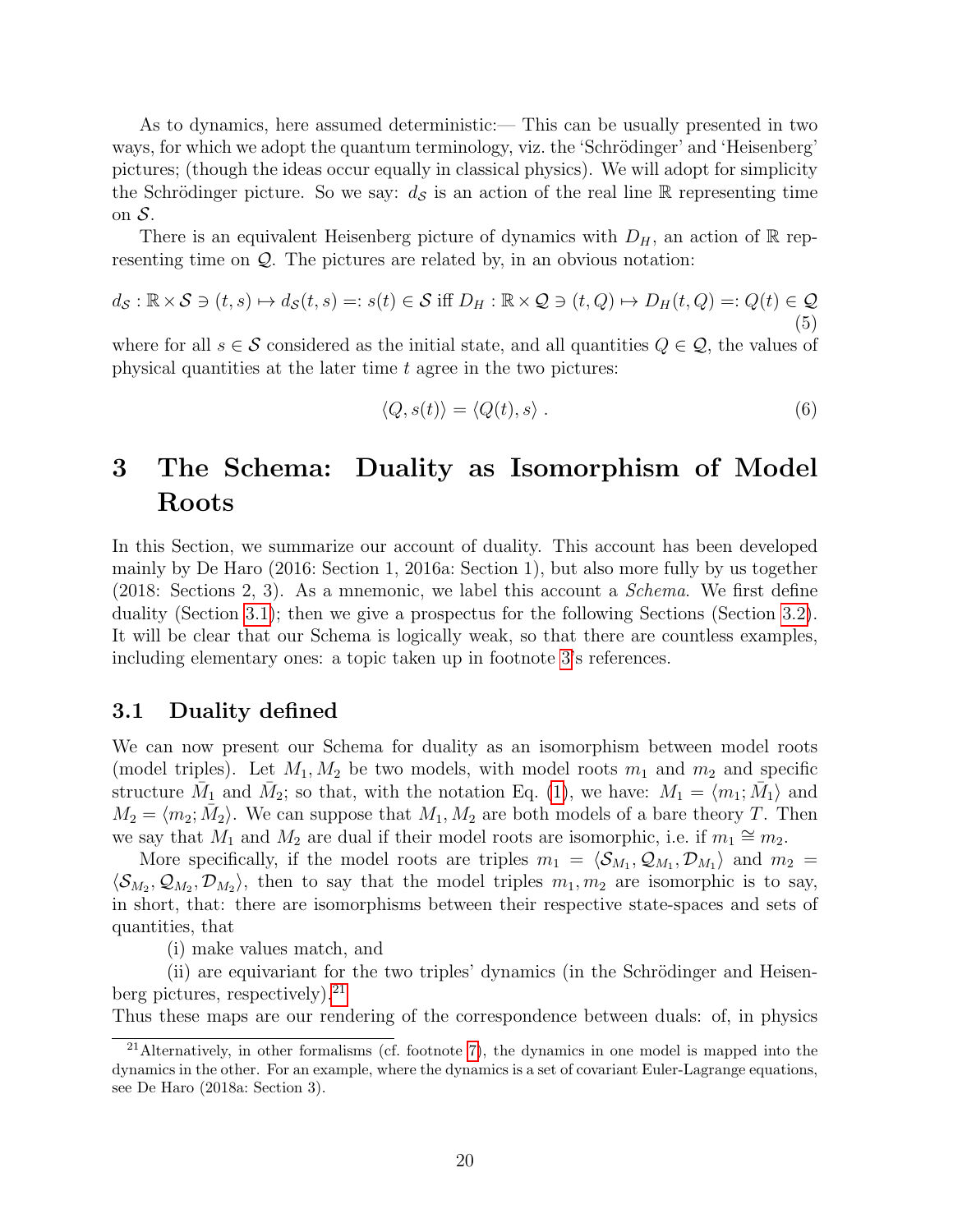jargon, 'the dictionary'.

Thus we say: A duality between  $m_1 = \langle S_{M_1}, Q_{M_1}, D_{M_1} \rangle$  and  $m_2 = \langle S_{M_2}, Q_{M_2}, D_{M_2} \rangle$ requires:

(1): an isomorphism between the state-spaces (almost always: Hilbert spaces, or for classical theories, manifolds):

$$
d_{\mathcal{S}}: \mathcal{S}_{M_1} \to \mathcal{S}_{M_2} \text{ using } d \text{ for 'duality'}; \text{ and } (7)
$$

(2): an isomorphism between the sets (almost always: algebras) of quantities

$$
d_{\mathcal{Q}}: \mathcal{Q}_{M_1} \to \mathcal{Q}_{M_2} \text{ using } d \text{ for 'duality'}; \qquad (8)
$$

such that: (i) the values of quantities match:

<span id="page-20-0"></span>
$$
\langle Q_1, s_1 \rangle_1 = \langle d_{\mathcal{Q}}(Q_1), d_{\mathcal{S}}(s_1) \rangle_2 , \quad \forall Q_1 \in \mathcal{Q}_{M_1}, s_1 \in \mathcal{S}_{M_1}.
$$
 (9)

and: (ii)  $d_{\mathcal{S}}$  is equivariant for the two triples' dynamics,  $D_{S:1}, D_{S:2}$ , in the Schrödinger picture; and  $d_{\mathcal{Q}}$  is equivariant for the two triples' dynamics,  $D_{H:1}, D_{H:2}$ , in the Heisenberg picture: see Figure [2.](#page-20-1)

$$
\begin{array}{ccc}\n\mathcal{S}_{M_1} & \xrightarrow{d_{\mathcal{S}}} & \mathcal{S}_{M_2} & \xrightarrow{Q_{M_1}} & \xrightarrow{d_{\mathcal{Q}}} & \mathcal{Q}_{M_2} \\
\downarrow^{D_{S:1}} & & \downarrow^{D_{S:2}} & & \downarrow^{D_{H:1}} & & \downarrow^{D_{H:2}} \\
\mathcal{S}_{M_1} & \xrightarrow{d_{\mathcal{S}}} & \mathcal{S}_{M_2} & & \mathcal{Q}_{M_1} & \xrightarrow{d_{\mathcal{Q}}} & \mathcal{Q}_{M_2}\n\end{array}
$$

<span id="page-20-1"></span>Figure 2: Equivariance of duality and dynamics, for states and quantities.

Eq. [\(9\)](#page-20-0) appears to favour  $m_1$  over  $m_2$ ; but in fact does not, thanks to the maps d being bijections.

This definition of duality can be simplified, since the requirement that the values of quantities match, Eq. [\(9\)](#page-20-0), implies relations between the duality maps  $d<sub>S</sub>$  and  $d<sub>Q</sub>$ . Thus in the quantum case, the duality maps are related by:  $d_{\mathcal{Q}}(Q) = d_{\mathcal{S}} \circ Q \circ d_{\mathcal{S}}^{-1}$  $\bar{s}^1$  (where  $d_{\mathcal{S}}$  is constrained to be unitary).<sup>[22](#page-20-2)</sup> Thus duality comes down to a *single* duality map on states,  $d_{\mathcal{S}}$ , together with appropriate equivariance conditions on the quantities and the dynamics.

Similarly in the classical case: though representing quantities as real-valued functions on the state-space, rather than as maps on the state-space, means that the relation between the duality maps  $d_{\mathcal{S}}$  and  $d_{\mathcal{Q}}$  is a little different. Here, we need the notion of a dual

<span id="page-20-2"></span> $22$ The proof is as follows. As mentioned in Section [2.4,](#page-18-0) Eq. [\(9\)](#page-20-0) generalizes to matrix elements between arbitrary vector states  $s, s'$  in the state-space, which in the quantum case is a Hilbert space. Namely, the duality maps must satisfy:  $\langle s' | Q | s \rangle_1 = \langle d_{\mathcal{S}}(s') | d_{\mathcal{Q}}(Q) | d_{\mathcal{S}}(s) \rangle_2$ . Notice that we can rewrite this purely as an identity in model  $m_1: \langle s' | Q | s \rangle_1 = \langle s' | d_{\mathcal{S}}^{\dagger} \circ d_{\mathcal{Q}}(Q) \circ d_{\mathcal{S}} | s \rangle_1$ . Since the state-space is the whole Hilbert space,  $S_1 = H_1$ , this equation is valid for all  $s, s' \in H_1$  (it is also valid for all  $Q \in \mathcal{Q}$ ); so it implies that the *operators* on the two sides must be equal:  $d_S^{\dagger} \circ d_Q(Q) \circ d_S = Q \Rightarrow d_Q(Q) = d_S \circ Q \circ d_S^{\dagger}$ , as claimed in the main text.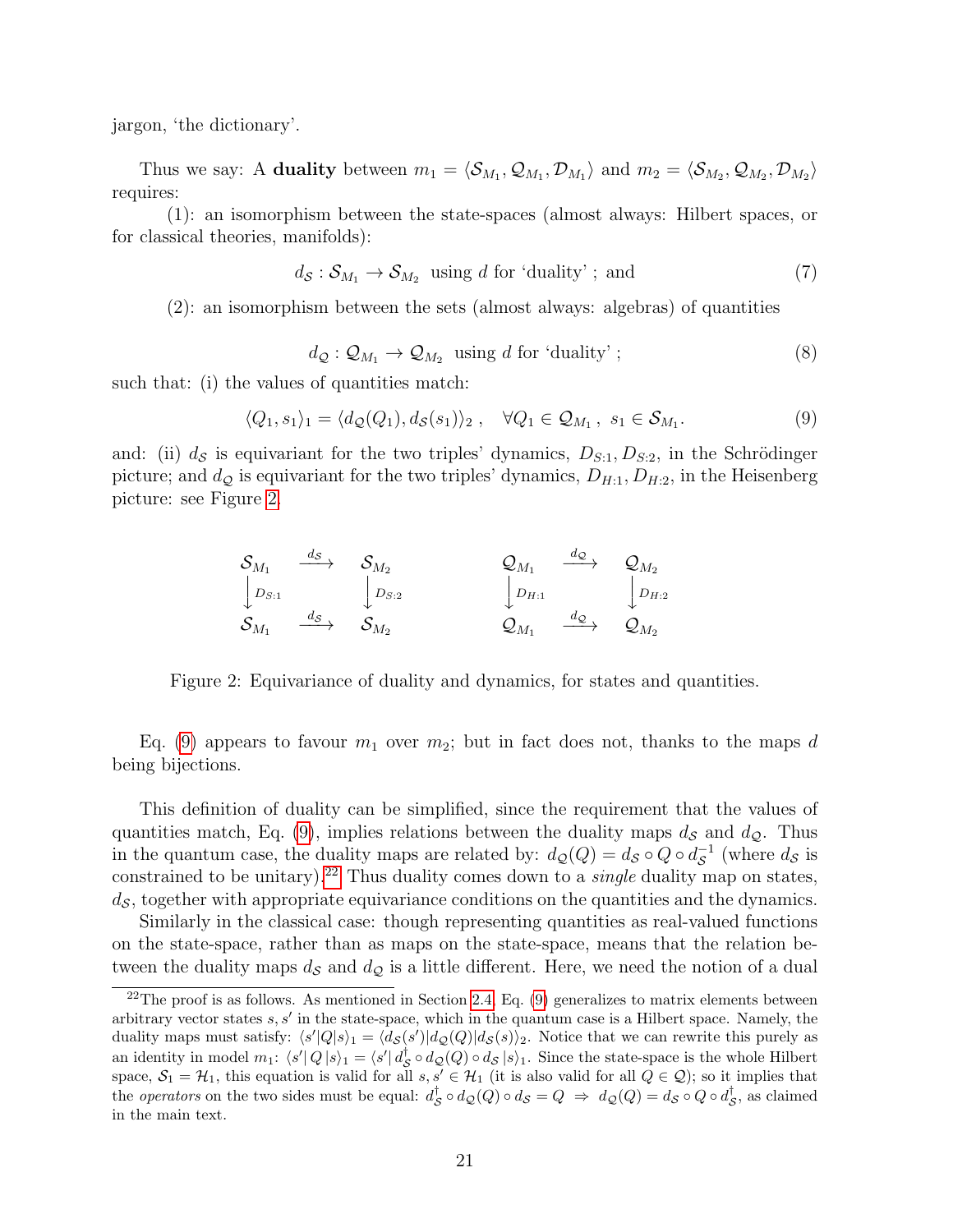map ('dual' in the mathematical, not physical, sense). Thus recall that given any map between two sets  $f: X \to Y$ , and any map  $g: Y \to Z$ , the *dual* (or *transpose*)  $g^*$  of g (with respect to f) is defined as the map  $g^*: X \to Z$  with  $g^*(x) := (g \circ f)(x)$ . Putting  $X = Y = S$ ,  $f = d_{\mathcal{S}}$ , and  $Z = \mathbb{R}$ , and taking the function  $g: Y \to Z$  to be the quantity (as a real-valued function)  $Q : \mathcal{S} \to \mathbb{R}$ : this definition of the dual map becomes (with the bra-ket notation now meaning values of quantities as in Eq. [\(4\)](#page-18-2)):  $\langle Q^*, s \rangle := \langle Q, d_{\mathcal{S}}(s) \rangle$ . But so far, the notation  $Q^*$  does not exhibit its dependence on  $d_{\mathcal{S}}$ ; (just as  $g^*$  does not exhibit its dependence on f). So it is clearer to write  $d^*_{\mathcal{S}}(Q)$  instead of just  $Q^*$ . Thus we write:  $\langle d_{\mathcal{S}}^*(Q), s \rangle := \langle Q, d_{\mathcal{S}}(s) \rangle$ . Applying this to  $d_{\mathcal{S}}^{-1}$  $S^{-1}$  :  $S \to S$ , we deduce that defining  $d_{\mathcal{Q}}$  as the dual  $(d_{\mathcal{S}}^{-1})$  $(s^{-1})^*$  of  $d_s^{-1}$  $_{\mathcal{S}}^{-1}$  yields Eq. [\(9\)](#page-20-0), as desired. That is: we have by the definition of 'dual map' :

$$
\langle (d_{\mathcal{S}}^{-1})^*(Q), d_{\mathcal{S}}(s) \rangle = \langle (Q \circ d_{\mathcal{S}}^{-1}), d_{\mathcal{S}}(s) \rangle = \langle Q, s \rangle ; \tag{10}
$$

which is Eq.  $(9)$ . So like in the quantum case: duality comes down to a *single* duality map on states,  $d_{\mathcal{S}}$ , with  $d_{\mathcal{Q}}$  being defined as the dual, i.e. transpose, of its inverse  $d_{\mathcal{S}}^{-1}$  $\bar{s}^1,$ and appropriate equivariance conditions on the dynamics.

We will see in Section [4](#page-22-0) that for symmetries instead of dualities, we can similarly concentrate on a map on states—unsurprisingly, since the basic notion of symmetry is the preservation of the values of given quantities.

### <span id="page-21-0"></span>3.2 The road ahead: duality as a 'giant symmetry'

As discussed in Section [1,](#page-2-0) we have elsewhere related this Schema to various topics, and illustrated it with bosonization and some examples from string theory. The job of the next three Sections is to relate it to symmetries.

As also discussed in Section [1,](#page-2-0) it is agreed in the literature that a duality is like a 'giant symmetry': a symmetry between theories. The main new ingredient that the Schema adds to this agreed idea is its picture of two levels, with the bare theory above and the model roots, the bare theory's homomorphic copies, below. As we will see, these two levels can differ in the amount of structure that a map, such as a symmetry, is required to preserve; and this prompts some distinctions between types of symmetry.

Thus we will proceed in three stages.

(i): We begin with comments about symmetry in general (Section [4\)](#page-22-0). They are regardless of both: (a) there being a duality; and (b) the distinction between a theory and its representations (homomorphic copies), or more generally its instantiations. These comments are familiar ground in the philosophy of symmetry: but they are worth making since they will apply, suitably adjusted, to the rest of the paper.

(ii): Then we discuss, regardless of there being a duality, how a symmetry of a theory is related to symmetries of its representations (homomorphic copies), or more generally its instantiations: (Section [5\)](#page-28-0). This will yield the distinctions between types of symmetry.

(iii): Finally, we suppose we have a duality in the sense of the Schema, and relate this to symmetries. That is: we show that a duality preserves the symmetries of its model triples (Section [6\)](#page-35-0).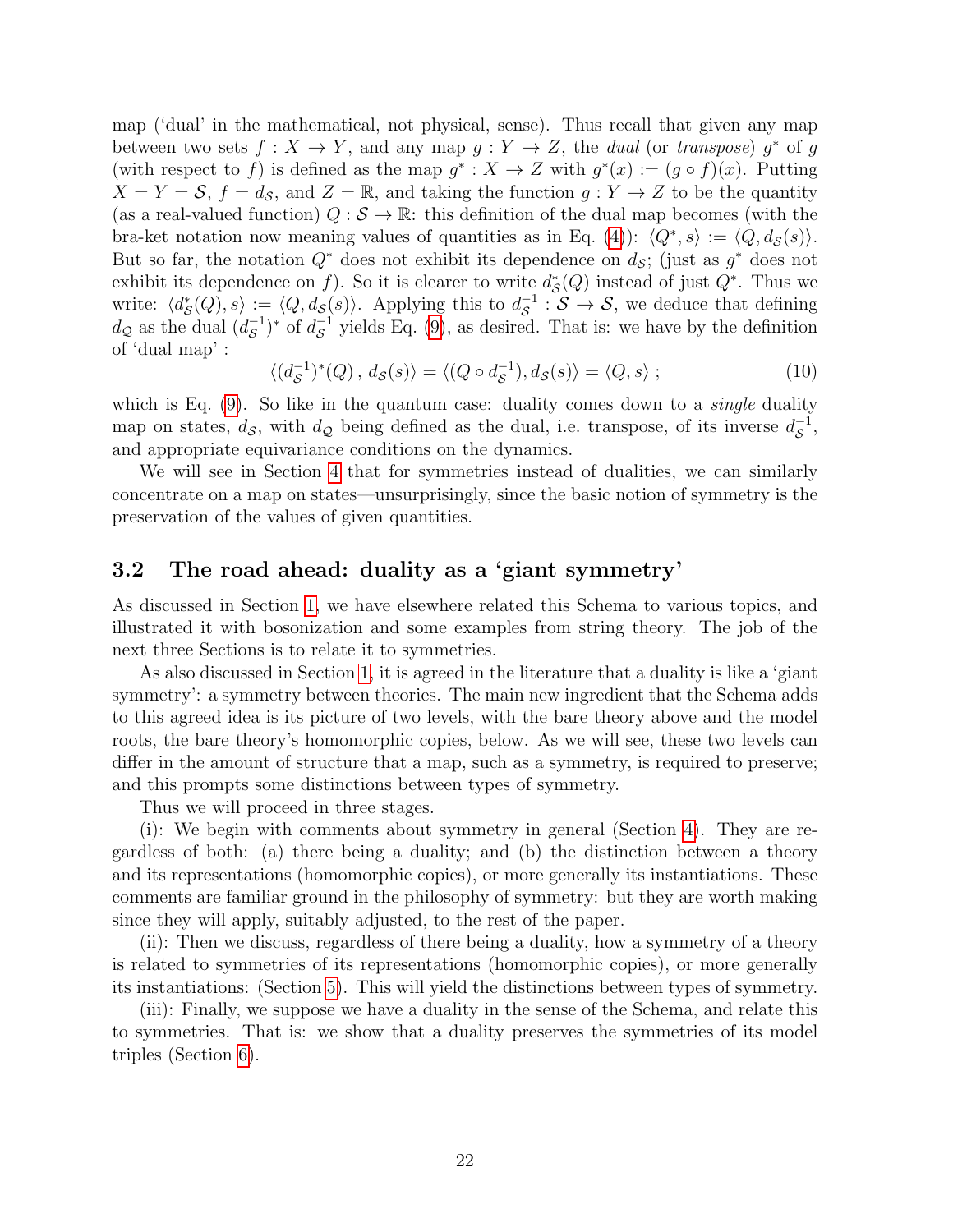### <span id="page-22-0"></span>4 Symmetries in General

We begin with a usual notion of symmetry: as a map a on states,  $a : S \rightarrow S$ , that preserves the values of a salient set of quantities: usually a large set, though not necessarily all the quantities. The map a must also respect the structure of  $S$ , e.g. topological or differential structure. (Thus '*a*' is for 'automorphism'.) But this requirement will be in the background in the sequel: the emphasis will be on the state  $s$  and the image-state  $a(s)$  having the same values for quantities in the salient set.

Here, the notion of value is exactly as in the Schema:  $\langle Q, s \rangle$ , understood as a classical possessed value or a quantum expectation value (or more generally, as a matrix element,  $\langle s' | \hat{Q} | s \rangle \in \mathbb{C}$ : see below). The equality of values, for a symmetry a,

<span id="page-22-2"></span>
$$
\langle Q, a(s) \rangle = \langle Q, s \rangle \tag{11}
$$

is then analogous to the Schema's matching of values, under transforming both states and quantities by the duality maps  $d_{\mathcal{S}}$  and  $d_{\mathcal{Q}}$ : cf. Eq. [\(9\)](#page-20-0). (More generally: as in Section [3,](#page-19-0) we take quantum symmetries to also preserve off-diagonal matrix elements:

<span id="page-22-4"></span>
$$
\langle a(s')|\,\hat{Q}\,|a(s)\rangle = \langle s'|\,\hat{Q}\,|s\rangle\;, \quad \forall\;s,s'\in\mathcal{S}\;, \tag{12}
$$

for a salient subset of operators in  $\mathcal{Q}$ , usually including the Hamiltonian. And this condition can be weakened, to hold only for a salient subset of states in  $\mathcal{S}$ .)

This is of course the reason why the Schema confirms the 'giant symmetry' analogy. So far—i.e. before we focus on the two levels, bare theory above and model roots below there are just two disanalogies between symmetry and duality:

(i): Eq. [\(11\)](#page-22-2) uses the identity map on quantities, while Eq. [\(9\)](#page-20-0) uses a duality map  $d_{\mathcal{O}}$ : corresponding to the jargon 'invariance' vs. 'covariance', and our phrase 'preservation or matching' above;

(ii): Eq. [\(11\)](#page-22-2) typically holds for a salient subset of the quantities, while the duality condition Eq. [\(9\)](#page-20-0) holds for all the quantities: this will be illustrated below.

This notion of symmetry is very simple. But suitably adapted and augmented, it will be sufficient for this paper's purposes. In this Section, we make four comments about it. They are regardless of there being a duality; and of the distinction between levels, i.e. between a bare theory and model roots. So in this Section, we can just think of a theory as a triple of states, quantities and dynamics:  $\langle \mathcal{S}, \mathcal{Q}, \mathcal{D} \rangle$ . These comments will apply, suitably adjusted, to the rest of the paper. The first, third and fourth comments (Sections [4.1,](#page-22-1) [4.3,](#page-24-0) and [4.4\)](#page-26-0) are about the notion being adaptable, including to dynamics. The second comment (Section [4.2\)](#page-23-0) is about the idea of a salient set of quantities.

### <span id="page-22-1"></span>4.1 Dual maps

We said that a symmetry is a map on states that preserves the values of a salient, usually large, set of quantities. Agreed, it is also usual to think of a symmetry as a map on quantities that preserves values on a salient, usually large, set of states: i.e. for a given state, the value of the argument-quantity equals the value of the image-quantity. Instead of Eq. [\(11\)](#page-22-2), one would write a symmetry as a map  $\alpha: \mathcal{Q} \to \mathcal{Q}$  with:

<span id="page-22-3"></span>
$$
\langle \alpha(Q), s \rangle = \langle Q, s \rangle. \tag{13}
$$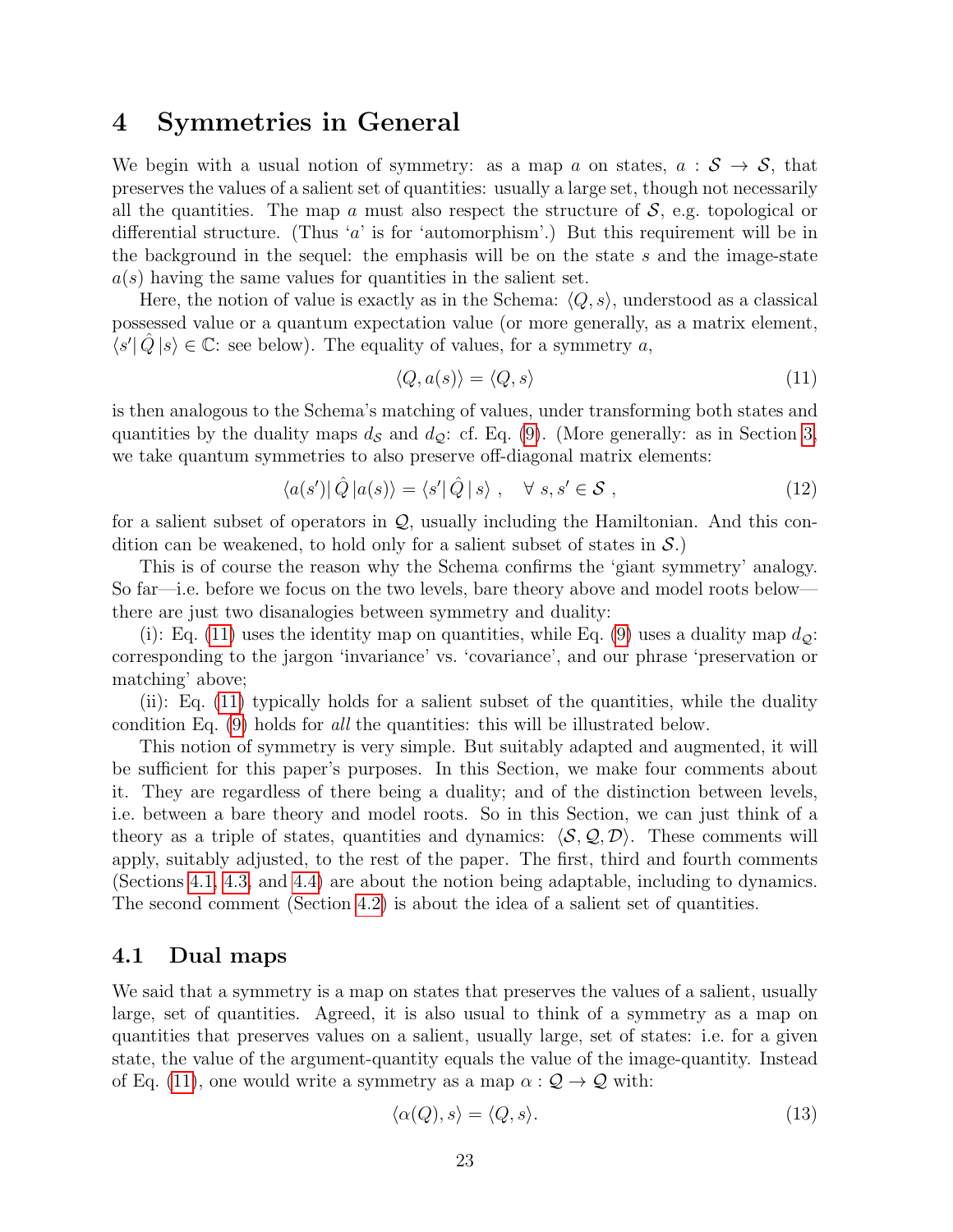But there is no conflict here. The two conceptions are related by duality in mathematicians' sense, not ours (cf. Section [3.1\)](#page-19-1). That is: one map is the mathematical dual of the other. Recall that given any map  $a: S \to S$ , its *dual map* on quantities,  $a^*: Q \to Q$ , is defined by requiring that for any  $s \in S$  and  $Q \in \mathcal{Q}$ :  $\langle a^*(Q), s \rangle := \langle Q, a(s) \rangle$ . It follows immediately that if  $a : \mathcal{S} \to \mathcal{S}$  is a symmetry in our initial sense, i.e. a respects the structure of S, and Eq. [\(11\)](#page-22-2) holds, then the dual map on quantities,  $a^* : \mathcal{Q} \to \mathcal{Q}$  is a symmetry in the corresponding sense as regards quantities, given by Eq. [\(13\)](#page-22-3):

$$
\langle Q, a(s) \rangle = \langle Q, s \rangle \Rightarrow \langle a^*(Q), s \rangle := \langle Q, a(s) \rangle = \langle Q, s \rangle. \tag{14}
$$

Besides, while we began with symmetry as a map on states, and conceived symmetries for quantities as dual maps: one could instead equally well start with quantities. For again, one defines dual maps in the same way. Given any map  $\alpha : \mathcal{Q} \to \mathcal{Q}$ , we say that its dual map on states,  $\alpha^* : \mathcal{S} \to \mathcal{S}$ , is defined by requiring for all arguments:  $\langle Q, \alpha^*(s) \rangle := \langle \alpha(Q), s \rangle$ . One could then define symmetries for quantities by Eq. [\(13\)](#page-22-3), and deduce that if  $\alpha$  is a symmetry for quantities, its dual map  $\alpha^*$  is a symmetry for states, i.e. obeys Eq. [\(11\)](#page-22-2).

Likewise in the quantum case, with preservation of matrix elements for a salient set of operators. We can define a symmetry  $\alpha$  by:

<span id="page-23-2"></span>
$$
\langle s' | \hat{Q} | s \rangle = \langle s' | \alpha(\hat{Q}) | s \rangle , \quad \forall s, s' \in \mathcal{S} . \tag{15}
$$

Again, this condition can be weakened, to hold only for a salient subset of states in  $\mathcal{S}$ . Similar manipulations to the ones in the classical case<sup>[23](#page-23-1)</sup> give that the symmetry, defined as a map  $\alpha$  on quantities, induces a symmetry, defined as a map  $a$  on states, iff the symmetry map  $\alpha$  decomposes in the following way:

$$
\alpha(\hat{Q}) = a^{\dagger} \hat{Q} a . \tag{16}
$$

Notice that this correspondence between symmetries  $\alpha$  on quantities and symmetries a on states is not one-to-one. For example, if a commutes with a quantity  $Q$ , we can have a non-trivial symmetry on states that gives rise to a trivial symmetry on quantities (i.e. a map a that is non-trivial, while  $\alpha = id$  is trivial).

#### <span id="page-23-0"></span>4.2 Salient quantities and states: stipulated symmetries

We said that a symmetry preserves values for 'a salient, usually large, set of quantities/states'. This general formulation deliberately uses the vague word 'salient', since it varies from case to case which quantities/states it is noteworthy to preserve the values of. But it is worth noticing three sorts of consideration that often mould the choice of quantities/states, i.e. which quantities/states count as salient. The first, which we label

<span id="page-23-1"></span><sup>&</sup>lt;sup>23</sup>The proof is as follows. Begin with a symmetry  $a : S \to S$  defined on states, viz. Eq. [\(12\)](#page-22-4), and rewrite the left-hand side as:  $\langle a(s') | \hat{Q} | a(s) \rangle = \langle s' | a^{\dagger} \hat{Q} a | s \rangle$ . Comparing this with Eq. [\(15\)](#page-23-2), we see that this induces a symmetry  $\alpha$ , defined on quantities. Namely:  $\alpha(\hat{Q}) = a^{\dagger} \hat{Q} a$ . And the other way around: if the map  $\alpha$  on quantities decomposes into the left- and right-action of some operator  $\alpha$ , then this induces a symmetry  $a : \mathcal{S} \to \mathcal{S}$  on states.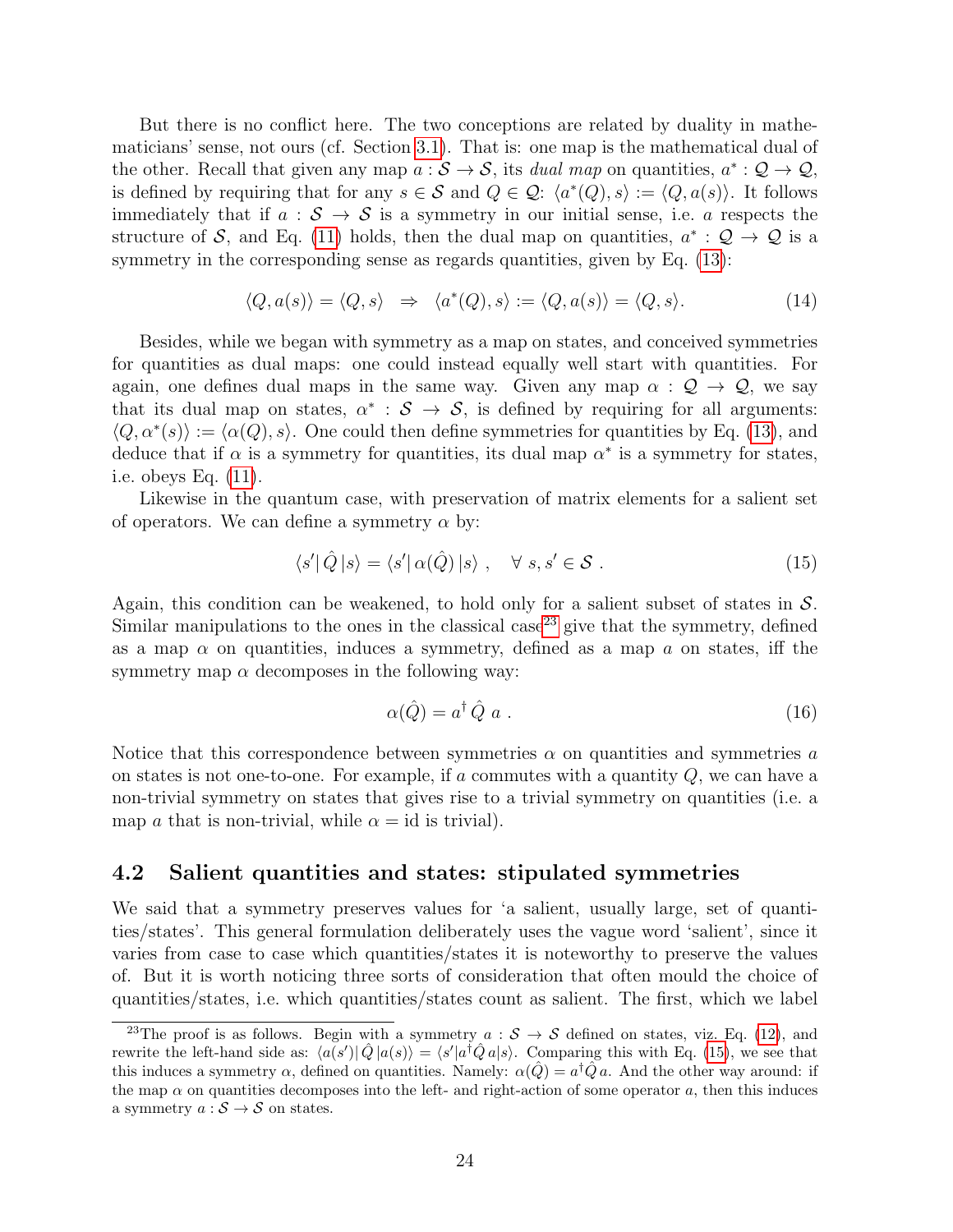stipulated symmetries, gives a contrast with how we have written so far; the second and third will get a Subsection of their own (Sections [4.3](#page-24-0) and [4.4\)](#page-26-0).

So far, we have written as if a theory is always given to us with prescribed sets of states and of quantities, so that the set of symmetries is thereby fixed, once some precise meaning of 'salient' is fixed. But as we foreshadowed in footnote [6:](#page-6-2) often in physics, we "begin our theorizing" with symmetry principles. That is: we define a theory's sets of states and quantities in order that they carry a representation of a given abstract symmetry group: spacetime symmetry groups such as the Poincaré group being a standard example. In such a case, we will say the symmetries are stipulated—they are part of the definition of the theory. Usually, we think of these symmetries as maps on states: unitary representations of a spacetime symmetry group on a Hilbert space being a standard quantum example.

In general, then, a theory T that is formulated as a triple,  $\langle S, Q, D \rangle$ , is said to have a stipulated symmetry if it is formulated as having an automorphism of the state-space,  $a: \mathcal{S} \to \mathcal{S}$ , that preserves some salient subset of the quantities. The stipulated symmetry thus comes with a choice of which quantities count as salient, so that their values are "worth" preserving. This choice is encoded formally in the definition of the triple and its stipulated symmetry, and it of course bears on the theory's interpretation—it moulds the kinds of interpretations that the theory can be given.

But note that stipulating a symmetry does not imply that every state has its value preserved for every quantity definable on the state-space. (And mutatis mutandis if we conceive a symmetry as a map on quantities; cf. Section [4.1](#page-22-1) above.) For example, one might stipulate rotational symmetry: more precisely, that in a quantum theory the Hamiltonian is rotationally invariant, so that the Hilbert space carries representations of SO(3). But this still allows using quantities Q whose expectation values on some states are not invariant under rotations. Thus even with a stipulated symmetry, there is a question of selecting the salient quantities. This point will recur in Section  $4.3^{24}$  $4.3^{24}$  $4.3^{24}$ 

### <span id="page-24-0"></span>4.3 Dynamical symmetries

We have presented symmetries as maps that preserve the salient quantities' values (and respect the structure of S or  $\mathcal{Q}$ : cf. Section [4.1\)](#page-22-1). But we have not mentioned time, i.e. the fact that values change over time. It is indeed very usual to define a symmetry as a map that 'preserves the dynamics'. Taking a symmetry, as usual, as a map on states, this means, roughly: if a sequence of states is possible according to the dynamics, so is the sequence of image-states.

We can make this precise by using the framework for dynamics, in both Schrödinger and Heisenberg pictures, given in Section [2.4,](#page-18-0) Eqs. [\(5\)](#page-19-3) and [\(6\)](#page-19-4). We will favour the former. (As noted there, a full discussion would also address the treatment of time in theories

<span id="page-24-1"></span><sup>&</sup>lt;sup>24</sup>For example, Caulton (2015: p. 156) distinguishes three natural classes, two of which are extreme and trivialising, while the third is the most interesting: (1) symmetries that preserve all the quantities Q of a theory: these are required to preserve everything, which means changing nothing; (2) symmetries that do not preserve any quantities, i.e. the set of all bijections on the state-space  $S$ ; (3) symmetries that lie between these extremes are the interesting cases: especially symmetries that preserve the 'set of physical quantities, i.e. the quantities that, on the basis of their representing the physical properties and relations, register physical differences' (ibid).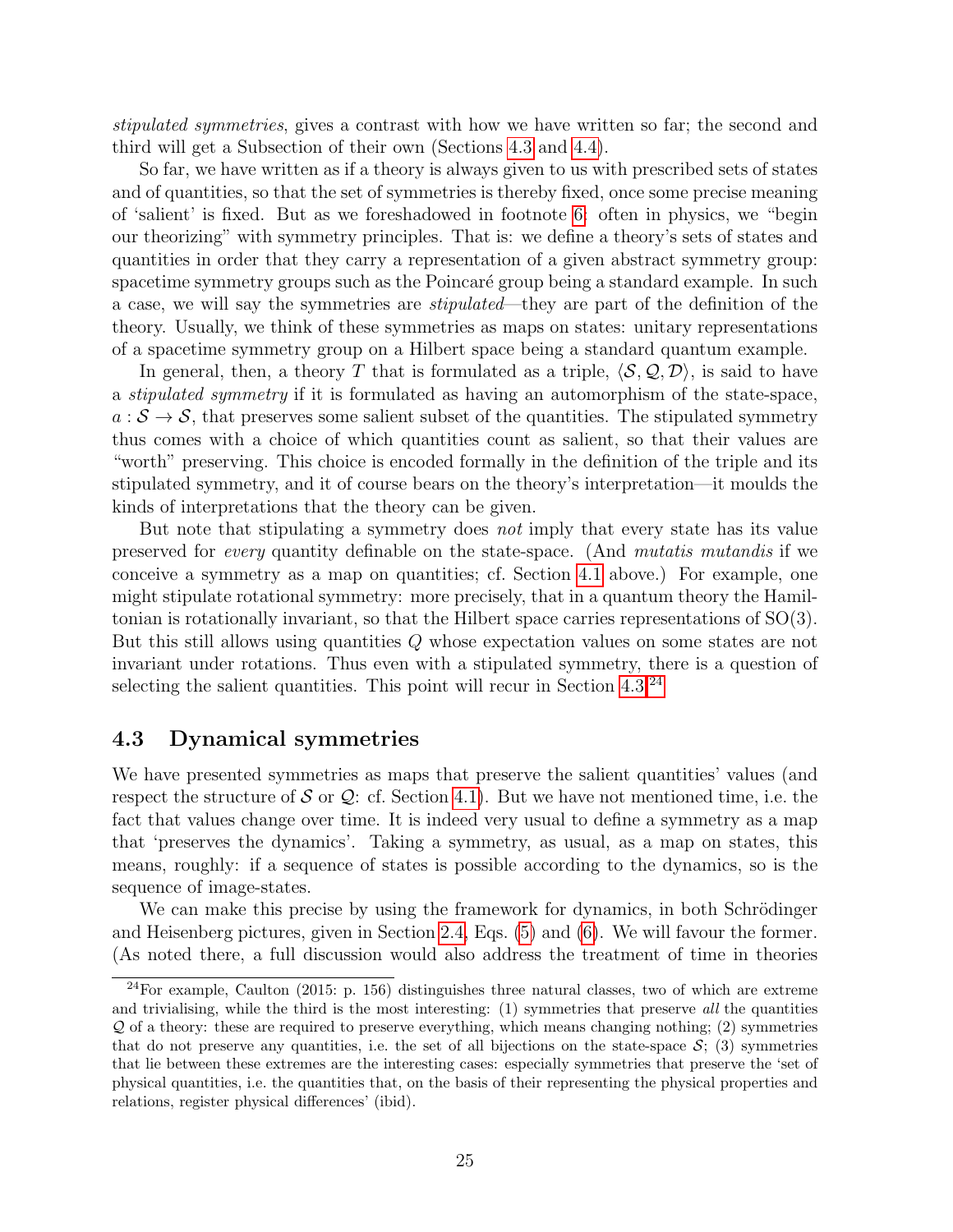not best thought of as triples, e.g. theories formulated using partition functions; again, cf. footnote [7.](#page-7-1))

On Schrödinger dynamics, a dynamically possible total history of the system is a curve through the state-space S parameterized by time t: with each point  $s(t)$  defining the values  $\langle Q, s(t) \rangle$  of the various quantities Q at t. Then we can define a dynamical symmetry as a map a on S that (a) respects  $S$ 's structure (b) maps any dynamically possible history (curve through state-space) to another such history. That is: if  $s(t)$  is a dynamically possible history, the sequence  $a(s(t))$  of states is also dynamically possible.<sup>[25](#page-25-0)</sup>

On Heisenberg dynamics, the definition of a dynamical symmetry is (we think!) more complicated, because the representation of a dynamically possible history is more complicated. A history is given by a fixed  $s \in S$  and a family of curves through Q, all parameterized by time t: with  $Q_1, Q_2$  on a common curve representing the same physical quantity, e.g. energy, at two times  $t_1, t_2$ . So for a single history, there are as many curves through  $Q$  in the family as there are physical quantities pertaining to the system. So a dynamical symmetry must be a map whose domain is, not Q, but the set of all such families of curves (or all such families that are indeed dynamically possible, once some  $s \in S$  is chosen). So the map will have to suitably respect, not so much  $Q$ 's structure, but the structure Q induces on this set of families of curves. And for the map to be a dynamical symmetry, it must leave invariant the dynamically possible families (allowing, no doubt, for a change of state  $s \in \mathcal{S}$ . But in this paper, we can focus on symmetries as maps on states, and so we will not need to further consider the Heisenberg picture.

Given this definition of dynamical symmetry in Schrödinger picture, as a map on  $S$ that commutes with the dynamics (footnote [25\)](#page-25-0), the obvious first question is: how is this related to our initial idea of symmetry as a map on  $S$  that preserves quantities' values, regardless of time?

A priori, they seem very different. Indeed the notion of dynamical symmetry seems weaker in that it requires the transform  $a(s(t))$  of each dynamically possible history  $s(t)$ 'only' to be itself dynamically possible—it need not have any distinctive relation to  $s(t)$ , e.g. by being in some sense a 'replica' of  $s(t)$ . But in fact the notions are drawn together by dynamical symmetry's requirement that the map on histories be induced by a map on states. That is: writing a history as a set of points in S for brevity,  $\{s(t)\}\$ : a dynamical symmetry requires that the map on histories  $\{s(t)\}\mapsto \{s'(t)\}\$  be induced by a map on instantaneous states, i.e.  $s(t) \mapsto a(s(t))$ . This turns out to be a strong requirement, thanks to the 'sensitivity' of dynamics to the values of many quantities. That is: it turns out to force a to preserve the values of many quantities—leading us back to our initial idea of symmetry. But note that this implication is not a priori: it depends on what dynamical evolution, in typical theories, in fact depends on.

The point here is well illustrated by spacetime symmetries, as mentioned in Section [4.2.](#page-23-0) Take for example, spatial translation or spatial rotation in Euclidean space  $\mathbb{R}^3$ ; and consider any of Newtonian mechanics, relativistic mechanics, quantum mechanics, or indeed their 'cousin' field theories. Each of these is of course a framework for theorising:

<span id="page-25-0"></span><sup>&</sup>lt;sup>25</sup>Preserving the dynamics in this sense is of course a commutation i.e. equivariance condition. For if we write  $s(t) = D_{t,t_0}(s(t_0))$  with  $D_{t,t_0}$  representing the dynamics (cf. eq [5\)](#page-19-3), then preservation of the dynamics is:  $a(s(t)) \equiv a(D_{t,t_0}(s(t_0))) = D_{t,t_0}(a(s(t_0))).$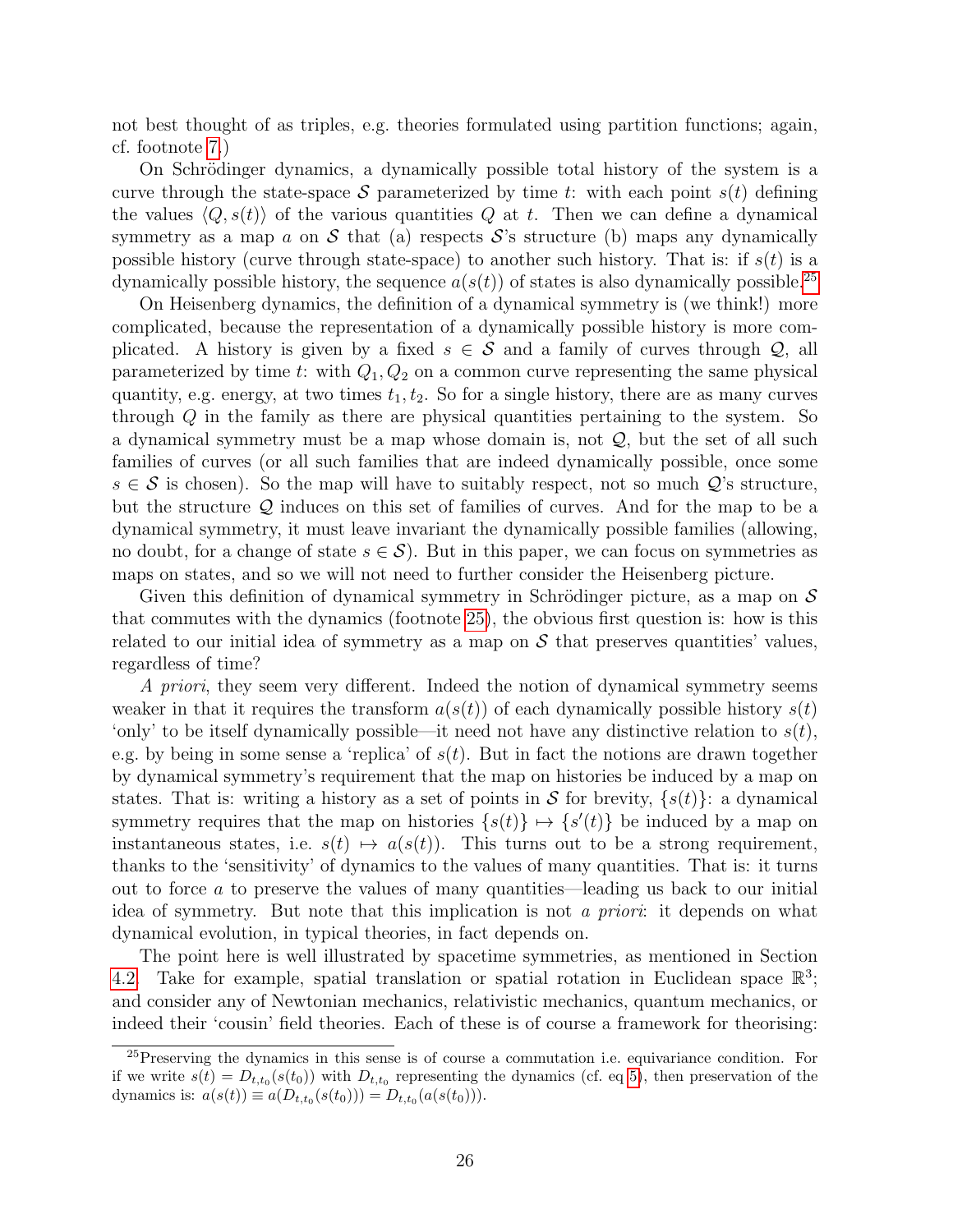not a specific theory, with specific particle and-or field contents, and their dynamics (equations of motion). But it turns out that most such specific theories that have been empirically successful,<sup>[26](#page-26-1)</sup> once set in Euclidean space  $\mathbb{R}^3$ , do have spatial translations and spatial rotations as dynamical symmetries. And since a dynamical symmetry is to be induced by a single map  $\alpha$  on instantaneous states, e.g. by spatial translation of 1 mile due East applied to every state, the transform  $a(s(t))$  of each dynamically possible history  $s(t)$ will indeed be a 'replica' of  $s(t)$ , e.g. spatially translated by 1 mile. Besides, the dynamics is 'sensitive' to the values of many quantities, in the sense that a dynamical symmetry must not alter them: so its map a on instantaneous states is indeed a symmetry  $\dot{a}$  la our initial idea. Again, spatial translations and spatial rotations give a standard illustration; as follows. As we said, most of the empirically successful specific theories written in any of the above frameworks, and set in Euclidean space  $\mathbb{R}^3$ , have these as dynamical symmetries. But they "don't allow squeezing"! That is, a dynamical symmetry a must preserve all the relative distances, and relative velocities, between the constituents of the system: if a is, or includes, a spatial translations or rotation, it must be a rigid one, of the system as a whole. It must preserve the values of many quantities—the relative ones.

This discussion of a dynamical symmetry leads in to Section [4.4.](#page-26-0) Also, the cautionary note at the end of Section [4.2](#page-23-0) above applies again. That is: stipulating that a symmetry be dynamical—indeed, stipulating more specifically: both a symmetry and a dynamics it respects—does not imply that every state has its value preserved for every quantity definable on the state-space. Again, the example of  $SO(3)$  in quantum theory suffices. One might stipulate that  $SO(3)$  be a symmetry, and that the Hamiltonian be  $SO(3)$ invariant (i.e. in obvious notation:  $[H, U_R] = 0$  for all  $R \in SO(3)$ ). This does not imply that one can only use quantities Q that are rotationally invariant (i.e.  $[Q, U_R] = 0$ ).

### <span id="page-26-0"></span>4.4 Spacetime theories and their symmetries

In philosophical and foundational discussions of spacetime theories, it is usual to define symmetries in an apparently different way from ours.

Besides, it is usual to define such theories, not as a triple  $\langle S, Q, D \rangle$  as we have done, but as a set of, so to speak, possible universes. That is: as a set of n-tuples, consisting of a spacetime manifold M, equipped with both chrono-geometric structure (encoded in a metric field, a connection etc.) and matter fields (encoded in tensor and spinor fields obeying equations of motion). Each such *n*-tuple represents a (total, 4-dimensional) solution of the theory: a 'possible universe'.[27](#page-26-2) A symmetry is then usually defined along the following lines. (Recall the example of Galilean transformations in Section [2.3.2.](#page-14-0)) It is a bijection of the manifold that:

(a) respects its topological and differential structure (technically: is a diffeomorphism); and whose induced maps on tensor fields, connections etc.:

(b) fix the chrono-geometric structure (i.e. maps the metric field, connection

<span id="page-26-1"></span> $^{26}$ 'Successful' within limits, of course: for example, relative velocities small compared with c for Newtonian mechanics to be successful, and typical actions large compared with  $h$  for Newtonian or relativistic mechanics to be successful.

<span id="page-26-2"></span> $27$ So these *n*-tuples are usually called 'dynamically possible models' of the theory: but we will resist yet another use of the over-worked word 'model'!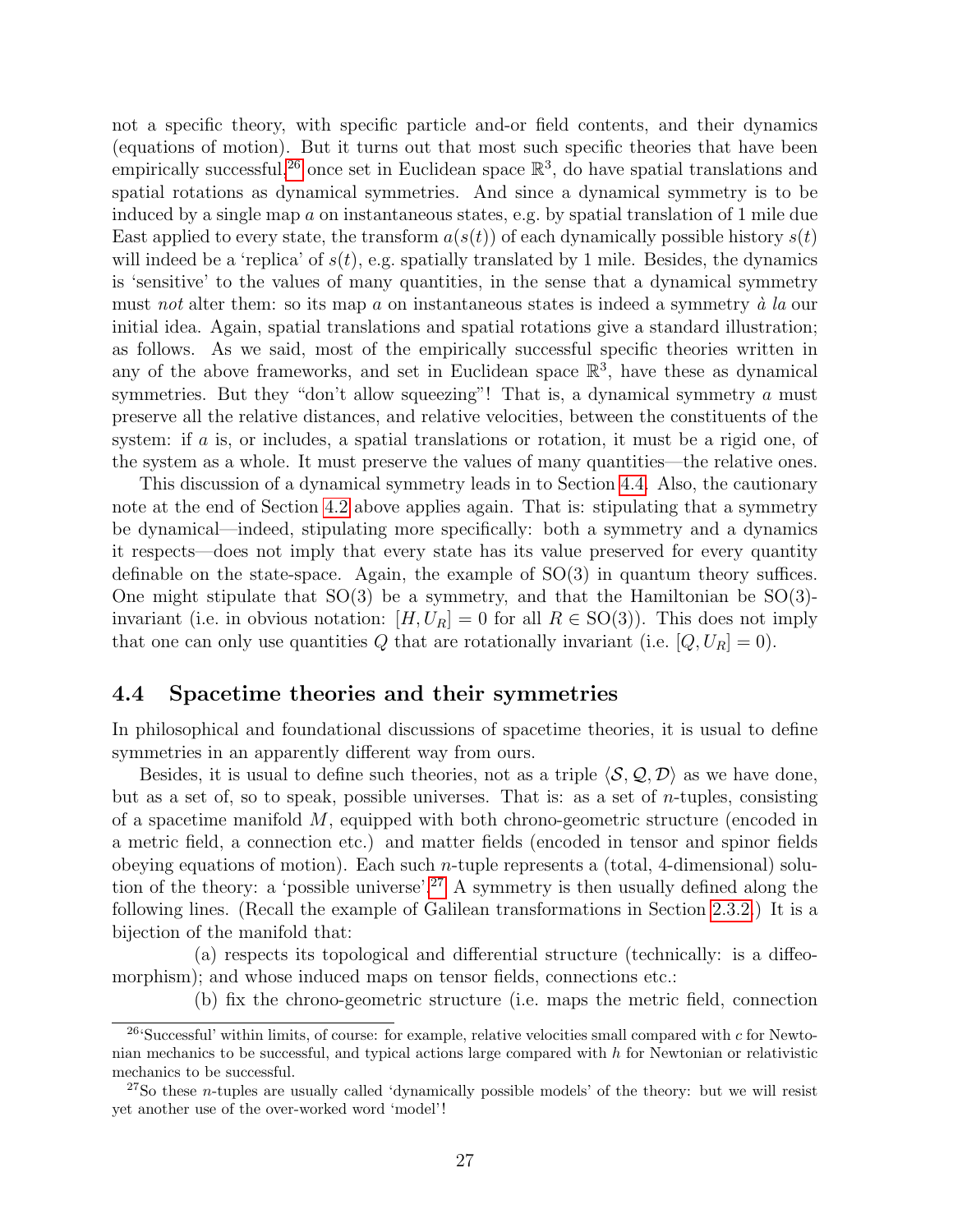etc. into themselves) and also

(c) send the matter fields into another solution of the equations of motion another sequence of values over time that is dynamically allowed/possible.

So we need to link our construal of a theory as a triple, and of a symmetry as a map on a state-space, to these ideas. The main link is of course that while a physical theory usually has as its subject-matter some limited kind of system, for which we think of the instantaneous state (values of quantities) changing over time, a spacetime theory takes the universe-throughout-all-time as its subject-matter. So in our construal, a dynamically possible total history of the system is, on Schrödinger picture dynamics, as discussed in Section [4.3:](#page-24-0) a curve through S parameterized by time t, with each point  $s(t)$  defining the values  $\langle Q, s(t) \rangle$  of the various quantities Q at  $t.^{28}$  $t.^{28}$  $t.^{28}$  But in a spacetime theory, a dynamically allowed/possible total history of the system is just an n-tuple.

One natural way to link to our construal is to make a space-vs.-time split within the spacetime theory's manifold.<sup>[29](#page-27-1)</sup> That is: we take the spacetime theory to have:

[a] a state-space S of the instantaneous states of a notional 3-manifold  $\Sigma$ , which we take as a fiducial spacelike slice of the spacetime manifold;

[b] a set of quantities  $\mathcal Q$  defined on  $\Sigma$  (local densities of matter fields etc.); and

[c] a dynamics  $\mathcal D$  determining the evolution of the instantaneous state of  $\Sigma$ .

Then a dynamically possible total history is a foliation of spacetime, whose leaves are timeevolutes of  $\Sigma$ , equipped with fields. In other words: it is a curve through S parameterized by a time t labelling the leaves of the foliation.

Combining [a]-[c] with our discussion of dynamical symmetries in Section [4.3,](#page-24-0) we can now see that our initial simple idea of a symmetry, as a map a on the system's state-space  $\mathcal S$  that respects its structure and preserves the values of a salient set of quantities, is, after all, similar to the usual definition of symmetry for spacetime theories, (a)-(c) above. For making the space-vs.-time split, [a]-[c], renders this usual definition of symmetry, (a)-(c), like Section [4.3'](#page-24-0)s definition of dynamical symmetry. Indeed, most of the familiar (and empirically successful) theories set in the framework of Newtonian mechanics, or relativistic mechanics or quantum mechanics (or their 'cousin' field theories) mentioned in Section [4.3](#page-24-0) can be written down as spacetime theories, i.e. as postulating a spacetime manifold equipped with chrono-geometric structure and matter fields: with the different notions of symmetry being linked by using a space-vs.-time split.

There are of course several issues here, about which much more could be said. Among them are:

<span id="page-27-0"></span> $^{28}$ As in Section [4.3](#page-24-0), one can have a corresponding discussion using the Heisenberg picture. But here, we set this aside.

<span id="page-27-1"></span><sup>&</sup>lt;sup>29</sup>An alternative way to link to the usual covariant formulations of spacetime theories takes a model of T to have as its state-space the set of all admissible spacetimes that are solutions of the theory's dynamical equations (e.g. in general relativity, the Einstein equations). But adopting either of these ways, here and in the main text, one faces issues, if a state is a whole spacetime, about how to "get inside a spacetime", so as to distinguish a quantity's differing values at different spacetime points. Thus one widely adopted approach is to associate quantities not with points, but with extended regions of different types, i.e. one gets 'quasi-local quantities': see Penrose (1988) and Brown and York (1993); for reviews, see Wang (2015) and Szabados (2009). There are also other issues about which much could be said, such as: rigorously defining quasi-local quantities; fixed fields; the definition of diffeomorphism invariance and its interplay with boundary conditions. (See for example Pooley (2017: p. 117) and De Haro (2017)).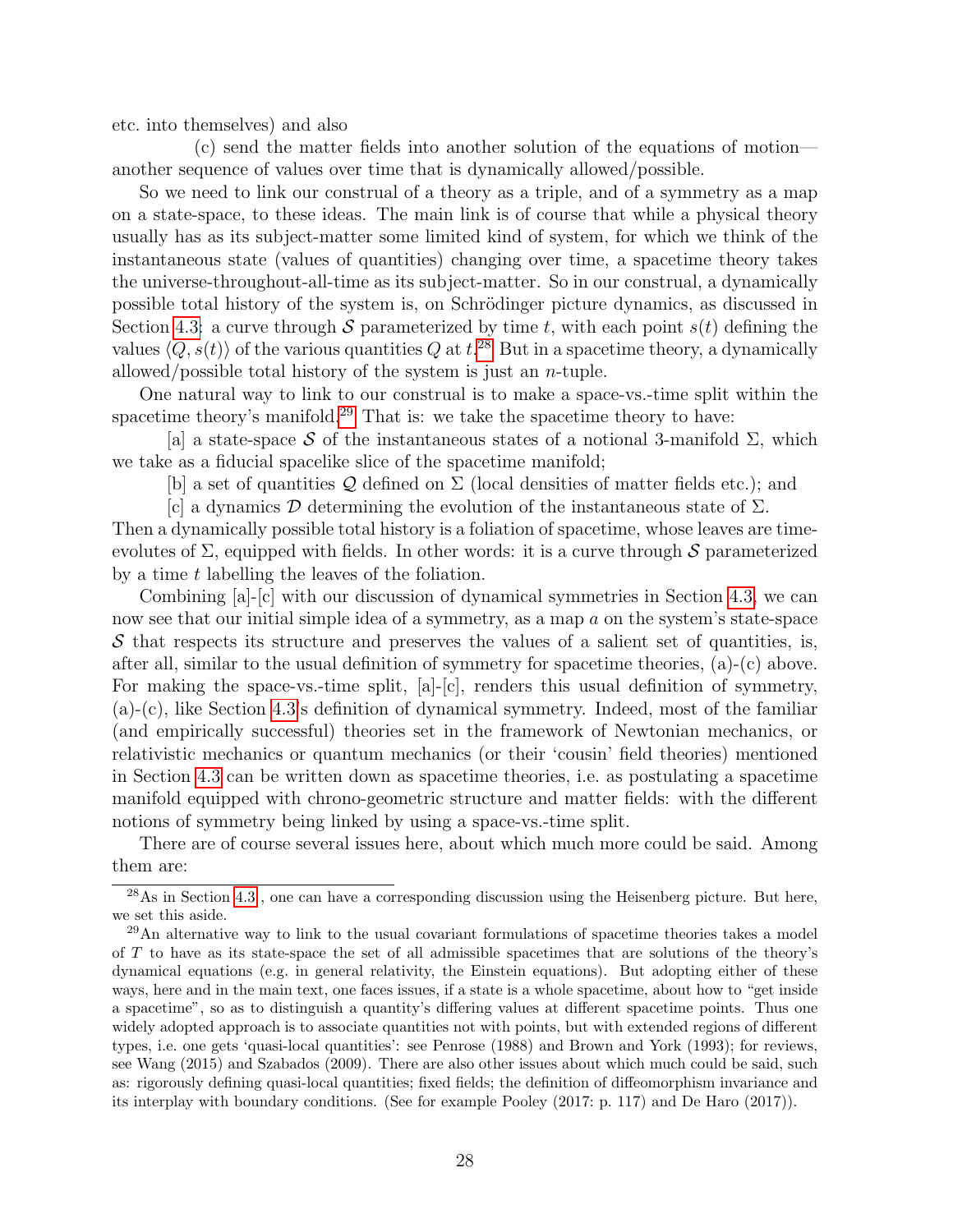(i) the interplay of the structures (topological, differential, metrical etc.) of physical space, spacetime, and state-space;

(ii) the justification for singling out, in the spacetime definition of symmetry, the chrono-geometric structure of the manifold as having to be fixed (requirement (b)), while the matter fields need not be (especially in the context of general relativity); and

(iii) the justification for making the space-vs.-time split, especially in the context of relativity theory (especially general relativity: cf. footnote [29\)](#page-27-1).

And of course, such issues are mutually related. For example, (i) and (ii): one might argue that the requirement (b), to fix the chrono-geometric structure, reflects the requirement in our initial idea of symmetry, that a must respect the structure of the state-space  $\mathcal{S}$ , and the fact that  $\mathcal{S}'$ 's structure is largely determined by the chrono-geometric structure of spacetime. However, for this paper we will not need to explore these issues: sufficient unto the day ...

## <span id="page-28-0"></span>5 Symmetries of Theories and of Models

We now combine the ideas of Section [4](#page-22-0) with Section [3'](#page-19-0)s distinction between a bare theory T and its models in our sense, viz. representations of T, each with a specific structure of its own. Our notation distinguishes the model's representation of the bare theory's triple, from its specific structure M. It gives a subscript M to the former to signal that it is built out of the latter:  $M = \langle S_M, Q_M, D_M; M \rangle$ . Cf. Eq. [\(1\)](#page-10-2). We also wrote this as  $M =: \langle m; \overline{M} \rangle$ , where  $m := T_M := \langle \mathcal{S}_M, \mathcal{Q}_M, \mathcal{D}_M \rangle$  is the model triple.

As we announced in the prospectus (Section [3.2\)](#page-21-0), the differing amounts of structure at the two levels, bare theory and model, prompt some distinctions, and some definitions of types of symmetry.

We will begin with the idea of symmetries of a theory that are implemented in all the models, which leads to the idea of stipulated symmetries (Section [5.1\)](#page-29-0). Then we consider symmetries that *fail* to be implemented in some of the models, which leads to the idea of accidental symmetries (Section [5.2\)](#page-31-0). We will see that this failure can happen for two diverse reasons. Roughly speaking: either the theory's homomorphic copy has "lost the structure with which to exhibit the symmetry", or the model has "extra structure that blocks the symmetry".

Then in Section [5.3,](#page-33-0) we will discuss cases where the specific structure in a model has a symmetry that is "invisible" in the weaker structure of the model triple (the homomorphic copy of the bare theory). Here, 'invisible' will mean, roughly speaking: 'cannot be defined, or reduces to the trivial symmetry, i.e. the identity map'. We call such a symmetry a proper symmetry of the model. Note that these cases yield a contrast with the other, more common, usage of 'model' as an individual solution of a theory. On that usage, a model is in general less symmetric than its theory—as is often remarked, with the buzz-word 'symmetry-breaking'. A solution of a dynamics with a spherically symmetric Hamiltonian need not be spherically symmetric; a cubical crystal lattice with one particular placing of its lattice points, and one particular orientation of its edges, can be a solution of a dynamics that is translation-invariant and isotropic; and so on. So beware: our cases of proper symmetries of a model are cases 'lying in the opposite direction' from what one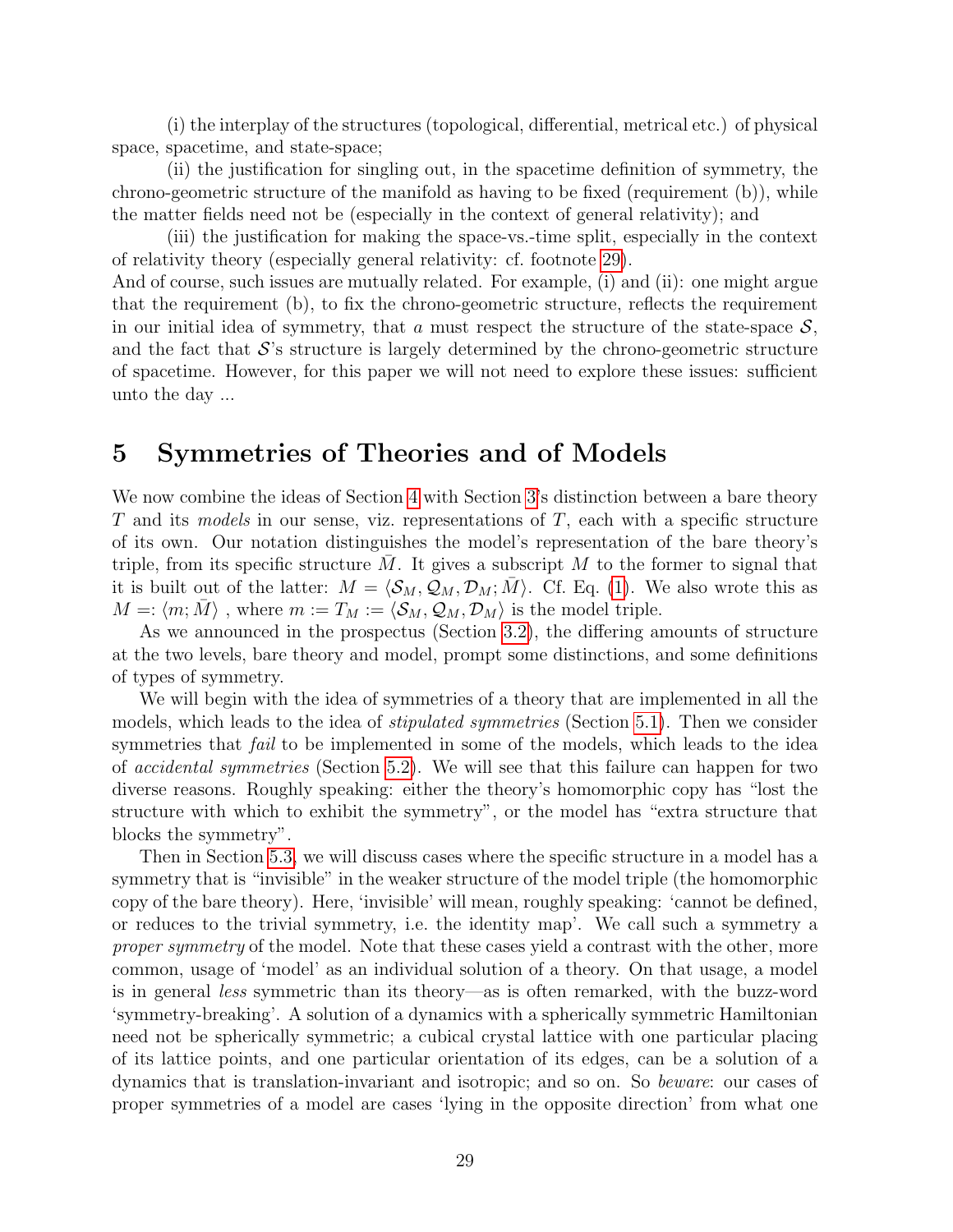

<span id="page-29-1"></span>Figure 3: Commutativity diagram of the symmetry a with the representation map  $h$ .

expects from the other, more common, usage of 'model'.

Finally, Section [5.4](#page-34-0) will sum up the Section. It emphasises that these three types of symmetry are mutually exclusive. (It also mentions a fourth type: which will not be important, but which completes our classification, i.e. makes the four types exhaustive.)

This Section builds on Section [4.](#page-22-0) For in this Section:

(i): we will again take a symmetry as a map  $a$  on states, though we could equally well take it as a map on quantities;

(ii): we will return to the idea of stipulated symmetries; and

(iii): one can, at each stage of the discussion, require the symmetry to be a dynamical symmetry; but we will not explicitly mention this;

and these three points echo Sections [4.1,](#page-22-1) [4.2](#page-23-0) and [4.3,](#page-24-0) respectively.

### <span id="page-29-0"></span>5.1 Guaranteeing that a bare theory's symmetry is implemented in a model: stipulated symmetries

For any theory  $T$  and any of its models  $M$ , there is a natural condition for a symmetry of T to be itself realized in  $M$ : for it to have, so to speak, a "shadow" in the model  $M$ . It is that an obvious diagram should commute (cf. Figure [3\)](#page-29-1). Here, we write representation as a map h ('h' for homomorphism). So treating symmetries as maps on states: a symmetry of  $T = \langle S, Q, D \rangle$  is a map  $a : S \to S$  that preserves the value of all quantities in a salient subset of the quantities  $\mathcal{Q}$ . So we take h as an appropriate structure-preserving map: from S in the theory T itself, to  $\mathcal{S}_M$  in the representing model triple  $m = T_M = \langle \mathcal{S}_M, \mathcal{Q}_M, \mathcal{D}_M \rangle$ . Then the condition—that the symmetry  $a$  is itself realized in  $M$ —is that there should be a map  $a_M : S_M \to S_M$ , such that the diagram in Figure [3](#page-29-1) commutes.

But this condition is not automatic: even in simple cases, like elementary group theory. In Section [5.2](#page-31-0) we will discuss how the condition can fail: here we consider ways to secure it.

There are two obvious ways to do so: i.e. ways to secure that a bare theory's symmetry is implemented in a model of it. The first is a formal triviality; the second is a stipulation.

First: consider the case where the model triple is *isomorphic* to the bare theory. (In the language of representation theory: the representation is *faithful*, i.e. the homomorphism has trivial kernel.) With the map h an isomorphism, the map  $a_M$  is bound to exist; and the diagram in Figure [4](#page-31-1) will trivially commute. In this case, a symmetry of the theory has a "duplicate" or "replica" (not just a "shadow") in the symmetries of the model—so that in effect, the symmetries of the theory are a subset of the symmetries of the model.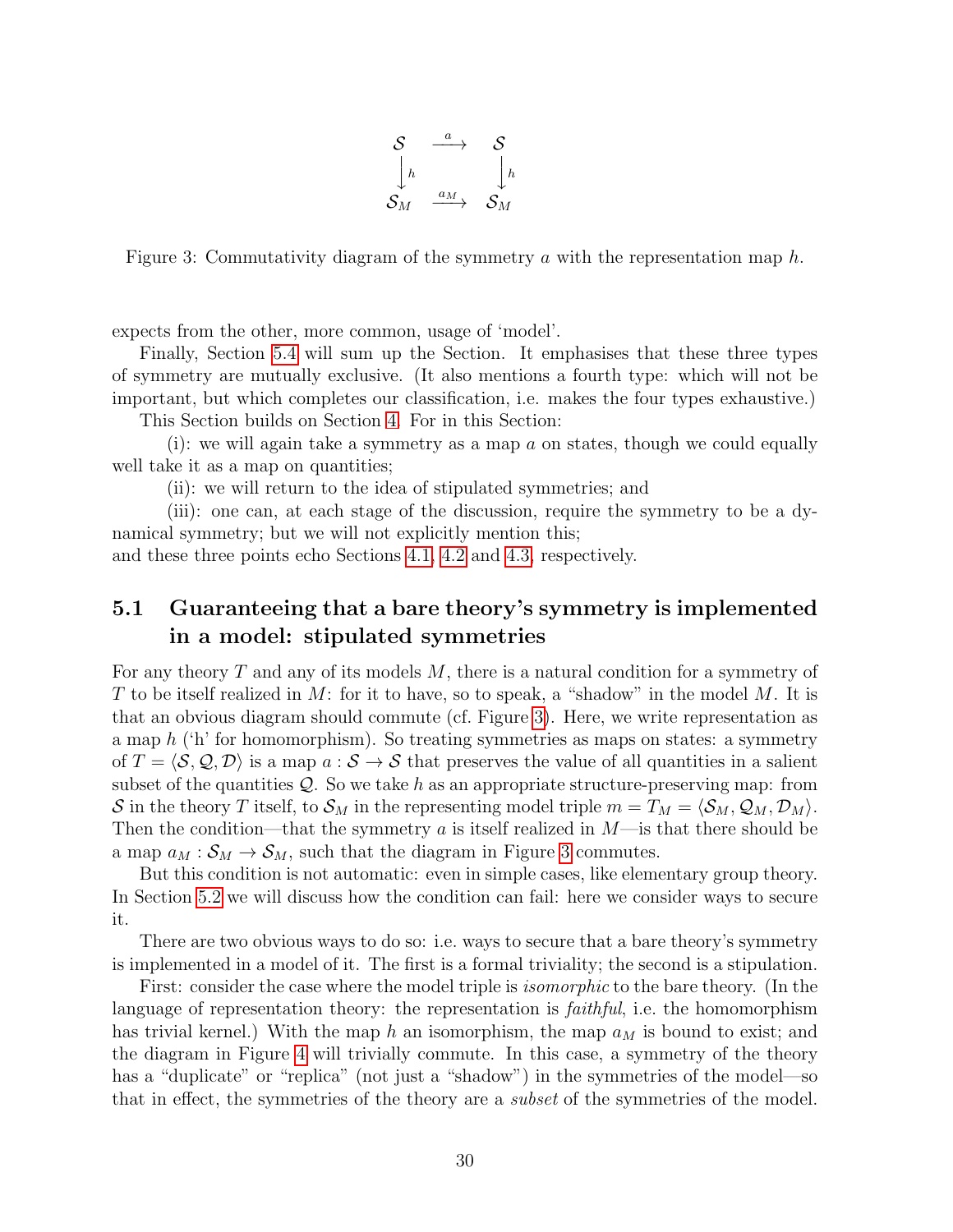We say 'in effect' just because of the different domains of definition:  $S$  vs.  $S_M$ .

Second: consider, so to speak, the power of stipulation. That is: recall the idea of stipulated symmetries, as in Section [4.2.](#page-23-0) The idea there was that often in physics, we "begin with", i.e. are guided by, symmetry principles, and therefore require the state-space of our theory to carry a representation of a group, with values of the salient quantities being preserved under the action of the (representation's) group elements. One standard example is requiring the states, of whatever type of particle or field, to carry a representation of a spacetime symmetry group, such as the Poincaré or Galilean group.

Carrying this idea over to our two levels, of bare theory and models: it means requiring each model triple to have a symmetry that is a shadow of the bare theory's symmetry. In terms of symmetries as maps on states: each model triple is simply required to have a symmetry  $a_M$  on  $S_M$  that makes Figure [3](#page-29-1) commute. In short: one has commutation by stipulation. We shall call such symmetries—both  $a$  on the bare theory that 'does the requiring', and the 'required'  $a_M$  on the model  $M$ —stipulated symmetries. And similarly for a whole group of symmetries. And again, a spacetime symmetry group gives a standard example.

This second idea can be implemented in practice as follows: (i) Stipulate the symmetries to be part of the *definition* of the bare theory,  $T$  (cf. footnote [6\)](#page-6-2). (ii) Reduce the set of models to only those models that instantiate the symmetry, i.e. those for which the diagram in Figure [3](#page-29-1) commutes. Here, (i) implies (ii).

Thus, for a field theory based on the homogeneous Lorentz group, one can system-atically construct the fields by looking at the irreducible representations of this group.<sup>[30](#page-30-0)</sup> Thus we begin (cf. Weinberg (1995: Chapters 5.2-5.6)) with the trivial representation of the Lorentz group, which gives a massive scalar field. The next (in terms of its dimension) irreducible representation is the Dirac spinor representation describing a fermion. The next irreducible representation is the (massive) vector representation, i.e. a four-vector (which contains spin zero and spin one states); and we can have various tensor representations, etc.

Often, in practice, and in particular for spacetime symmetry groups: these two ways to secure the commutation—to secure that a bare theory's symmetry is implemented come together. For the stipulation made is not *just* that the state-space of the model triple carry a symmetry, or carry some or other representation of a group of symmetries. It is also stipulated that it carry a faithful representation of the group. That is: the representation map h is required to be an isomorphism. So the upshot is: a symmetry of the bare theory has a duplicate or replica (not just a shadow) in the symmetries of each model (but of course represented differently in the theory and in each of the models)—so that in effect, the stipulated symmetries of the theory are a subset of the symmetries of the models.<sup>[31](#page-30-1)</sup>

<span id="page-30-0"></span> $30$ For textbooks on quantum field theory that take this approach from their very first pages, see Weinberg (1995: Chapters 2.4-2.7, 5) and Maggiore (2005: Chapter 2).

<span id="page-30-1"></span><sup>&</sup>lt;sup>31</sup>Again, we say 'in effect' just because of the different domains of definition: S vs.  $S_M$ . And as mentioned in this Section's preamble: note the contrast with the other, more common, meaning of 'model' as an individual solution of a theory. On that meaning, a model is in general less symmetric than its theory.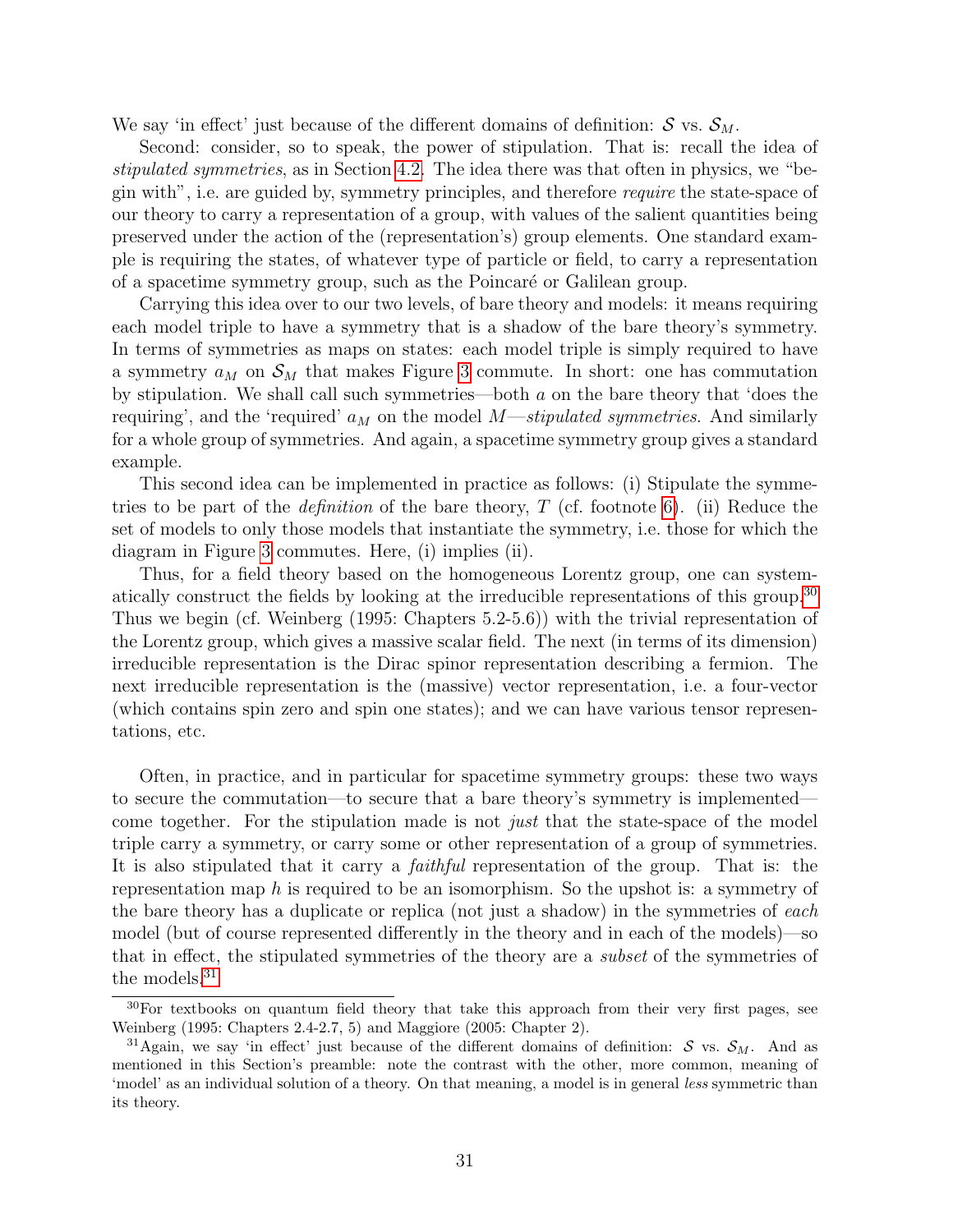$$
\begin{array}{ccc}\nG_1 & \xrightarrow{a_1} & G_1 \\
\downarrow h & & \downarrow h \\
G_2 & \xrightarrow{a_2} & G_2\n\end{array}
$$

<span id="page-31-1"></span>Figure 4: Commutativity of group automorphism  $a_1$  with group homomorphism h.

### <span id="page-31-0"></span>5.2 A bare theory's symmetry might fail to be implemented in a model: accidental symmetries

As we said at the start of Section [5.1,](#page-29-0) Figure [3](#page-29-1) need not commute—even in simple cases, like elementary group theory. In fact, the condition can fail in either of two ways: because the theory's homomorphic copy has "lost the structure with which to exhibit the symmetry"; or because the model has "extra structure that blocks the symmetry". We will give an example of each of these: the first from group theory, the second from elementary spacetime theory.

So first, let the bare theory be just a group  $G_1$ ,<sup>[32](#page-31-2)</sup> with an automorphism  $a_1: G_1 \to G_1$ ; and suppose a group  $G_2$  represents  $G_1$  thanks to the existence of a homomorphism  $h$ :  $G_1 \rightarrow G_2$ . So  $G_2 \cong G_1/\text{ker } h$ . Then for there to be a homomorphism of  $G_2, a_2 : G_2 \rightarrow G_2$ (even homomorphism: let alone automorphism), that realizes  $a_1$  (counts as  $a_1$ 's "shadow" in  $G_2$ ) requires commutation: i.e. for all  $g_1 \in G_1$ ,  $h(a_1(g_1)) = a_2(h(g_1))$ . Or as a diagram, see: Figure [4.](#page-31-1) But  $a_1$  and h need not mesh in this way: commutation of the diagram is not guaranteed. The smallest counterexample we have found is presented in the Appendix.

A second example of a theory's symmetry failing to exist at the level of its models is given by Section [2.3.2'](#page-14-0)s neo-Newtonian spacetime as a bare theory, modelled by various Newtonian spacetimes each with their own specification of absolute rest. Here it is "extra structure in the models" that blocks the implementation of the theory's symmetry. Thus we take neo-Newtonian spacetime to be so defined that the Galilean group is its symmetry group: i.e. the set of diffeomorphisms of the spacetime that fix the spatial metric (giving Euclidean geometry in the instantaneous slices), the temporal 1-form (ordering the slices like R), and the flat affine connection (giving a notion of absolute acceleration, without a notion of absolute rest or absolute velocity). (Cf. Section [4.4.](#page-26-0)) Thanks to avoiding an absolute rest, the boosts are symmetries. But in a Newtonian spacetime, with the extra structure of a specified absolute rest, the boosts are not symmetries: the symmetry group is reduced to the Euclidean group (i.e. rotations and spatial translations) combined with time translations. In our jargon, whereby a model comprises specific structure as well as a model triple: the specific structure prevents the symmetry.

Accidental symmetries: — We have seen that, in general, the symmetries of a theory are not instantiated in its models. But this of course does not forbid special situations

<span id="page-31-2"></span> $32$ To be a bare theory in our sense, we would need to add a set of maps to the real numbers, to express evaluation of the quantities, and even a dynamics. But to give the simplest case, we ignore these maps.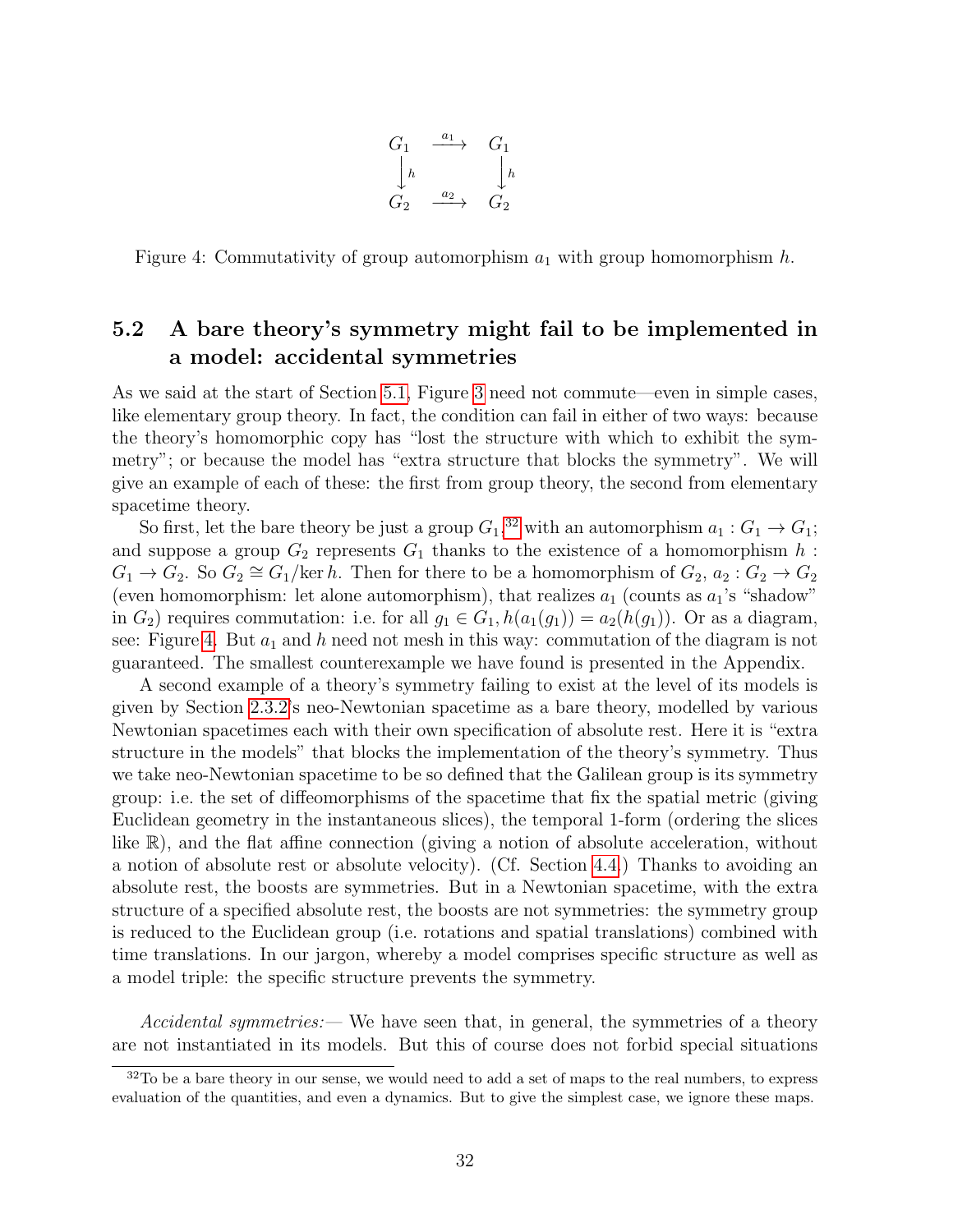in which a theory happens to have symmetries that are not stipulated (they are not part of the definition of the bare theory). And these symmetries may (though of course they need not) have "shadows" in some (but not all) of their models. This is the situation where the diagram in Figure [3,](#page-29-1) for a specific model  $M$ , commutes "for free", i.e. without the symmetry  $\alpha$  being part of the definition of the bare theory  $T$ . We call these *accidental* symmetries.

To illustrate the practical usefulness of the notion of accidental symmetries, we now give a very simple example that we will generalise in the next Section. Consider the bare quantum theory of the hydrogen atom, with a Hamiltonian that only contains a kinetic term for the electron, and a potential that only contains the Coulomb attraction, i.e. the basic textbook example of the hydrogen atom, neglecting all other interactions. Thus the states of our theory are square-integrable wave-functions, the quantities are the set of operators of the hydrogen atom (in particular the Hamiltonian), and the dynamics is the Schrödinger equation (thus we adopt the Schrödinger picture). This theory has many models, in our logically weak sense of 'model' from Section [2.1.1.](#page-5-1) Indeed, each square-integrable wave-function that solves the Schrödinger equation with given initial conditions (along with the set of operators that act on it, and its time evolution) is a representation of the theory—even if a very non-faithful representation.<sup>[33](#page-32-0)</sup> Let us call these models  $M_{n\ell m}$ , where  $n, \ell, m$  are the quantum numbers of the hydrogen atom.<sup>[34](#page-32-1)</sup> But the set of all such models, i.e. the set of all square-integrable wave-functions that solve the Schrödinger equation, is itself also a model. Let us call this model  $M_{\text{total}} := \{M_{n\ell m}\},\$ where  $n, \ell, m$  have the usual ranges.

Let us now discuss the spherical symmetry of this bare theory of the hydrogen atom. Particular solutions (except for special, spherically symmetric, solutions) are of course not spherically symmetric. Thus, most of the individual models  $M_{n\ell m}$  do not enjoy the SO(3) symmetry of the theory (although they are mapped into each other by the action of  $SO(3)$ ). On the other hand,  $M_{total}$  does carry non-trivial representations of  $SO(3)$ , which acts as an automorphism of the set of states. Namely, SO(3) maps states with the same n and  $\ell$  but different values of m, so that  $\ell$  labels the distinct representations of SO(3) (and, by focussing on a suitable set of eigenfunctions of the Laplacian that form a complete set, one can get the irreducible representations). In other words, SO(3) is a symmetry of  $M_{\text{total}}$ . Of course, all of the above generalises to the case where the potential is specified only to be a spherically symmetric function, i.e. of the form  $V(r)$ , and we consider other spatial dimensions: as we will do in the next Section.

Thus rotational symmetry is an accidental symmetry of this particular theory. It is a symmetry of the theory that is represented non-trivially in one of the models of the theory, but not in all the models.

<span id="page-32-0"></span> $33$ This recovers the usual meaning of 'model', (i) in Section [2.1.1,](#page-5-1) as a special case of 'model', in our sense. Cf. footnote [4.](#page-5-2)

<span id="page-32-1"></span> $34\text{Since each state is determined by a set of initial conditions, it is in general not the case that only$ states with fixed values of  $n, \ell, m$  are allowed. The general allowed state is a linear combination of these, depending on the boundary conditions. But for notational simplicity, we label the models by quantum numbers.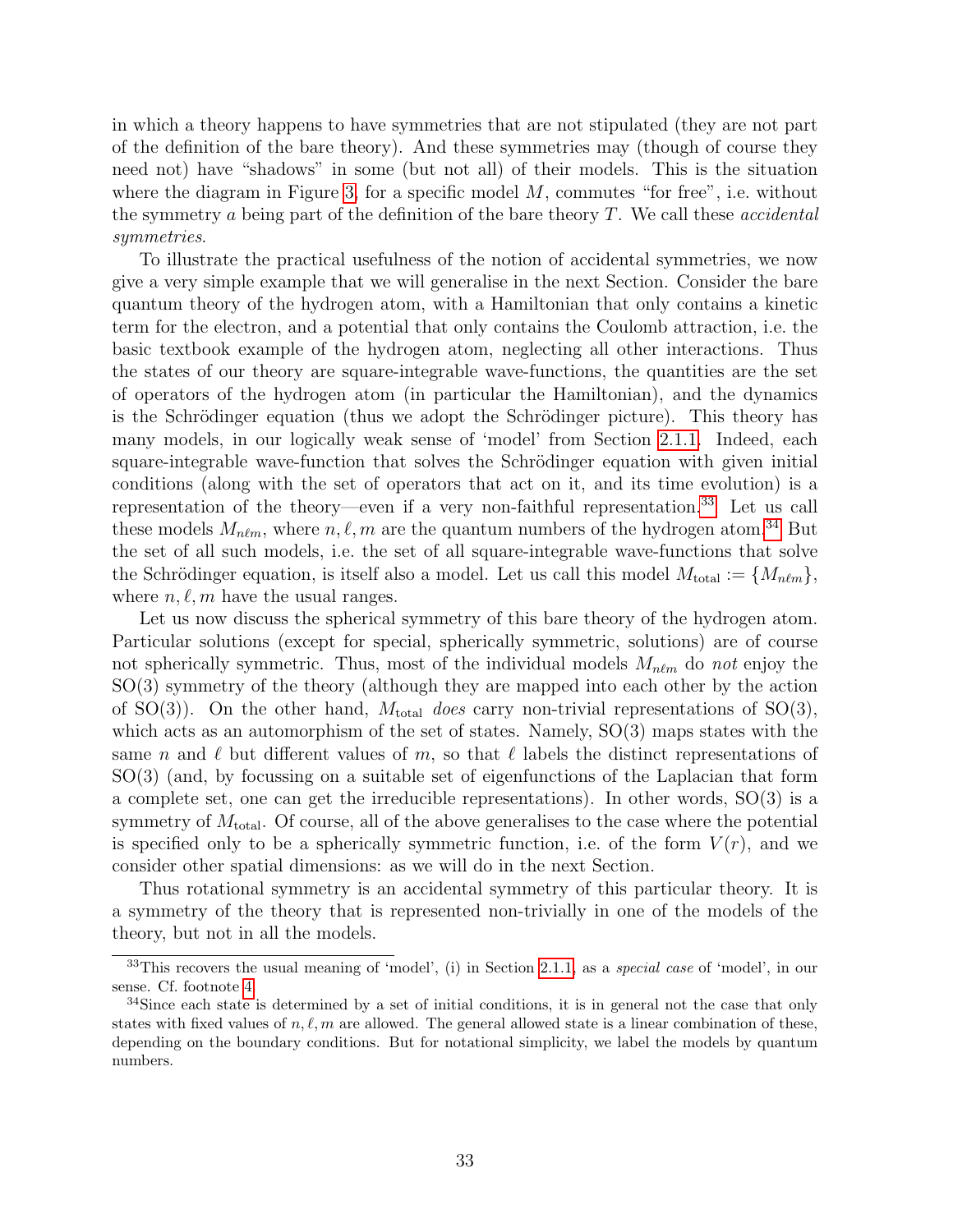#### <span id="page-33-0"></span>5.3 Proper symmetries of models

In the last two Sections, we considered symmetries of a theory that are stipulated to be symmetries of all the models (Section [5.1\)](#page-29-0) or that fail to be realized in at least some of the models (Section [5.2\)](#page-31-0). In this Section, we consider symmetries that are not defined in the theory, but that are nevertheless symmetries of a model. For a model's specific structure  $M$ —its 'content' that goes beyond its being a model/realization of  $T$ —can make the model have symmetries *additional* to those that are "shadows", or even "duplicates", of the symmetries of T. And we expect that if these additional symmetries are welldefined on the model triple, or if they naturally induce a symmetry there, that symmetry is trivial, i.e. just the identity map on the model triple.

Our prototypical cases of representations of a group or algebra give examples. Perhaps the simplest is as follows. Let T be the real numbers  $\mathbb{R}$ ; and let M be the complex numbers  $\mathbb C$  which of course represents  $\mathbb R$  as the real axis, i.e. the complex numbers with zero imaginary part,  $\{z \in \mathbb{C} \mid z = x + i0, x \in \mathbb{R}\}\$ . So this latter set, the real axis, is like the model triple. Then M has the symmetry of complex conjugation  $z \mapsto \overline{z}$  which is indeed well-defined on the real axis: but there, it is just the identity map.[35](#page-33-1)

This prompts the idea of a *proper symmetry* of a model: where the word 'proper' is to connote 'specific to the model'. The idea is that such a symmetry depends, at least in part, on the model's specific structure—which, recall, "lies beyond" the model triple's representing the bare theory: just like complex conjugation in the example just given.

To give a general definition, it is clearest to introduce another notation for a model, as a triple of its own set of states, quantities and dynamics. So we write:  $M = \langle \overline{S}, \overline{Q}, \overline{D} \rangle$ . Contrast the way our previous notation in Eq. [\(1\)](#page-10-2) separated out the specific structure  $\overline{M}$ . Thus we wrote:  $M = \langle \mathcal{S}_M, \mathcal{Q}_M, \mathcal{D}_M; \overline{M} \rangle = \langle m; \overline{M} \rangle$ . With the new notation, we can discuss 'symmetry of a model' in just the same way that, already in Section [4,](#page-22-0) we discussed 'symmetry of a theory': namely, as a map a on the state-space  $\overline{S}$  that preserves the values of a salient, usually large, set of quantities.

This suggests the following definition. Given a (bare) theory  $T$  that is represented by various models and presented as a triple, we will say that a symmetry a of one such model  $M = \langle \overline{\mathcal{S}}, \overline{\mathcal{Q}}, \overline{\mathcal{D}} \rangle$ ,  $a : \overline{\mathcal{S}} \to \overline{\mathcal{S}}$ , is a proper symmetry of M, if there is some other model of T, say  $M' = \langle \bar{S}', \bar{Q}', \bar{D}' \rangle$  for which, in effect, a cannot be defined; and a can, in effect, also not be defined for the theory  $T$ . (Here, we say 'in effect' for the same reason as in Section [5.1:](#page-29-0) i.e. just because of the different domains of definition:  $\bar{S}$  vs.  $\bar{S}'$ .) More precisely: in the model  $M' = \langle \bar{S}', \bar{Q}', \bar{\mathcal{D}}'\rangle$ , there is no natural definition of a symmetry map  $a': \bar{\mathcal{S}}' \to \bar{\mathcal{S}}'$  that is a "cousin" of a, except perhaps as the identity map.

Again, the complex numbers vs. the real numbers give what is perhaps the simplest

<span id="page-33-1"></span><sup>35</sup>There are also examples in interesting cases of dualities. In gauge-gravity dualities, De Haro (2017) showed that a certain subgroup of the diffeomorphism group of the gravity model of the theory (roughly, the diffeomorphisms which preserve the asymptotic boundary conditions) was 'invisible' to the gauge model of the theory, in the sense of not representing any difference on that model: and so these diffeomorphisms are not in the common core between the two models, and they are trivially represented on the bare theory. The same verdict was made in De Haro (2016a: §2.2.3) for the 'gauge symmetries' of the gauge side of the duality. These are not visible on the gravity side: they are symmetries of the formulation of the gauge model of the theory, and are trivially represented on the bare theory.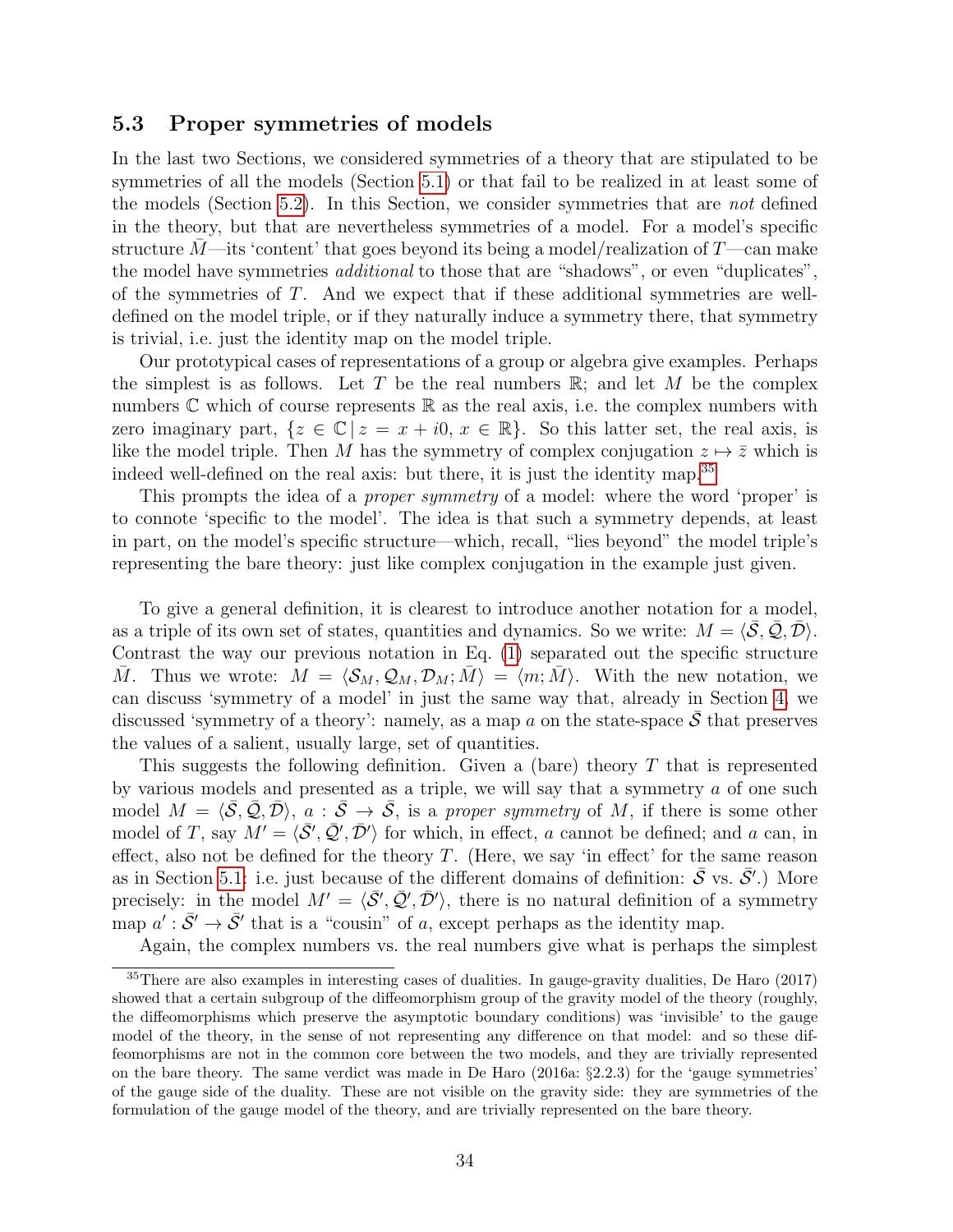example, with the real line now taken as another model  $M' := \mathbb{R}$ , along with the complex plane  $M := \mathbb{C}$ : rather than  $\mathbb R$  being the theory T. In this example, complex conjugation is a proper symmetry of  $M := \mathbb{C}$ : it reduces to the identity map on the other model,  $M' := \mathbb{R}$ .

Consider again the example from the previous Section, but in generalised form. We stipulate that our bare theory is the quantum mechanics of the abstract two-body problem in an arbitrary number of spatial dimensions. Consider now models that specify:

(i) the number of spatial dimensions,  $n$ , and the idealization that one body is a testbody, which secures rotational invariance, and so an  $SO(n)$  symmetry; and

(ii) the form of the potential.

Specifically, we will take the model to specify the dimension of space to be 3, and the potential to be the Coulomb potential. With these definitions, the SO(3) rotational symmetry is not a symmetry of the bare theory but it is a symmetry of the model. Furthermore, the model's specifying the potential to decay like  $1/r$  means that the  $SO(3)$ symmetry is enlarged to  $SO(4)$ , where the additional symmetry corresponds to a new conserved quantity—the Runge-Lentz vector.<sup>[36](#page-34-1)</sup> On the other hand, notice that there are countless other choices of potential that do not share the SO(4) symmetry. Thus, in fact, this model has an SO(4) symmetry that the bare theory and countless other models do not share: it is a proper symmetry of this model.

### <span id="page-34-0"></span>5.4 Kinds of symmetry

Let us sum up this Section's discussion of how the symmetries of a bare theory relate to those of its models. We have made two main points, as follows.

(i): A bare theory T is represented by one of its model triples, m. The model M then consists of m and some specific structure  $M$ ; (cf. Section [2\)](#page-4-0). But representation requires only a homomorphism, not an isomorphism. Hence our articulating in Sections [5.1](#page-29-0) and [5.2](#page-31-0) the condition—in terms of a commuting diagram—for a symmetry of T to be itself realized in  $m$ . As Section [5.2](#page-31-0) described, this condition can fail. So when this condition is met for some of the models—not by stipulation but "accidentally"—we say that there is an accidental symmetry.

(ii): When the diagram is stipulated to commute, so that each model has a 'duplicate' or 'replica' of the symmetry  $a$ , we have a *stipulated symmetry*. There are two obvious ways to implement this stipulation: defining the theory to have a symmetry, and accordingly restricting the set of models to those that respect the symmetry, or requiring the model triples to be isomorphic to the theory  $T$  (the latter condition being strictly stronger). But even in such cases, the model (as against the model triple) has its own specific structure  $M$ —which may have symmetries that m, and the other models "know" nothing of": these are *proper symmetries of the model* (Section [5.3\)](#page-33-0).

<span id="page-34-1"></span><sup>&</sup>lt;sup>36</sup>Recall that the rotational invariance of the Hamiltonian implies the conservation of angular momentum, which means that the classical orbits lie on a plane. Likewise, the SO(4) symmetry implies the conservation of the Runge-Lenz vector, namely  $\mathbf{M} := (\mathbf{p} \times \mathbf{L} - \mathbf{L} \times \mathbf{p})/2m - e^2\mathbf{r}/r$ : i.e. it commutes with the Hamiltonian.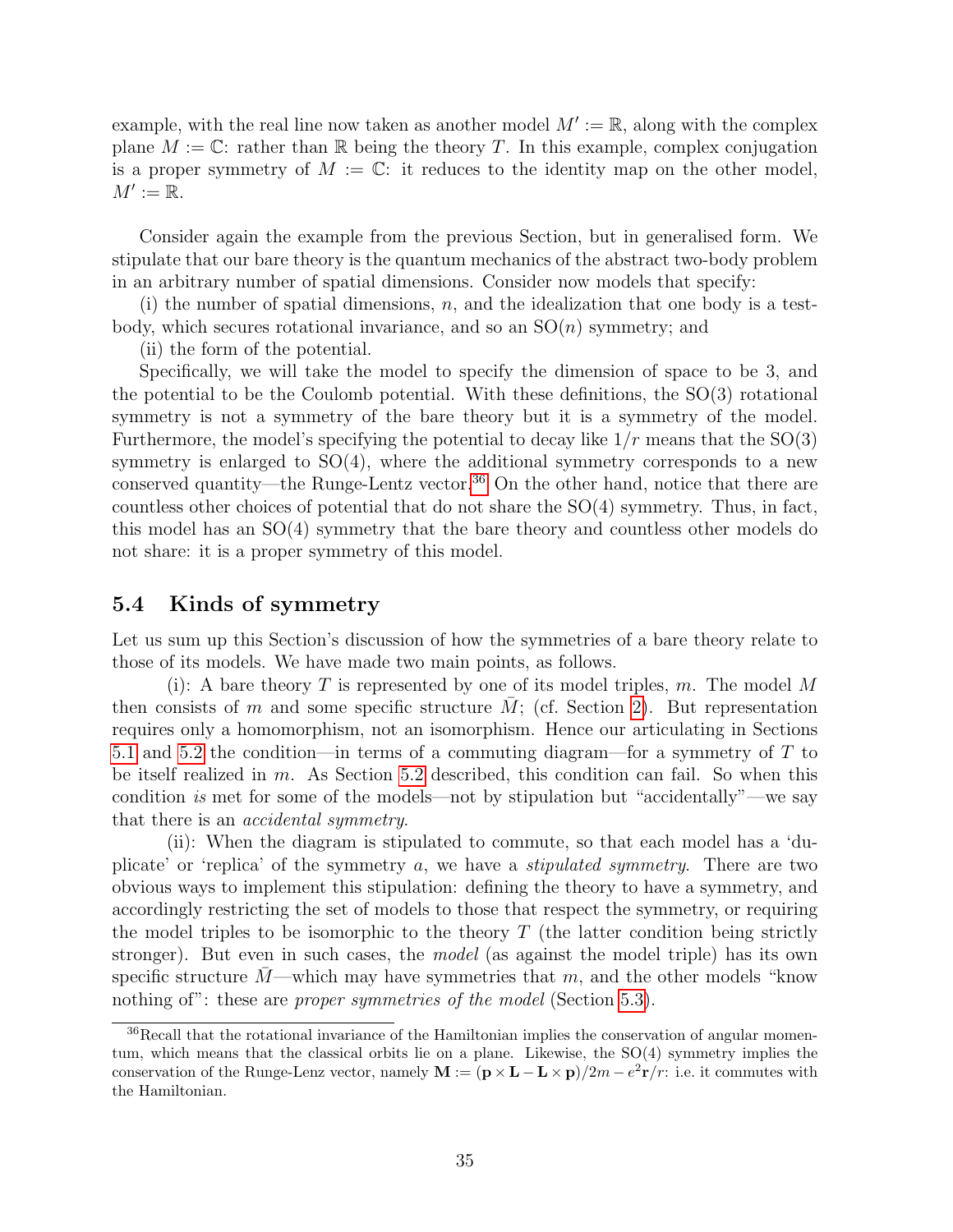We can also now see that our three types of symmetry are mutually exclusive. Stipulated symmetries and accidental symmetries are mutually exclusive because the former are stipulated while the latter are not; and stipulated symmetries and proper symmetries of models are mutually exclusive because, while the former has a shadow (i.e. can be defined as a symmetry) in all of the models, the latter cannot be defined in at least some models (and it is also not defined in the theory).

Accidental symmetries and proper symmetries are mutually exclusive because an accidental symmetry is a symmetry of the theory (although it is not stipulated); while a symmetry of the theory cannot be a proper symmetry of a model.

The only possibility that is not covered by the above three kinds of symmetries is the possibility that a symmetry is a symmetry of all the models but is not a symmetry of the theory. Such a symmetry can for example be obtained when a proper symmetry of the models is shared by some models (but of course not all), and then the models for which this symmetry is not realized are excised from the set of models. We could call such a symmetry an *improper symmetry of the models* (improper, in the sense that it is a symmetry of all the models but not of the theory).

Indeed, it is now true that any symmetry (in our sense) belongs to one of these four categories. For, given a theory and a set of models, a symmetry can either be a symmetry of the theory and of all the models (hence it is stipulated); or it is a symmetry of all the models but not the theory (an improper symmetry); or it is a symmetry of the theory and of only some models (an accidental symmetry); or it is a symmetry of some models but not of the theory and not of some other models (a proper symmetry of the models); or it is only a symmetry of the theory (also an accidental symmetry).

## <span id="page-35-0"></span>6 Duality Preserves Symmetries

It is straightforward to confirm that on Section [3.1'](#page-19-1)s definition of duality, a duality preserves any symmetry (including dynamical symmetries) of its model triples. There are two points here. First: there is a commuting square diagram of isomorphisms. Second: there is the issue of the values of a quantity being equal on a given state, and on its transform under a symmetry. The first point will lead in to the second.

First: The duality maps  $d_{\mathcal{S}}, d_{\mathcal{Q}}$  are not only bijections, but isomorphisms:  $d_{\mathcal{S}} : \mathcal{S}_{M_1} \to$  $\mathcal{S}_{M_2},$  and  $d_{\mathcal{Q}}:\mathcal{Q}_{M_1}\to\mathcal{Q}_{M_2}.$  And although we did not have to spell out the exact structures of  $\mathcal{S}_{M_i}, \mathcal{Q}_{M_i}$  that these isomorphisms are to preserve, it is obvious from the fact that 'is isomorphic to' is both a symmetric and a transitive relation, that the following diagram, with a understood to be any automorphism of  $\mathcal{S}_{M_1}$ , commutes (cf. Figure [5\)](#page-36-0).

And of course, this diagram of isomorphisms is just what we mean by saying a duality d preserves an automorphism of the state-space  $S_{M_1}$  in its domain model triple, and preserves  $\mathcal{S}_{M_1}$ 's structure. Namely, d carries the automorphism—a map a on  $\mathcal{S}_{M_1}$ —to a corresponding automorphism of states in the codomain (indeed: range) model triple. The diagram defines this corresponding automorphism, i.e. the map forming the fourth side of the square:  $d_{\mathcal{S}} \circ a \circ (d_{\mathcal{S}})^{-1} : \mathcal{S}_{M_2} \to \mathcal{S}_{M_2}.$ 

There is obviously a corresponding point about quantities, as against states. Since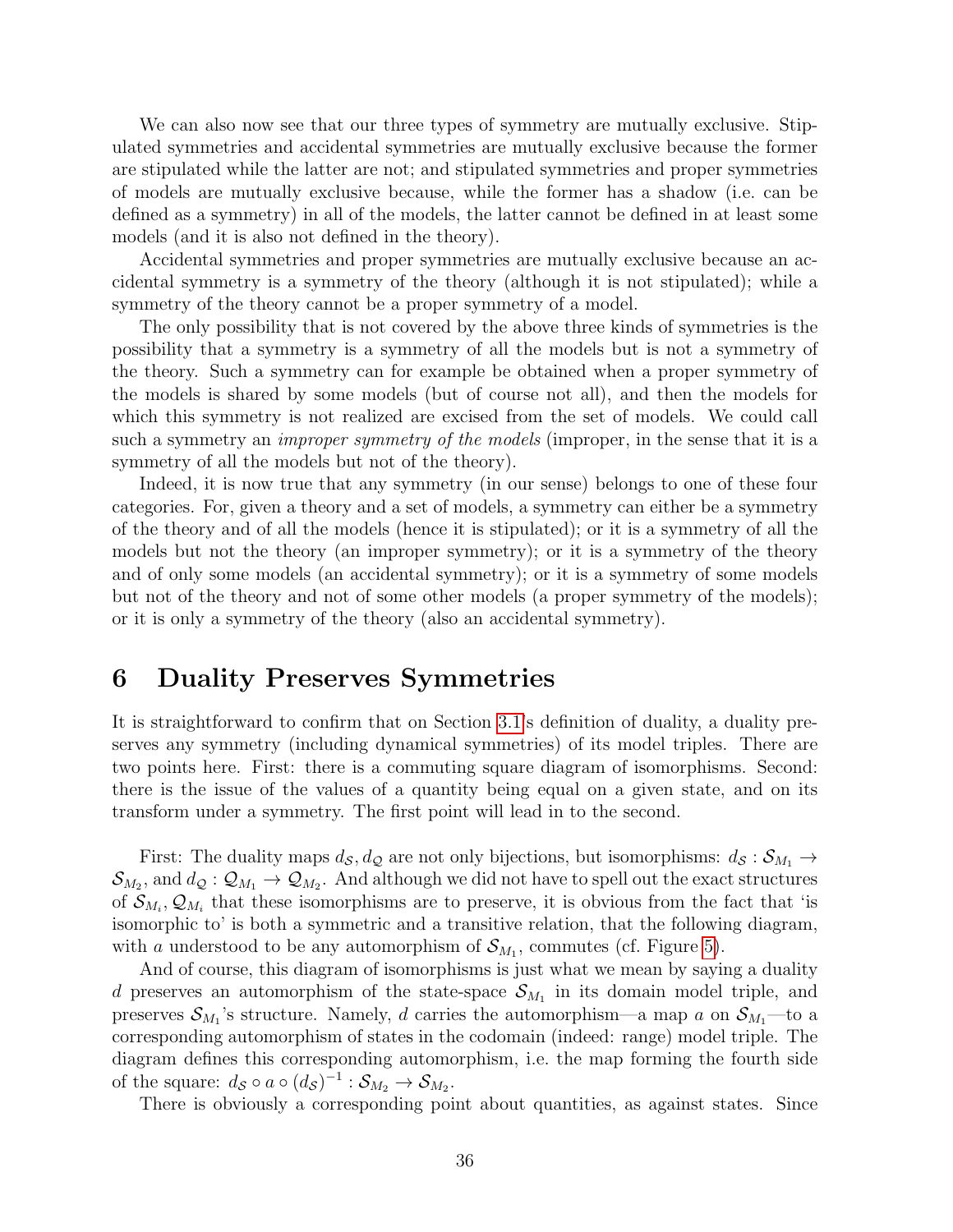<span id="page-36-2"></span>
$$
\begin{array}{ccc}\mathcal{S}_{M_1}&\stackrel{a}{\longrightarrow}&\mathcal{S}_{M_1}\\ \Big\downarrow\!d_{\mathcal{S}}&\Big\downarrow\!d_{\mathcal{S}}\\ \mathcal{S}_{M_2}&\longrightarrow&\mathcal{S}_{M_2}\\ \end{array}
$$

<span id="page-36-0"></span>Figure 5: Commutativity of duality and symmetry for states.

$$
\begin{array}{ccc}\n\mathcal{Q}_{M_1} & \stackrel{a}{\longrightarrow} & \mathcal{Q}_{M_1} \\
\downarrow d_\mathcal{Q} & & \downarrow d_\mathcal{Q} \\
\mathcal{Q}_{M_2} & \longrightarrow & \mathcal{Q}_{M_2}\n\end{array}
$$

<span id="page-36-1"></span>Figure 6: Commutativity of duality and symmetry for quantities.

 $d_{\mathcal{Q}}$  is required to be an isomorphism of quantities, the following diagram, with a now understood to be any automorphism of  $\mathcal{Q}_{M_1}$ , must commute, cf. Figure [6.](#page-36-1)

And again, this diagram is just what we mean by saying a duality d preserves an automorphism of the quantities in its domain model triple, and preserves  $\mathcal{Q}_{M_1}$ 's structure. Namely, d carries the automorphism—a map a on  $\mathcal{Q}_{M_1}$ —to a corresponding automorphism of quantities in the codomain (indeed: range) model triple. The diagram defines this corresponding automorphism:  $d_{\mathcal{Q}} \circ a \circ (d_{\mathcal{Q}})^{-1} : \mathcal{Q}_{M_2} \to \mathcal{Q}_{M_2}.$ 

In short: Figures [5](#page-36-0) and [6](#page-36-1) show that duality commutes with automorphisms of the states and of the quantities.

Second: But in physics, the notion of symmetry of course involves more than the notions of automorphism of the state-space, and of the set (usually algebra) of quantities. It involves the pairing whereby states s and quantities Q assign each other a value:  $\langle Q, s \rangle$ . For these values (for a large and salient set of quantities) must be preserved under the symmetry.

But satisfying this is automatic, for a duality as defined in Section [3.1.](#page-19-1) That is: For a duality to respect this aspect of symmetry was already built in to our definition of duality: namely in condition (i), that the values are equal between states and quantities that correspond by the duality. Recall Eq. [\(9\)](#page-20-0)), which we here repeat:

$$
\langle Q_1, s_1 \rangle_1 = \langle d_{\mathcal{Q}}(Q_1), d_{\mathcal{S}}(s_1) \rangle_2, \quad \forall Q_1 \in \mathcal{Q}_{M_1}, s_1 \in \mathcal{S}_{M_1}.
$$
 (17)

Thus let us show that the map  $a_2 := d_{\mathcal{S}} \circ a \circ (d_{\mathcal{S}})^{-1} : \mathcal{S}_{M_2} \to \mathcal{S}_{M_2}$  is a symmetry on states in our sense, i.e. preserves values; cf. Figure [5.](#page-36-0) (A similar argument works for the symmetry on quantities, as in Figure [6.](#page-36-1)) In effect, we just use the duality maps and Eq. [\(17\)](#page-36-2) to carry back the discussion of preservation of values to the automorphism  $a: \mathcal{S}_{M_1} \to \mathcal{S}_{M_1}$  in model  $M_1$ . Thus we consider  $\langle Q_2, s_2 \rangle_2$ , and we write  $Q_1, s_1$  for the inverse images, under  $d_{\mathcal{Q}}$  and  $d_{\mathcal{S}}$  respectively, of  $Q_2$ ,  $s_2$ . Then we have (using Eq. [\(17\)](#page-36-2) for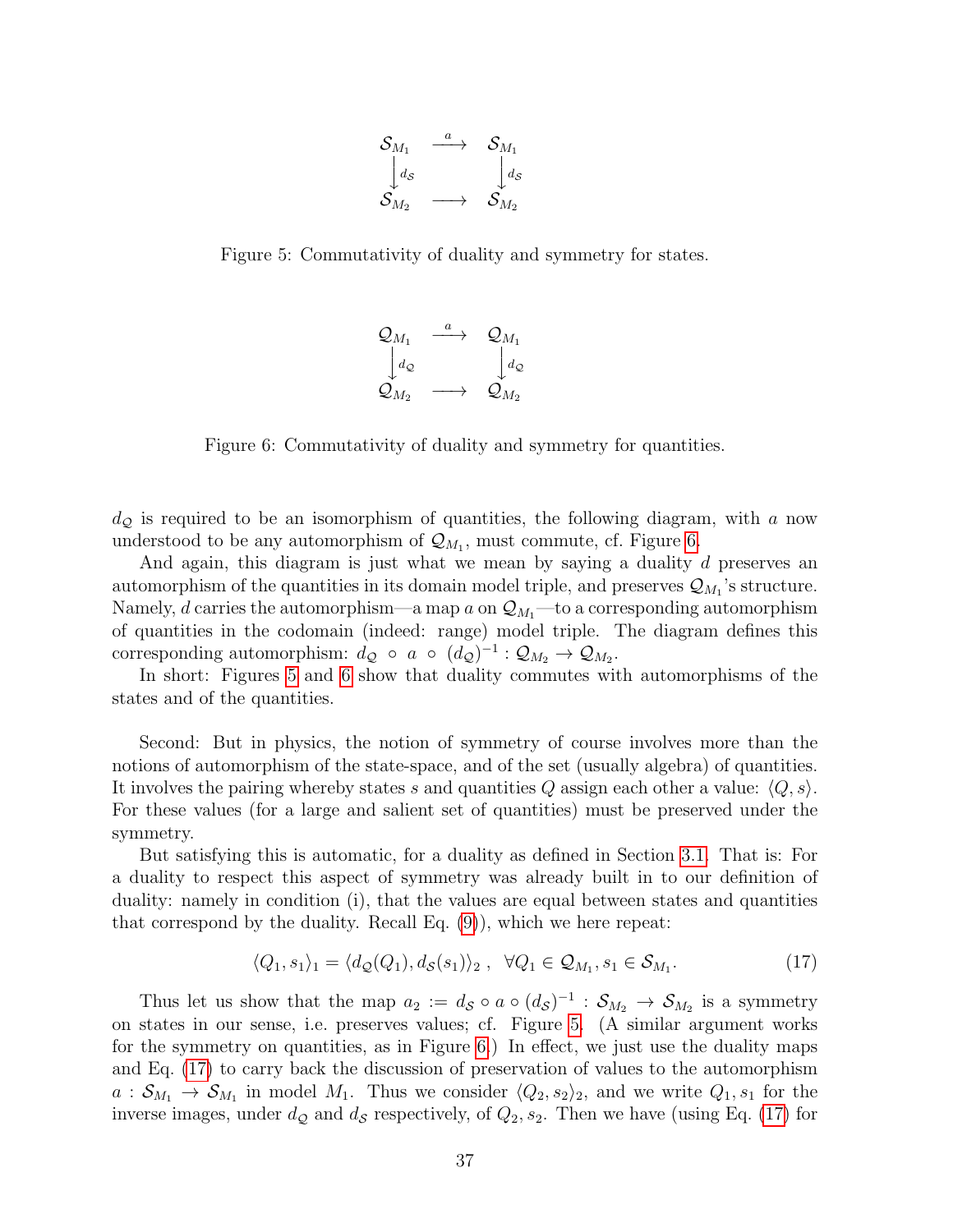$$
\begin{array}{ccc}\mathcal{S}_{M_1} & \stackrel{a}{\longrightarrow} & \mathcal{S}_{M_1} \\ \downarrow {_{D_{t,t_0}}} & & \downarrow {_{D_{t,t_0}}} \\ \mathcal{S}_{M_1} & \stackrel{a}{\longrightarrow} & \mathcal{S}_{M_1}\end{array}
$$

<span id="page-37-0"></span>Figure 7: Commutativity of symmetry and dynamics.

$$
\begin{array}{ccc}\mathcal{S}_{M_2} & \longrightarrow & \mathcal{S}_{M_2} \\ \downarrow d_{\mathcal{S}}^{-1} & & \downarrow d_{\mathcal{S}}^{-1} \\ \mathcal{S}_{M_1} & \stackrel{a}{\longrightarrow} & \mathcal{S}_{M_1} \\ \downarrow D_{t,t_0} & & \downarrow D_{t,t_0} \\ \mathcal{S}_{M_1} & \stackrel{a}{\longrightarrow} & \mathcal{S}_{M_1} \\ \downarrow d_{\mathcal{S}} & & \downarrow d_{\mathcal{S}} \\ \mathcal{S}_{M_2} & \longrightarrow & \mathcal{S}_{M_2} \end{array}
$$

<span id="page-37-1"></span>Figure 8: Commutativity of duality, symmetry, and dynamics.

the second and fourth equations, and  $\alpha$  being a symmetry for the third equation):

$$
\langle Q_2, s_2 \rangle_2 = \langle d_{\mathcal{Q}}(Q_1), d_{\mathcal{S}}(s_1) \rangle_2 = \langle Q_1, s_1 \rangle_1 = \langle Q_1, a(s_1) \rangle_1
$$
  
= 
$$
\langle d_{\mathcal{Q}}(Q_1), d_{\mathcal{S}}(a(s_1)) \rangle_2 = \langle Q_2, a_2(d_{\mathcal{S}}(s_1)) \rangle_2 \equiv \langle Q_2, a_2(s_2) \rangle_2.
$$
 (18)

Finally: the same verdict—that a duality preserves any symmetry of its model triples applies to dynamics, i.e. to dynamical symmetries. Recall from footnote [25](#page-25-0) (in Section [4.3\)](#page-24-0) that a dynamical symmetry is a commutation i.e. equivariance condition. So for the Schrödinger picture of dynamics, the diagram for the 'first' side of a duality, i.e.  $m_1 =$  $\langle S_{M_1}, Q_{M_1}, D_{M_1} \rangle$ , is, with a the dynamical symmetry, as in Figure [7.](#page-37-0)

So we now compose this diagram with Figure [5,](#page-36-0) which represents that a duality preserves a symmetry. But since in Figure [7,](#page-37-0) the 'first' side, '1', of the duality occurs twice, on both top and bottom rows, we now need to compose Figure [7](#page-37-0) with Figure [5](#page-36-0) twice: both on its bottom row; and also on its top row (with the duality arrow in Figure [5](#page-36-0) reversed). The resulting diagram (Figure [8\)](#page-37-1) shows that the duality isomorphism on state-spaces  $d_S$ carries the dynamical symmetry  $a$  on the '1' side of the duality, to a dynamical symmetry on the '2' side: namely, the symmetry  $d_{\mathcal{S}} \circ a \circ d_{\mathcal{S}}^{-1}$  $S^{-1}$  (cf. either the top or bottom square). The Schrödinger picture dynamics on  $\mathcal{S}_{M_2}$  is (reading down the columns in the Figure):  $d_{\mathcal{S}} \circ D_{t,t_0} \circ d_{\mathcal{S}}^{-1}$  $^{-1}_{\mathcal{S}}.$ 

To sum up: we have shown that a duality always preserves a symmetry of its model triples.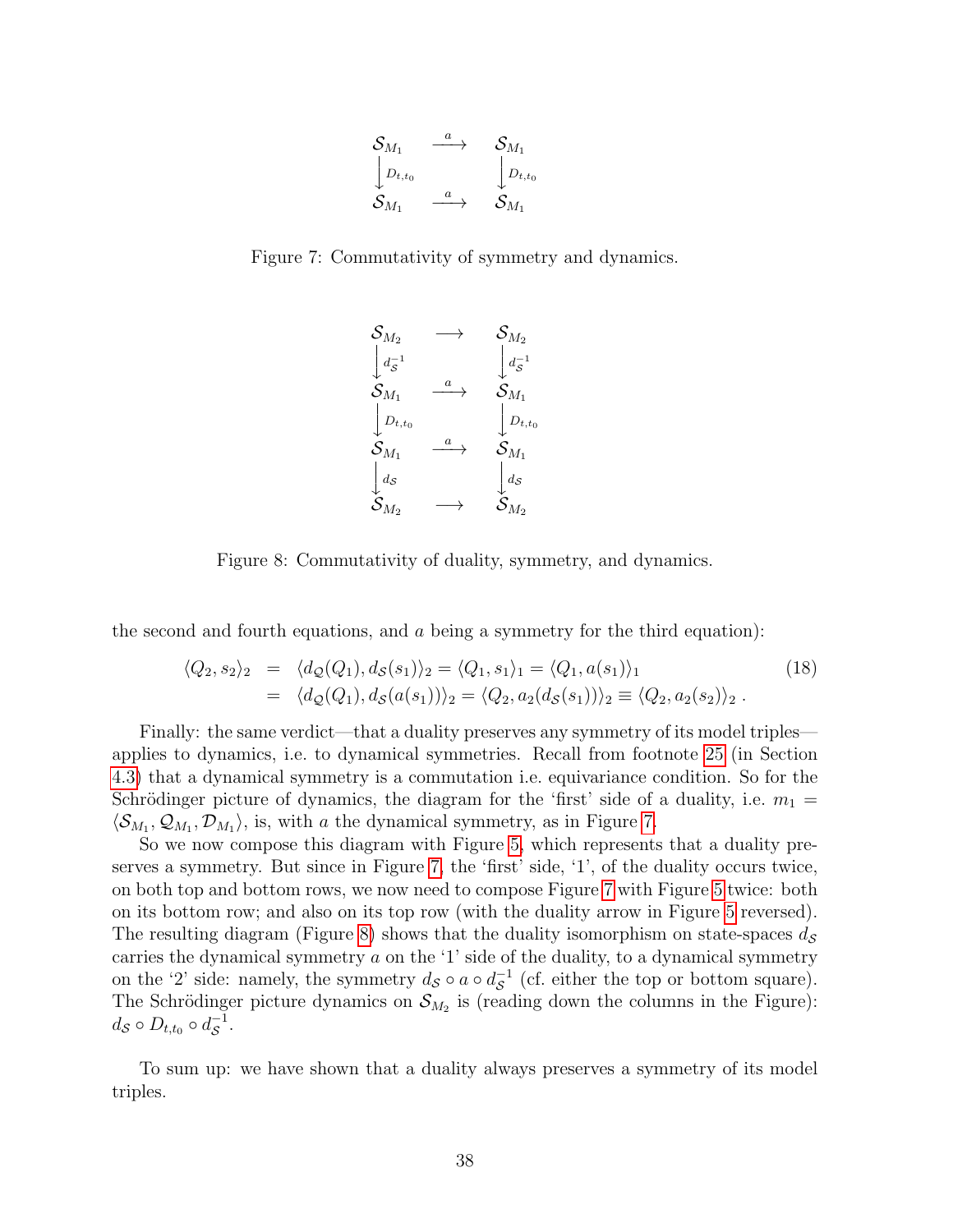## <span id="page-38-0"></span>7 Conclusion

In this paper we have investigated the relations between dualities and symmetries, using our Schema for dualities. The Schema begins with a conception of theories and of models that is widespread in philosophy of science (namely, a theory as a formal structure or a set of axioms, and models as instantiations or representations of the theory) but that departs from the common usage, in philosophy of physics, of models as individual solutions of the theory's dynamical equations. The flexibility in our usage allows both a natural definition of a duality as an isomorphism between models and the recovery, as a special case, of the more familiar notion of 'model' in philosophy of physics: by appropriately tuning the level of the description—more precisely, by carefully selecting the relevant representations.

In Section [2,](#page-4-0) we emphasised (i) the distinction within a model (in our sense, viz. representation of a bare theory), between model root and specific structure; and (ii) the distinction between internal and external interpretations. This gave us a clear formulation of disagreements like those between Newton (Clarke) and Leibniz, about the status of absolute rest: which we illustrated with Galilean transformations. We also used matrix representations of a group to illustrate the different ways one can define 'model root' and 'specific structure'.

The distinction (i) also underpins the Schema's exact definition of duality as an isomorphism of model roots (Section [3\)](#page-19-0). This equipped us, after reviewing symmetries in general (Section [4\)](#page-22-0), to understand in detail how dualities and symmetries relate to one another.

This we undertook in the last two Sections. In Section [5,](#page-28-0) the Schema's conceptions of theory and model prompted us to introduce four types of symmetries: of which two are symmetries of the theory (stipulated symmetries and accidental symmetries) and two are symmetries of models only (proper and improper symmetries). These four types are mutually exclusive and jointly exhaustive of all the possibilities for symmetries, given the Schema's distinction between theory and models, and our construal of 'symmetry'. Then in Section [6](#page-35-0) we showed that, just as one would hope, the Schema's construal of duality meshes with whatever symmetries the duals, i.e. the isomorphic model roots, may have.

# Acknowledgements

We thank the organizers and audience at the 2017 conference in Hannover; audiences at conferences in Bad Honnef and London in 2018; and Niels Martens, James Read and two anonymous reviewers for comments. SDH's work was supported by the Tarner scholarship in Philosophy of Science and History of Ideas, held at Trinity College, Cambridge.

# <span id="page-38-1"></span>Appendix. A Group Automorphism Lost under Homomorphism

We present a simple case of Section [5.2'](#page-31-0)s topic, of a symmetry of a theory being "lost" in a model. As discussed in Section [5.2:](#page-31-0) for the simple case of group theory, this is a matter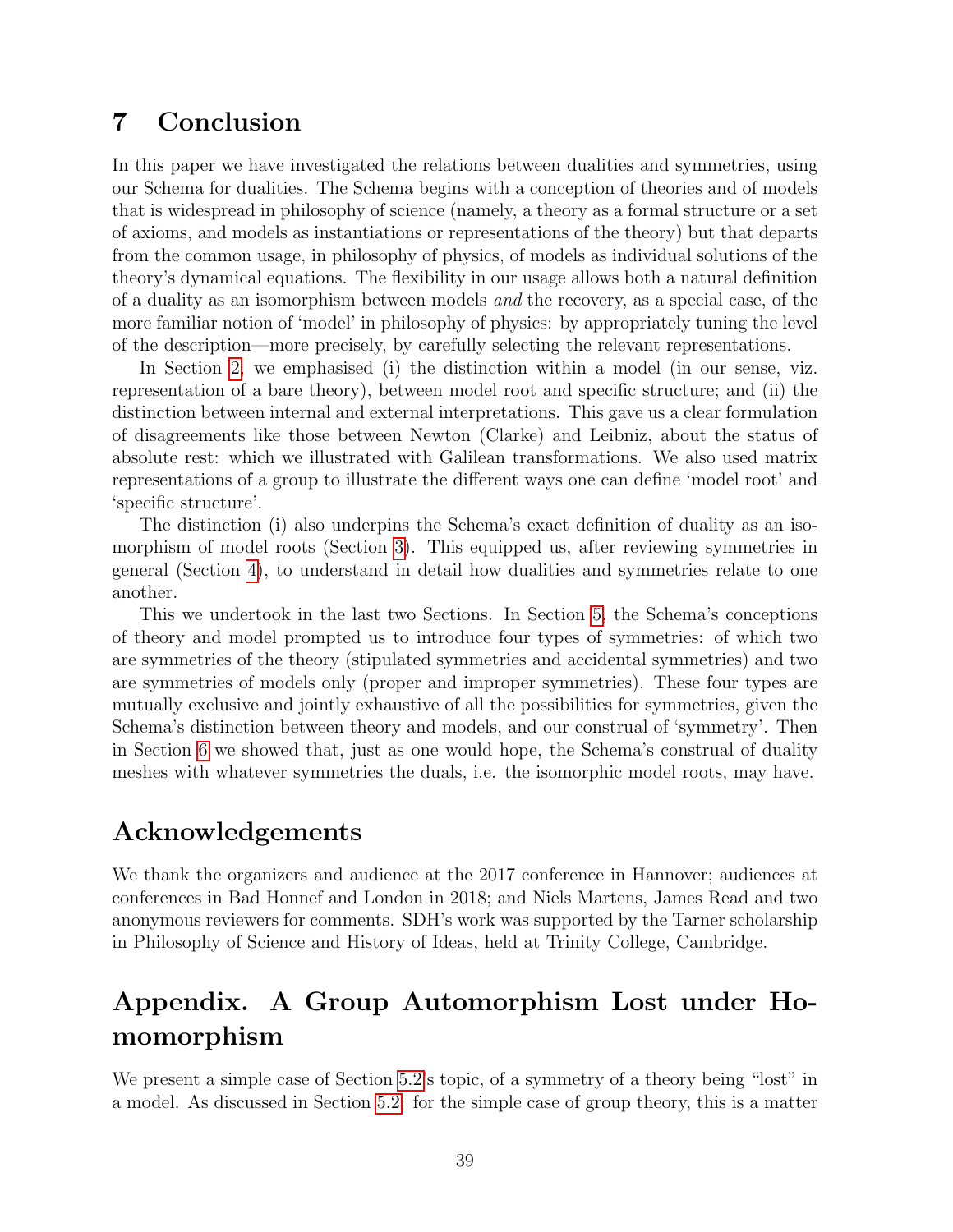of the diagram in Figure [4](#page-31-1) not commuting. That is: an automorphism  $a_1 : G_1 \to G_1$ , and a homomorphism  $h: G_1 \to G_2 \cong G_1/\text{ker } h$  need not mesh as the diagram shows, so as to give a well-defined homomorphism  $a_2 : G_2 \to G_2$ .

To see what is involved, we can identify  $G_2$  with its isomorph  $G_1/\text{ker } h$ ; and let us write K as short for ker h. Then the commutation requirement  $h(a_1(g_1)) = a_2(h(g_1))$  is the requirement that the definition of  $a_2$  by saying  $a_2(Kg_1) := h(a_1(g_1))$  be well-defined. That is: the given automorphism  $a_1$  must respect the cosets of h. That is: we require that if  $h(g_1) = h(g'_1)$ , i.e.  $Kg_1 = Kg'_1$ , i.e. there is a  $k \in K$  such that  $g'_1 = kg_1$ , then also there is a  $k \in K$  such that  $a_1(g'_1) = ka_1(g_1)$ . But  $a_1$  and h need not mesh in this way: commutation of the diagram is not guaranteed.

The smallest counterexample we have found takes  $G_1$  as the dihedral group  $D_4$ . It has  $D_2$  as a normal subgroup,  $D_2 \triangleleft D_4$ , with  $D_4/D_2 \cong C_2 = \{0,1\}$ . So we take  $G_2$  as (up to isomorphism) the cyclic group  $C_2$  and  $h : G_1 \to G_2$  as the canonical projection taking each element of  $D_4$  to its  $D_2$ -coset. Then we define  $a_1 : D_4 \to D_4$  to take an element b of the normal subgroup  $D_2$  *out* of  $D_2$ . This implies that the diagram cannot commute. For on the left of the diagram  $h : D_4 \ni b \mapsto D_2 = e_{D_4/D_2}$ , so that any bottom-row homomorphism  $a_2$  must map  $D_2 = e_{D_4/D_2} \mapsto D_2 = e_{D_4/D_2}$ ; while on the right of the diagram  $h: D_4 \ni a_1(b) \mapsto (D_2)a_1(b) \neq e_{D_4/D_2}$ .

The details are as follows.  $D_4$  is the symmetry group of the square, and is generated by two elements: rotation out of the plane of the square by  $\pi$  about the axis in the plane that horizontally bisects the square; and rotation in the plane of the square by  $\pi/2$  about the axis normal to the plane through the centre of the square. We label these  $b$  and  $c$ respectively. So with e the identity transformation,  $b^2 = c^4 = e$ . One checks that bc and  $bc<sup>3</sup>$  are the rotations out of the plane of the square by  $\pi$  about the two diagonal axes, and  $bc<sup>2</sup>$  is the rotation about the axis in the plane that vertically bisects the square. So these elements are of order 2. Also one checks that  $cb = bc^3$ ,  $c^2b = bc^2$ ,  $c^3b = bc$ . And so  $D_4$  has eight elements, which we write as  $\{e, c, c^2, c^3, b, bc, bc^2, bc^3\}$ , with generating equations  $b^2 =$  $c^4 = (bc)^2 = e$ .  $D_4$  has a copy of the dihedral group  $D_2$ —viz.  $\{e, c^2, b, bc^2\}$  with generating equations  $b^2 = (c^2)^2 = (bc^2)^2 = e$ —as a normal subgroup:  $D_2 \triangleleft D_4$ , with  $D_4/D_2 \cong C_2$ . So define  $h : D_4 \to D_4/D_2 \equiv \{D_2, D_2(bc)\}\$ as the canonical projection. That is: each element of  $D_2$  is sent to  $D_2 \in D_4/D_2$ ; and the other four elements,  $c, c^3, bc, bc^3$ , are each sent to their common coset  $D_2(bc)$ . Finally, we define the automorphism  $a_1 : D_4 \to D_4$ as:

(i) the identity map on the rotations in the plane (the powers of  $c$ ); but also

(ii) mapping b to bc, i.e.  $b \in D_2$  is mapped out of  $D_2$ , and

(iii) mapping bc to bc<sup>2</sup>, bc<sup>2</sup> to bc<sup>3</sup>, and bc<sup>3</sup> to bc<sup>4</sup>  $\equiv$  b (so that an element out of  $D_2$ is mapped into  $D_2$ ).

A tedious check shows that  $a_1$  thus defined is an automorphism. So by the argument in the preceding paragraph, the diagram in Figure [4](#page-31-1) does not commute.

## References

Auslander, L. and MacKenzie, R. (1963). Introduction to Differentiable Manifolds. McGraw-Hill: Dover reprint 2007.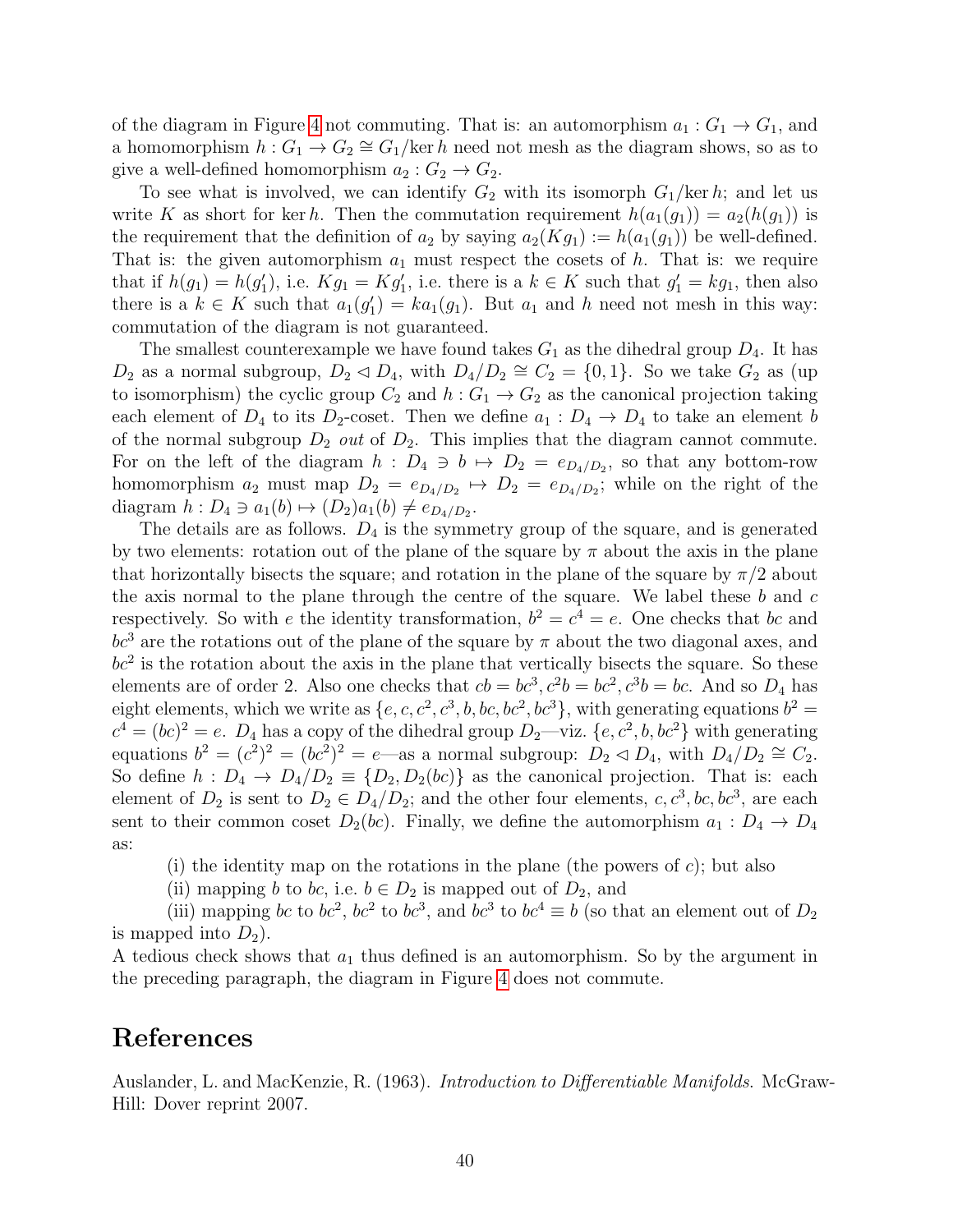Bargmann, V. (1954). 'On Unitary Ray Representations of Continuous Groups'. Annals of Mathematics, 59 (1), pp. 1-46.

Belot, G. (2000). 'Geometry and motion'. *British Journal for the Philosophy of Sci*ence 51, pp. 561-595.

Brading, K. and Castellani, E. (Eds.) (2003). Symmetries in Physics: Philosophical Reflections. Cambridge University Press.

Brown, J. D. and York, J. W. Jr. (1993). 'Quasilocal energy and conserved charges derived from the gravitational action'. Physical Review D, 47 (4), pp. 1407-1419.

Butterfield, J. (2006). 'On symplectic reduction in classical mechanics'. In: J. Earman and J. Butterfield (eds.) The Handbook of Philosophy of Physics, North Holland 2006; pp. 1- 131. http://arxiv.org/abs/physics/0507194 and http://philsci-archive.pitt.edu/2373/

Butterfield, J. (2014). 'Reduction, Emergence and Renormalization', The Journal of Philosophy 111, pp. 5-49: http://arxiv.org/abs/1406.4354; http://philsci-archive.pitt.edu/10762/.

Butterfield, J. (2018). 'On Dualities and Equivalences Between Physical Theories'. Forthcoming in *Space and Time after Quantum Gravity*, Huggett, N. and Wüthrich, C. (Eds.).

Callender, C. and Cohen, J. (2006). 'There is no special problem about scientific representation'. Theoria, 21, pp. 67-85; http://philsci-archive.pitt.edu/2177.

Castellani, E. (2017). 'Duality and particle democracy'. Studies in History and Philosophy of Modern Physics, pp. 100-108. doi:10.1016/j.shpsb.2016.03.002

Caulton, A. (2015). 'The Role of Symmetry in the Interpretation of Physical Theories'. Studies in History and Philosophy of Modern Physics, 52, pp. 153-162.

De Haro, S. (2015). 'Dualities and emergent gravity: Gauge/gravity duality'. Studies in History and Philosophy of Modern Physics, 59, 2017, pp. 109-125. doi: 10.1016/j.shpsb.2015.08.004. PhilSci 11666.

De Haro, S. (2016). 'Spacetime and Physical Equivalence'. Forthcoming in Space and Time after Quantum Gravity, Huggett, N. and Wüthrich, C. (Eds.), http://philsci-archive.pitt.edu/13243.

De Haro, S. (2016a). 'Duality and Physical Equivalence'. http://philsci-archive.pitt.edu/id/eprint/12279 (This is an expansion of (2016); and the title has changed).

De Haro, S. (2017). 'The Invisibility of Diffeomorphisms'. Foundations of Physics, 47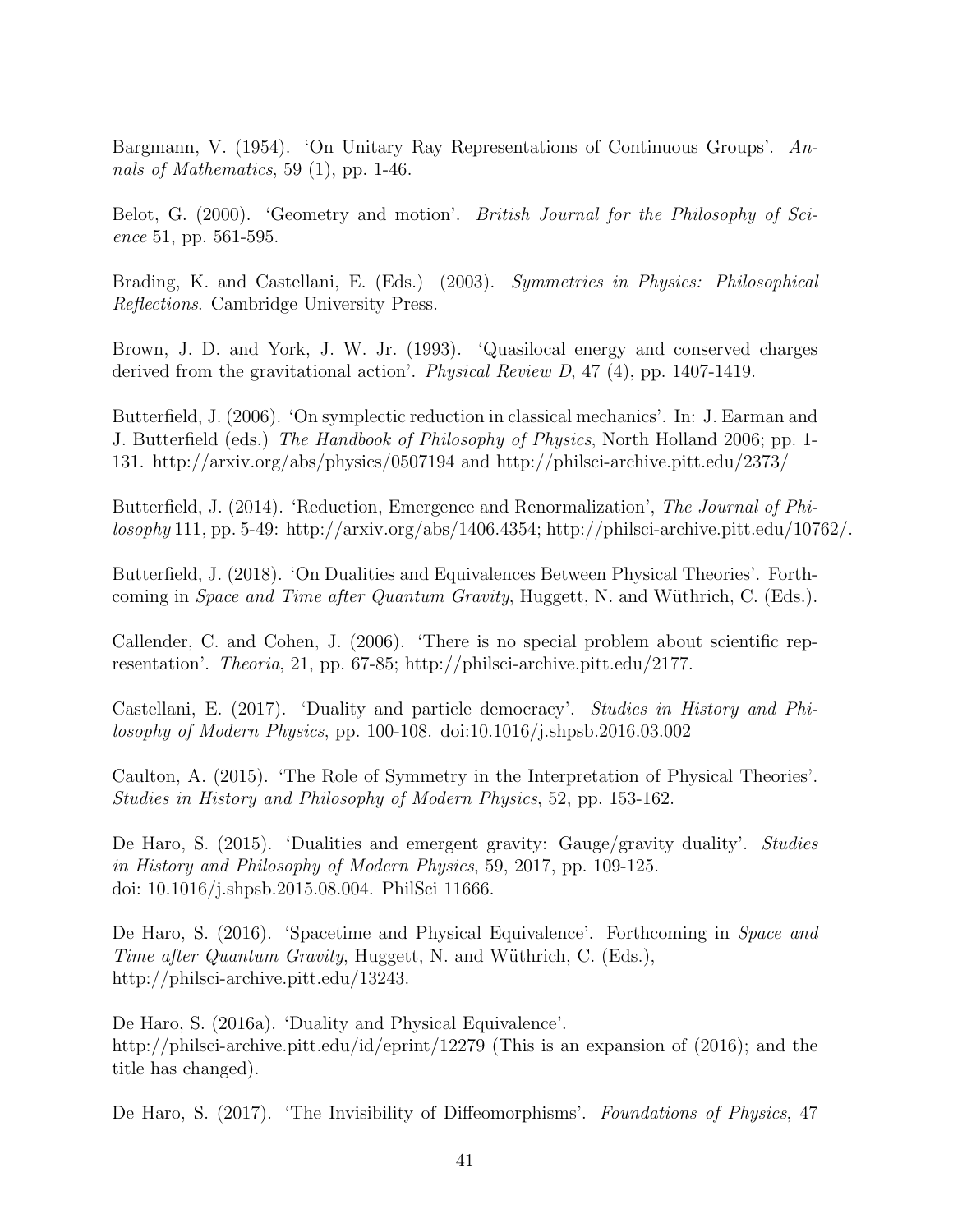(11), pp. 1464-1497.

De Haro, S. (2018). 'The Heuristic Function of Duality'. Synthese; https://doi.org/10.1007/s11229- 018-1708-9. arXiv:1801.09095 [physics.hist-ph].

De Haro, S. (2018a). 'Theoretical Equivalence and Duality'. This volume.

De Haro, S. and Butterfield, J.N. (2018). 'A Schema for Duality, Illustrated by Bosonization'. Foundations of Mathematics and Physics One Century after Hilbert. J. Kouneiher (Ed.). Springer.

De Haro, S., Mayerson, D., Butterfield, J. N. (2016). 'Conceptual Aspects of Gauge/Gravity Duality'. Foundations of Physics, 46 (11), pp. 1381-1425. doi: 10.1007/s10701-016-0037- 4. [arXiv:1509.09231 [physics.hist-ph]].

De Haro, S., Teh, N., Butterfield, J.N. (2017). 'Comparing Dualities and Gauge Symmetries'. Studies in History and Philosophy of Modern Physics, 59, pp. 68-80. [arXiv:1603.08334 [physics.hist-ph]]. http://philsci-archive.pitt.edu/12009

De Haro, S. and De Regt, H. W. (2018). 'Interpreting theories without a Spacetime'. European Journal for Philosophy of Science, 8 (3), pp. 631-670. https://doi.org/10.1007/s13194- 018-0204-x.

De Haro, S. and De Regt, H. W. (2018a). 'A Precipice Below Which Lies Absurdity? Theories without a spacetime and scientific understanding'. Synthese. https://doi.org/10.1007/s11229- 018-1874-9.

Dewar, N. (2015). 'Symmetries and the philosophy of language'. Studies in History and Philosophy of Modern Physics, 52 pp. 317-327.

Dewar, N. (2017). 'Sophistication about symmetries'. The British Journal for the Philosophy of Science, 70 (2), pp. 485-521.

Dieks, D., Dongen, J. van, Haro, S. de (2015), 'Emergence in Holographic Scenarios for Gravity'. Studies in History and Philosophy of Modern Physics, 52, pp. 203-216. doi: 10.1016/j.shpsb.2015.07.007.

Earman, J. (1989). World Enough and Spacetime, MIT Press.

Fine, A. (1984). 'The Natural Ontological Attitude'. In: Scientific Realism, J. Leplin (Ed.), pp. 83-107. University of California Press.

Fine, A. (1986). *The Shaky Game*, University of Chicago Press.

Fraser, D. (2017). 'Formal and physical equivalence in two cases in contemporary quan-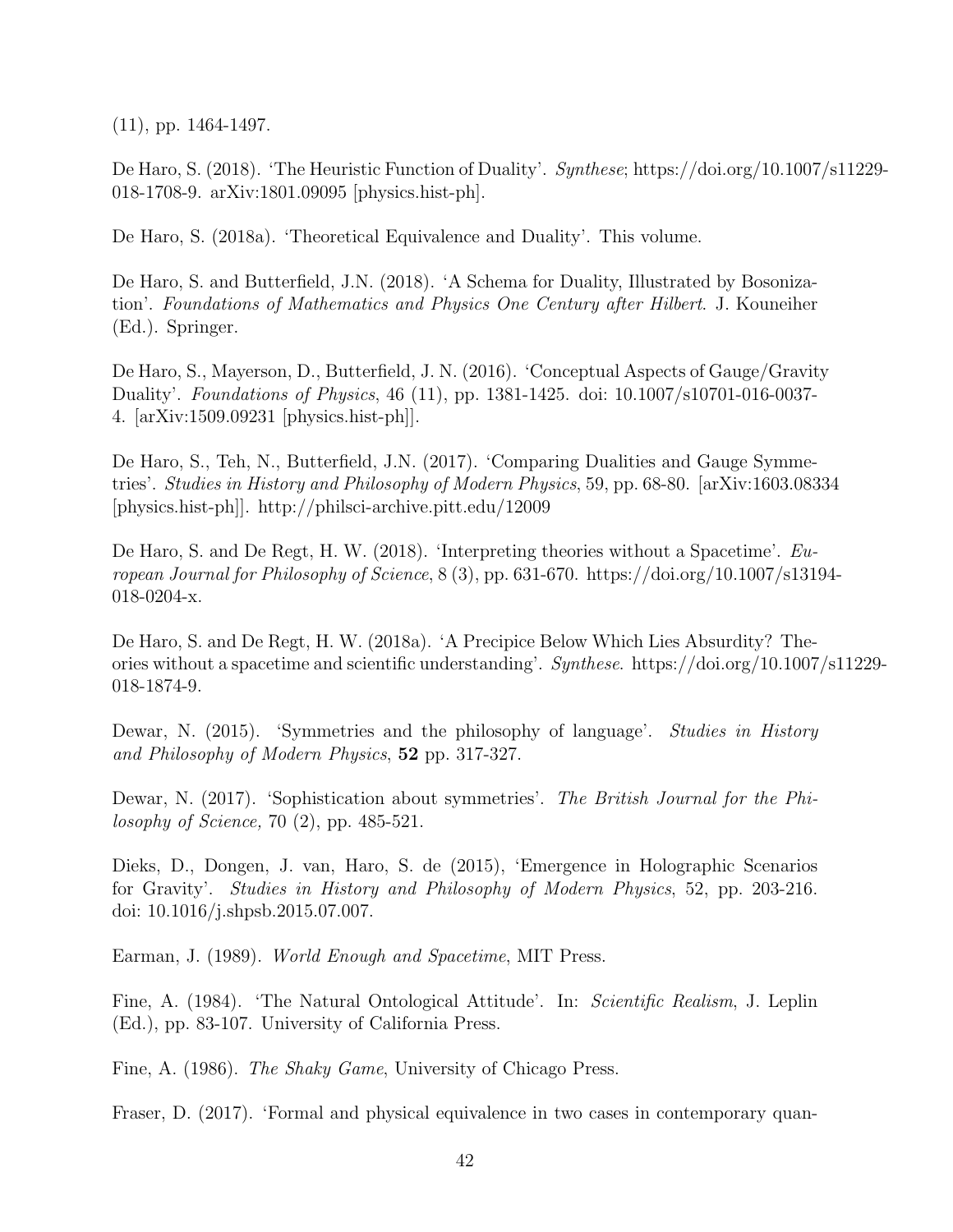tum physics'. Studies in History and Philosophy of Modern Physics, 59, pp. 30-43.

Glymour, C. (2013). 'Theoretical Equivalence and the Semantic View of Theories'. Philosophy of Science, 80, pp. 286-297.

Holm, D. D. (2011). Geometric Mechanics. Part II: Rotating, Translating and Rolling. Imperial College Press, 2nd Edition.

Huggett, N. (2017). 'Target space  $\neq$  space'. Studies in History and Philosophy of Modern Physics, 59, 81-88. doi:10.1016/j.shpsb.2015.08.007.

Kaiser, D. (2005). Drawing Theories Apart: The Dispersion of Feynman Diagrams in Postwar Physics Chicago: University Press.

Lewis, D. (1970). 'General semantics'. Synthese 22, pp. 18-67; reprinted in his *Philosoph*ical Papers: volume 1 (1983), Oxford University Press.

Lewis, D. (1975). 'Languages and Language'. In Keith Gunderson (ed.), *Minnesota* Studies in the Philosophy of Science, Volume VII, Minneapolis: University of Minnesota Press, pp. 3-35.

Lutz, S. (2017). 'What Was the Syntax-Semantics Debate in the Philosophy of Science About?' Philosophy and Phenomenological Research, XCV (2), pp. 319-352.

Maggiore, M. (2005). A Modern Introduction to Quantum Field Theory. Oxford: Oxford University Press.

Matsubara, K. (2013). 'Realism, underdetermination and string theory dualities'. Synthese, 190 (3), pp. 471489.

Møller-Nielsen, T. (2017). 'Invariance, interpretation and motivation'. Philosophy of Science 84, 1253-1264.

Penrose, R. (1982). 'Quasi-local mass and angular momentum in general relativity'. Proceedings of the Royal Society of London, A 381, pp. 53-63.

Pooley, O. (2017). 'Background Independence, Diffeomorphism Invariance, and the Meaning of Coordinates'. In: Lehmkuhl, D., Schiemann, G., Scholz, E. (Ed.), Towards a Theory of Spacetime Theories, Birkhäuser.

Read, J. (2016). 'The Interpretation of String-Theoretic Dualities. Foundations of Physics, 46, pp. 209-235.

Read, J. and Møller-Nielsen, T. (2018). 'Motivating Dualities'. Forthcoming in Synthese. http://philsci-archive.pitt.edu/14663